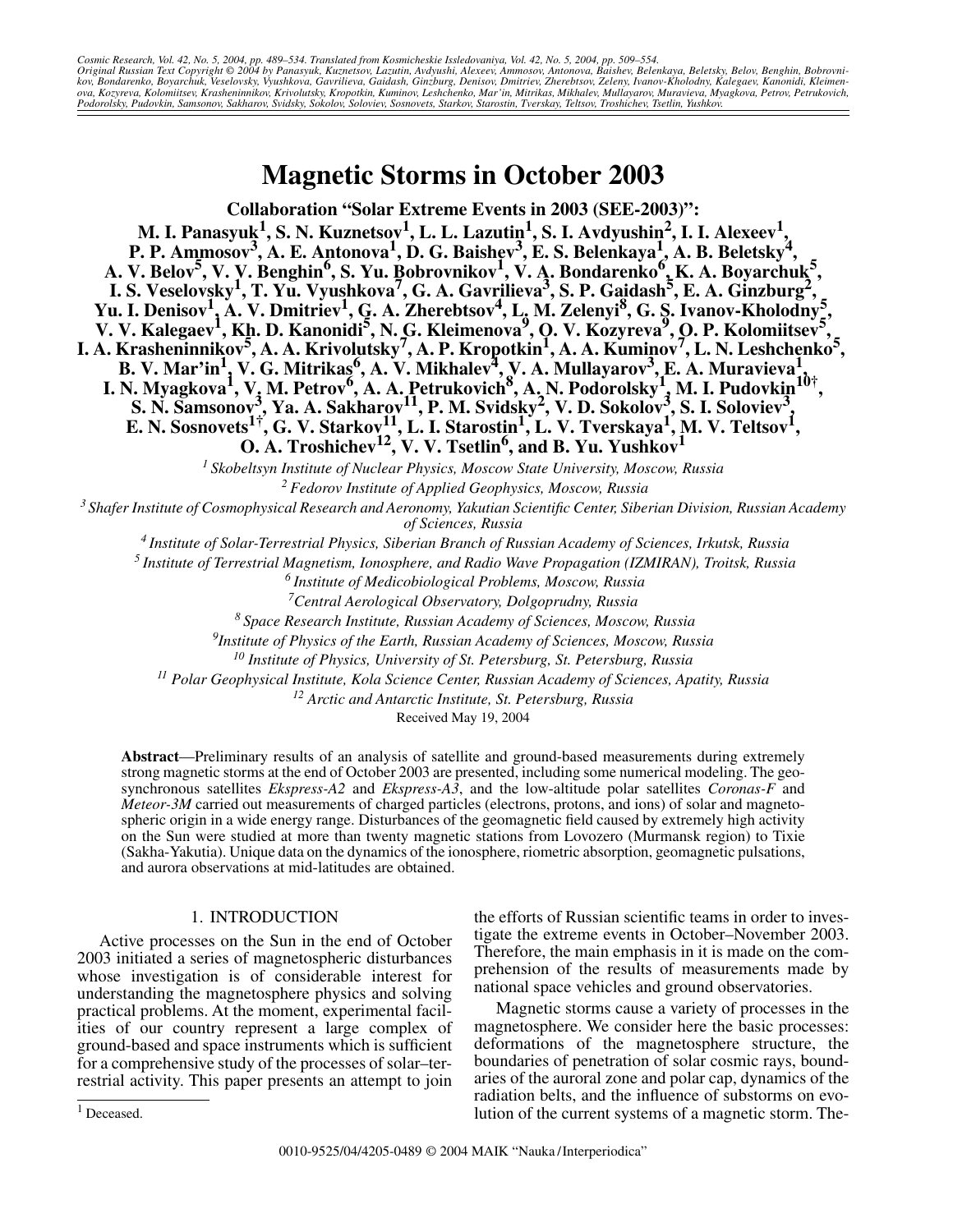

**Fig. 1.** Diurnal values of the  $A_p$  index of geomagnetic activity in 2003.

ory is represented by model calculations for a given particular series of global storms based on a paraboloidal model of the magnetosphere. The model results are compared with measurements. The integral pattern of a storm is modeled as a time variation of global magnetospheric current systems. These current systems are permanent and exist also in a quiescent magnetosphere. However, during storms the intensity of these current systems increases by more than an order of magnitude under the action of powerful streams of the solar plasma. The spatial structure of the magnetosphere also changes radically.

This work represents the first attempt of creating a collaboration of a large group of authors and scientific teams with the aim of a prompt analysis of events that are of exceptional interest for fundamental and applied problems of the space weather. Some nonuniformity of separate sections in dimensions and the style of presentation is inevitable in this case. A certain discrepancy in interpretations of the results of measurements is also inevitable, and we do not press only one version on the reader. Many conclusions are of a preliminary character, the majority of results are presented in a short form, and they will undoubtedly be expanded in subsequent publications.

## 2. GENERAL CHARACTERISTIC OF MAGNETOSPHERIC ACTIVITY

The first paper of our collaboration [1] is devoted to studying the processes on the Sun and in the heliosphere. Here we present a short compilation of solar wind parameters which determine the dynamics of magnetospheric processes in the period under investigation.

As far as geomagnetic activity is concerned, 2003 would become the most disturbed year of the 23rd cycle even without the last burst of the solar activity. All strongest interplanetary and geomagnetic disturbances in 2003 were related to the eruptive activity of the Sun. Throughout the entire year the Earth passed from one high-speed stream of the solar wind caused by a coronal hole into another stream. The magnetic storms produced by high-speed flow of the solar wind from one (the most extended) coronal hole continued for several days and sometimes for more than a week. When sporadic effects were added to the influence of coronal holes, the mean activity of the Earth's magnetic field became extremely high. This is well seen on the plot presenting the behavior of the *Ap* geomagnetic index in 2003 (Fig. 1). The second maximum of geomagnetic activity is observed, as a rule, on the phase of decline of the solar cycle, but in the current cycle it occurred to be considerably higher than the first maximum. The yearly averaged index  $A_p$  of geomagnetic activity is equal to 21.9 nT in 2003. This is an extremely high value which is inferior only to the years 1951, 1960, 1982, and 1991 (Fig. 2).

According to preliminary calculations, 62 magnetic storms are detected in 2003. The extremely disturbed periods October 29–31 and November 20 are among them. Three times in the period October 29–30 the maximum possible three-hour  $K_p$  index was observed, equal to 9; before this, only one such three-hour interval was recorded in the current cycle (July 2000). The last three days of October turned out to be the most disturbed three-days interval in the entire history of recording the  $A<sub>n</sub>$  indices.

The high magnetic activity is a consequence of extremely high activity on the Sun. The first group of sunspots appeared on the eastern limb on October 17,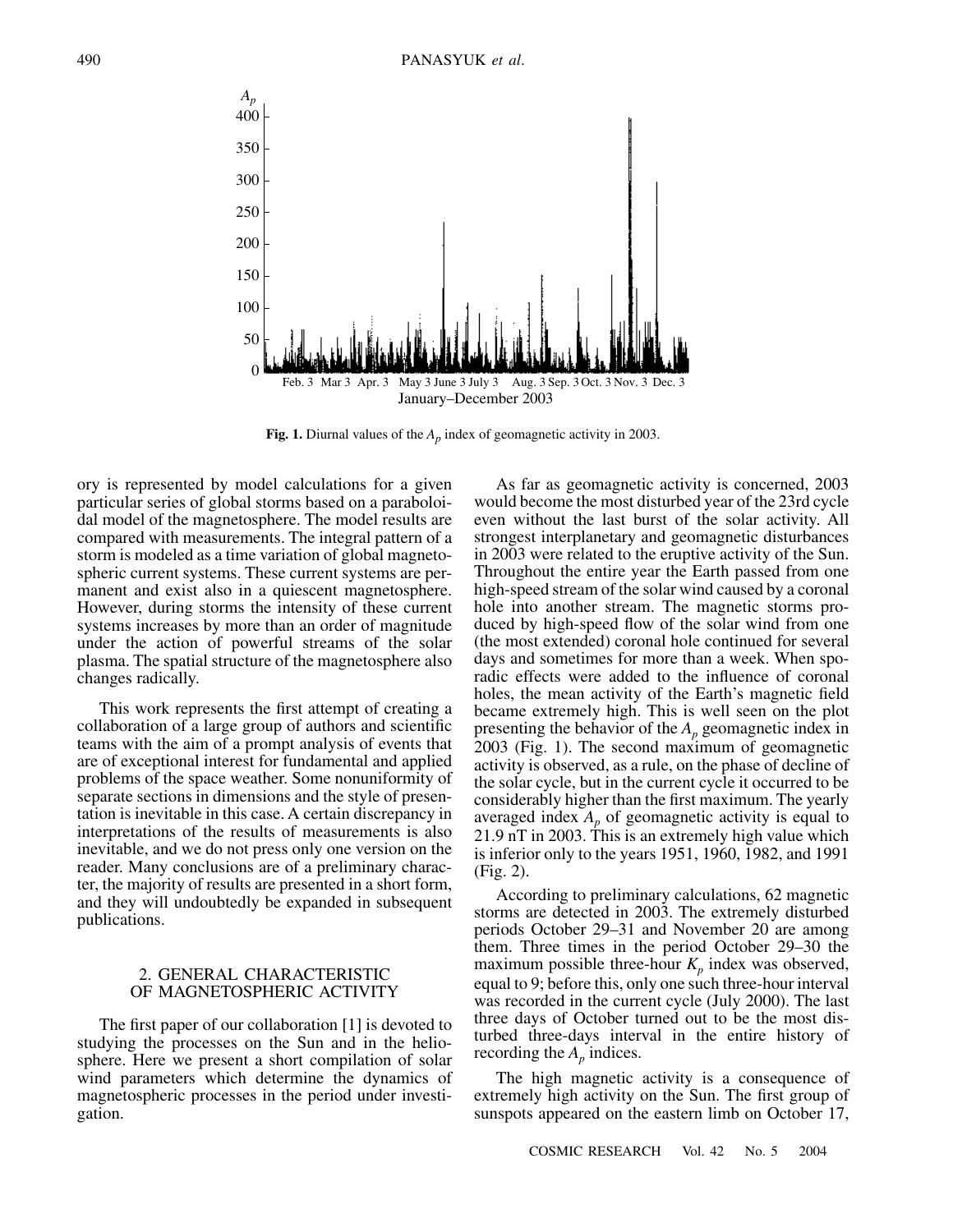and an extremely rare situation arose on October 29: three huge groups of sunspots were observed on the visible solar disk simultaneously. Then, a series of flares occurred, accompanied by bursts of radio emission and ejections of matter. In this series the flare X17.2/4B beginning at 09:51 UT on October 28 and reaching it maximum at 11:10 UT stands out. It was accompanied by strong radio bursts of all types and by acceleration of charged particles to energies exceeding 7 GeV. A large, dense, and fast ejection of solar mass with a velocity of higher than 2100 km/s was observed during this flare. The interplanetary shock wave (ISW) arrived at the Earth at 06:12 UT on October 29, only in 19 h after the flare. This is the fastest arrival of an interplanetary disturbance since 1972. One more giant proton flare (X10.0/2B, S15W02) occurred in the evening of October 29, with radio bursts of the 2nd and 4th types, high flux of accelerated particles, and bright and fast (the velocity is almost 2000 km/s) mass ejection.

As a result of unique combination of the impact of two high-speed streams of the solar wind an extremely large series of magnetic storms came into existence. Unfortunately, the coronal mass ejections (CMEs) which took place during magnetic storms in October 2003 had so extreme parameters that spacecraft-based instruments for measurements of plasma characteristics in the near-Earth space turned out to be unable to work under such conditions. The powerful fluxes of particles caused malfunction in operation of the instruments for plasma measurements onboard almost all spacecraft which performed monitoring of the solar wind (*ACE*, *Geotail*, and *SOHO*). As a result, the data on the velocity and density of the solar wind during the main phase of the magnetic storms of October 28–31, 2003 are fragmentary and contradicting. Nevertheless, the data of these spacecraft presented via the Internet to the disposal of the scientific community allow one to reconstruct the time profile of the solar wind flow in the vicinity of the Earth's magnetosphere. Together with magnetic indices, they are a valuable basis for a detailed analysis of the magnetospheric processes.

Figure 3 presents the bulk velocity of the solar wind plasma derived from the spectrum of He<sup>++</sup> ions measured by the SWICS instrument onboard the *ACE* spacecraft dedicated to studying the energy spectra of the solar wind ions. The velocity of the solar wind plasma was determined using the SWICS/ACE data, since the drift velocity of ions in crossed fields does not depend on ion mass and charge. In order to determine the density of the solar wind flow, we have used the data of the *Geotail* spacecraft (Fig. 4) which on October 28– 29 was located in the solar wind, upstream of the Earth's bow shock.

Extremely powerful manifestations of the solar activity resulted in an extremely strong response of the Earth's magnetosphere, ionosphere, and atmosphere, revealing itself in impressive changes of the state of



**Fig. 2.** Mean annual values of the  $A_p$  index of geomagnetic activity in the period from 2000 to 2003.



**Fig. 3.** The velocity of solar wind plasma derived from the spectrum of He<sup>++</sup>. The data of the SWICS instrument onboard the *ACE* spacecraft placed at the point of libration. *1* and *2* correspond to the bulk velocity and thermal velocity.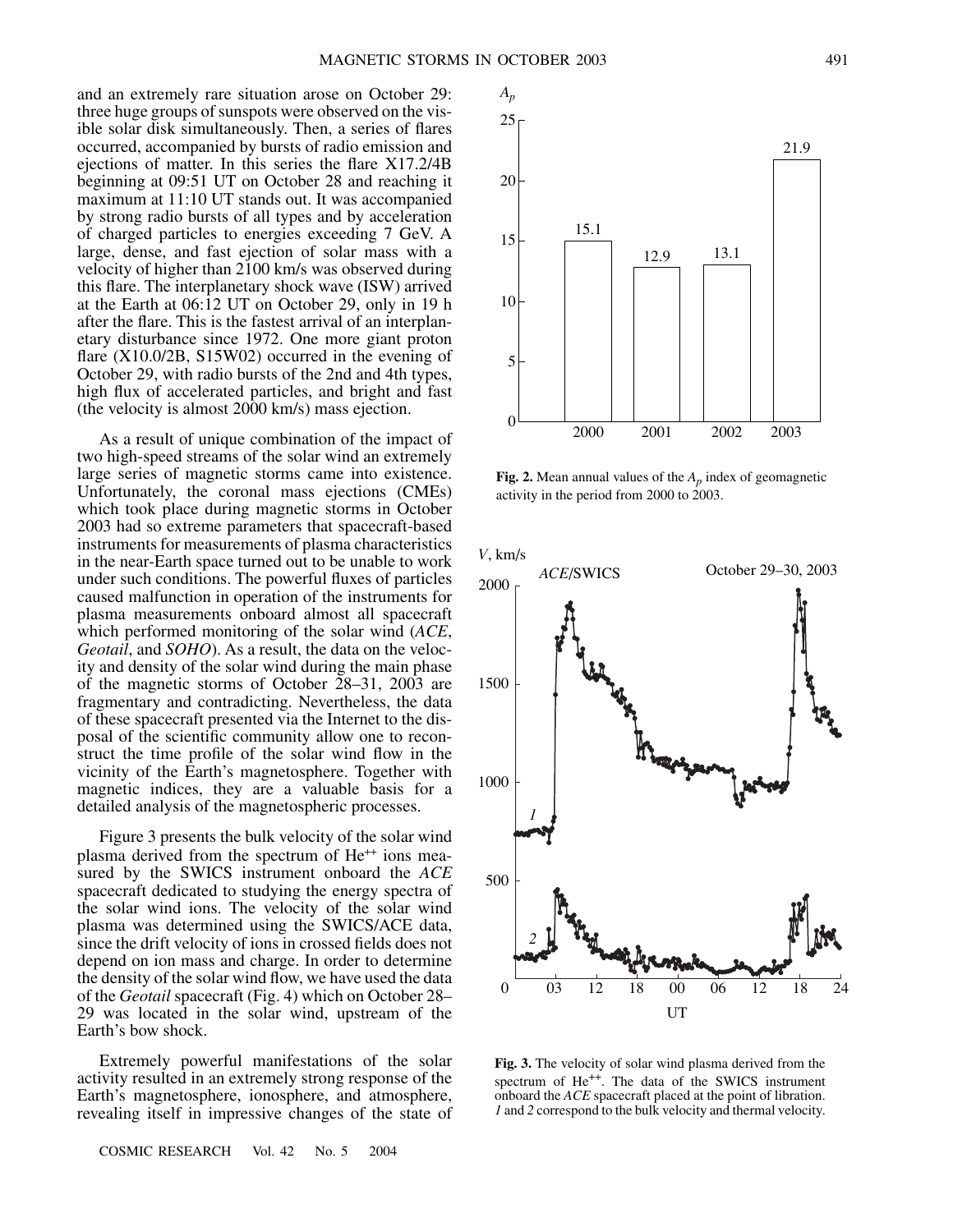

**Fig. 4.** The results of measurements by a plasma analyzer onboard the *Geotail* spacecraft from October 28 to November 1, 2003. From top to bottom: density, velocity, tilt angles, and temperature of plasma.

plasmas, populations of energetic charged particles, electric currents, and electromagnetic fields.

Strongly increased pressure of the solar wind and strong interplanetary magnetic field (IMF) of the geoeffective southern direction sharply changed the structure of the Earth's magnetosphere, pushing apart the boundaries of penetration of solar energetic particles deep into the magnetosphere and decreasing the size of the region, in which the trapped radiation can exist (radiation belts). According to one-minute averaged data of magnetometers of the geosynchronous satellites *GOES-10* and *GOES-12*, the  $B_z$  component of the magnetospheric magnetic field in the geosynchronous orbit was subject to strong variations on October 29 and 30, 2003, which indicates to satellite exits into the magnetosheath and magnetotail on the dayside and nightside, respectively (see Fig. 5).

The magnetic conditions were extremely disturbed throughout the entire period under consideration. A



**Fig. 5.** The  $B_7$  component of the geomagnetic field as measured onboard the geosynchronous satellite *GOES-10* in the period October 28–31, 2003. The arrows directed up and down designate the local noon and midnight, respectively.

series of strong substorms was observed, which occurred every day, while relatively quiet periods lasted for no more than a few hours. Three magnetic storms (with sudden commencement at 06:12 UT on October 29, 2003; with gradual commencement at 12 UT on the same date; and with gradual commencement at 16–18 UT on October 30, 2003) composed a central aggregate of events which can be represented as the development of a strong magnetic storm in three stages. According to the data of the world data center C2 in Kyoto the value of the *AE* index reached 4000 nT, which is approximately twice higher than one usually detects during magnetic storms (~1500–2000 nT).

A detailed analysis of causes of such a high intensity and of the dynamics of auroral electrojets can be performed later, after getting the refined results of observations of various magnetospheric parameters. However, some conclusions can be made using the available preliminary data. Figure 6 presents the plots of the  $B<sub>z</sub>$  component of the interplanetary magnetic field in the GSM coordinate system; of the electric field of the solar wind calculated according to the following formula

$$
E = V \sqrt{B_z^2 + B_y^2/2} + \alpha V^2,
$$

where  $\alpha = 4.4 \times 10^{-6}$  (mV/m)/(km/s)<sup>2</sup> (this combination of the solar wind parameters correlates best with the *AL* index, see [2]); and of the *AL* index (digitized from a preliminary plot). When calculating the electric field the values of the solar wind velocities presented in Fig. 3 were used.

It is the anomalously high velocity of the solar wind giving the main contribution to the electric field strength reaching 40–50 mV/m that, apparently, is the main cause of so high geomagnetic activity. Nevertheless, it should be emphasized that *AL* variations of such amplitudes are not unique and were detected even during not so strong magnetic storms. For example, on September 25, 1998 under a moderate electric field of the solar wind (about 12 mV/m) the stations of the CANOPUS network of magnetometers detected a deviation of the horizontal component down to values of the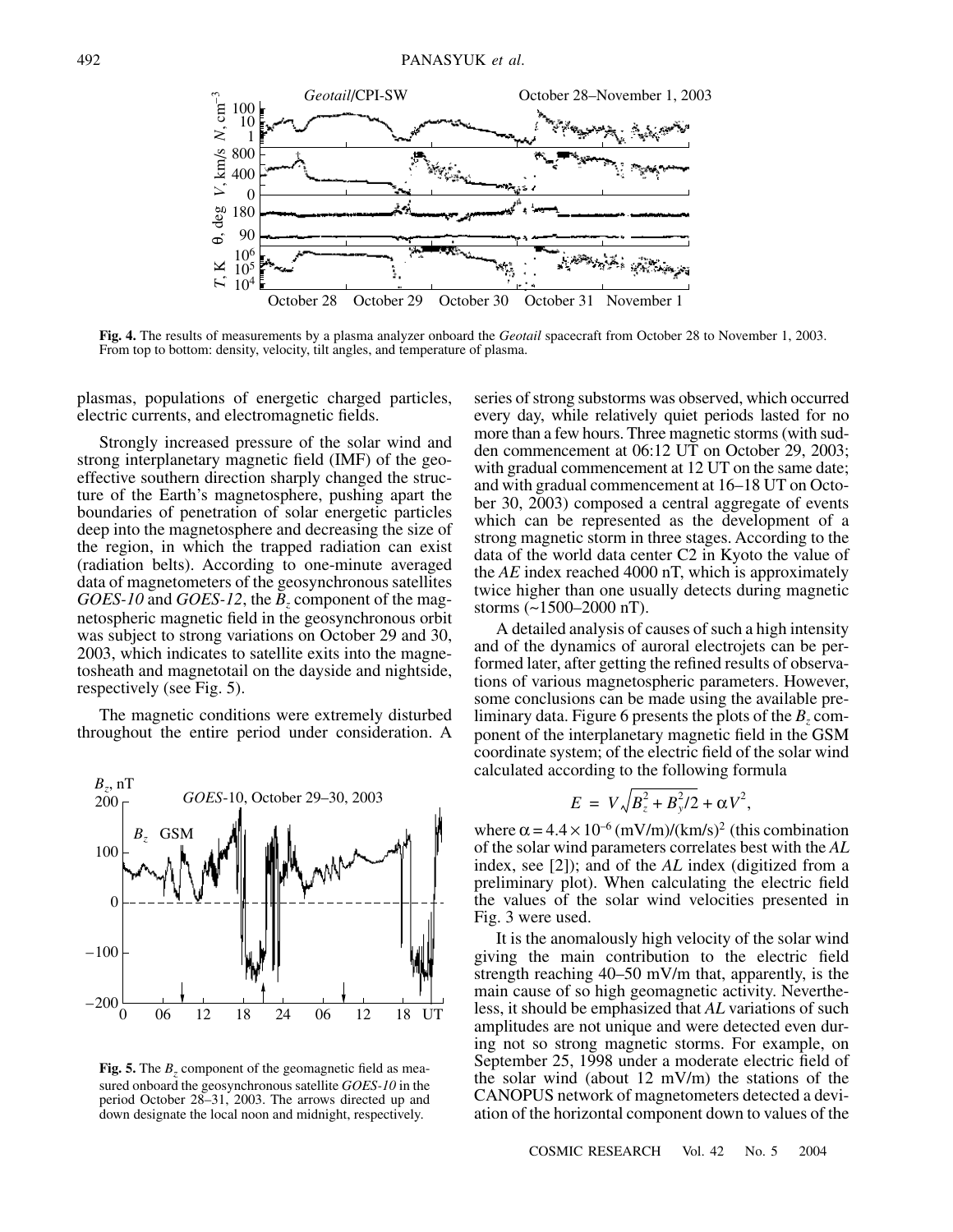order of –4000 nT, which was explained, in particular, by specific features of the substorm activity.

#### 3. DYNAMICS OF THE MAGNETOSPHERE

Considerable changes in the structure of the magnetosphere are the main process of a magnetic storm, so that to reveal the physical nature of these changes is the main problem of studying global storms. The magnetosphere dynamics is determined both by a primary external action of a shock wave coming from the Sun and by an internal action related, for example, to the amplification of a large-scale electric field of the system "solar wind–magnetosphere." In turn, the internal action on the structure of the magnetosphere can be divided in direct-driven and delayed (after accumulation of energy and its release by way of substorms).

An immediate result of these actions is acceleration and precipitation of particles, and other changes in the fluxes of charged particles and in the magnetosphere current systems related to them. There occur also considerable displacements of the boundaries and structures, including those located in the inner magnetosphere and fairly stable in the absence of magnetic storms. They include the approach (mentioned above) of the magnetosphere boundary on the dayside to the Earth, the motion to the Earth of the boundaries of stable trapping and radiation belts, as well as the same motion of the boundaries of quasi-trapping and, respectively, of the zone of active forms of auroras.

The processes of internal actions on the magnetosphere dynamics are reflected in ground-based observations of variations and pulsations of the magnetic field, in auroras and ionospheric disturbances. They are considered in this section. In addition, the magnetosphere dynamics is traced by measurements of distributions of energetic particles which do not change the structure of the magnetosphere by themselves, but keep tracking its changes. These measurements will be presented in the fourth section.

## *3.1. Substorm Activity*

**3.1.1. Dynamics of the auroral zone.** The magnetospheric substorms accompany the global storms being their important component. The relationship of indices of substorm activity with  $D_{st}$  is well known for a long time and was confirmed in many papers. For example, Pudovkin, Zaitseva, and Sizova [3] have demonstrated the existence of a good correlation (without observable delays) between  $D_{st}$  and  $D_p$ . Similar results were obtained by some other researchers [4, 5]. This relationship indicated to the important if not decisive role of the asymmetric proton ring current arising due to injection of protons with energies 20–100 keV during substorms of the Earth's night side. At the same time it is suggested by Iyemori [6] that the substorm onset is related with the beginning of decline of the *Dst*



**Fig. 6.** The  $B<sub>z</sub>$  component of the interplanetary magnetic field in the GSM coordinate system; the electric field of the solar wind calculated from the data of the *ACE* satellite properly shifted in time according to the satellite distance from the Earth; and preliminary *AL* index for October 29– 30, 2003.

variation rather than with its amplification—the result directly opposite to the opinion commonly believed beforehand. These ideas are developed in a paper by Maltsev [7] where it is stated that substorms play no role in the development of magnetic storms. Therefore, to consider the role of substorms in a particular sequence of global storms in October–November 2003 is of great importance.

A general idea about the substorm activity is given by magnetometers of the eastern chain of stations: Tixie (TIX), Zyryanka (ZYK), and Yakutsk (YAK) (Fig. 7); and by magnetometers of the western chain: Lovozero (Fig. 8) and Moscow (Fig. 9).

*Relation to*  $D_{sr}$ *.* In the bottom panel of Fig. 7 we present again the plot of the  $D_{st}$  variation as reference plot, in order to emphasize a clear coincidence of the main phases of the magnetic storm in the evening of October 29 and on October 30 with chains of bay-like disturbances. Looking at Fig. 8 we again see here the evidence of coincidence of the substorm activity with a buildup of the current system of magnetic storms. So our observations do not confirm the statements that the active phases of substorms are related to decreasing *Dst*. The traditional point of view (that ions accelerated in the course of a substorm make the main contribution to the partial ring current at the main phase of a magnetic storm) remains to be preferable.

*Displacement in latitude.* From the ratio of horizontal and vertical components of magnetic field variations one can determine that in most bay-shape disturbances the center of the current system was located to the south of stations of the auroral zone, i.e., the southern boundary of the auroral zone is displaced to the equator. As for the near-pole boundary, i.e., the polar cap boundary, it is displaced not so strongly as the equatorial bound-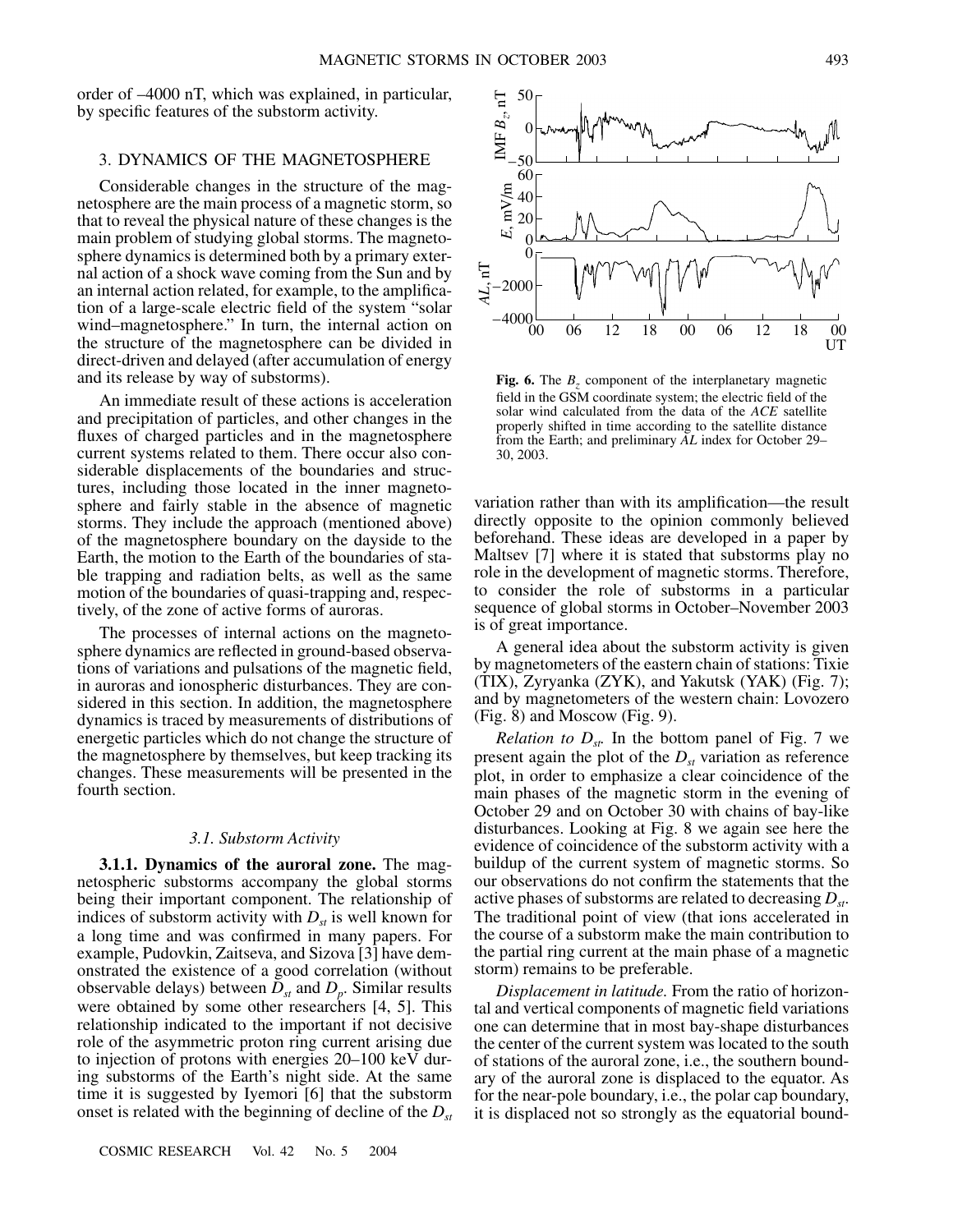

**Fig. 7.** Magnetograms of the eastern chain of stations (ICRA) on October 29–31, 2003. From top to bottom: Tixie (TIX), Zyryanka  $(ZYK)$ , Yakutsk (YAK), and variations of the  $D_{st}$  index. Rectangles mark the intervals of all-sky survey by a TV camera at Zhygansk station (dark segments correspond to intensification of auroral activity). The figures with arrows 1–15 and 1–10 show the instants when the images of auroras on October 29-30 presented in Fig. 13 were made.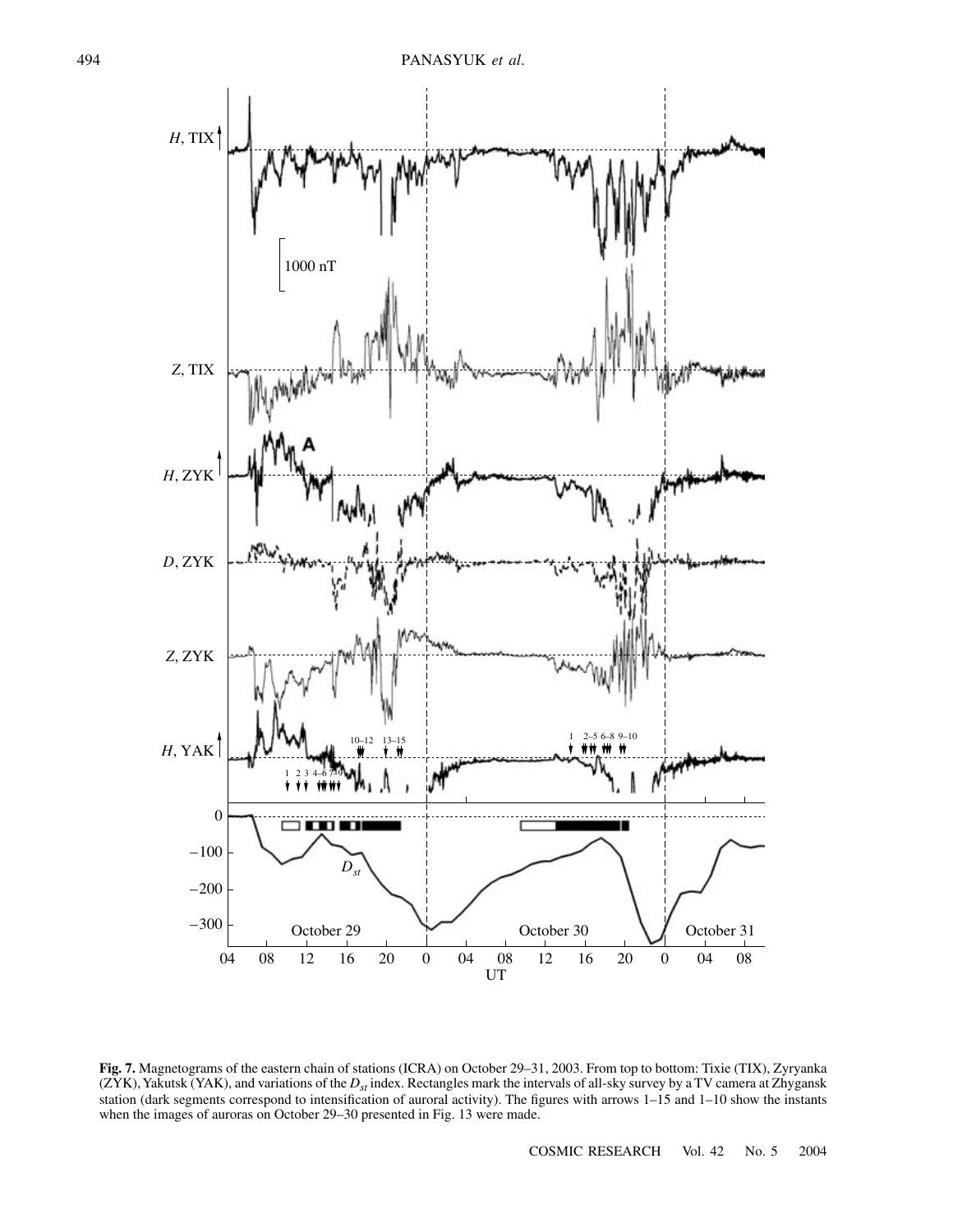

**Fig. 8.** Magnetogram at the Lovozero station (Polar Geophysical Institute), October 29–31, 2003.



**Fig. 9.** Magnetogram at the Moscow station (IZMIRAN), October 29–31, 2003.

ary. The activity does not leave the traditional zone of auroras, and even if it leaves, then only for a short time. Both on October 29 and 30 we see (judging from the sign of the vertical component of the magnetic field) that the substorm originates in the south, but sometimes in the process of substorm expansion the activity slips to the pole from Lovozero and Tixie. The riometric bursts of absorption of the auroral type (one on October 29 and several on October 30, 2003) also bear witness that auroral particles were accelerated at the latitude of Tixie (Fig. 10).

Only near the maximums of  $D_{st}$  and only for a short time the auroral stations appear inside the polar cap, in particular, in the interval 22–24 UT on October 30. The small amplitude of the magnetic bay at 22 UT in Lovozero and Tixie and the low level of riometric absorption do not mean a real decrease of the substorm power: they are rather a consequence of the exit of auroral stations into the polar cap region. Figure 9 presents a magneto-

COSMIC RESEARCH Vol. 42 No. 5 2004

gram of Moscow station (IZMIRAN) which demonstrates a growth of disturbance amplitude in this time. This displacement of the substorm at 22 UT to the south from the auroral zone coincides with the maximum shift to the Earth of the boundary of penetration of solar cosmic rays (SCR) and of the polar cap boundary, as was measured onboard the *Coronas-F* satellite (see section 4.1). At 00:15 UT on October 31 a classic substorm of the auroral zone is observed again. The displacement of boundaries was anomalously close to the Earth, and it was not long, less than 2 h. The auroral zone remains wide in this case, i.e., between the zone of stable trapping and the magnetotail there is always a broad region of quasi-trapping.

*SC on October 29.* The storm sudden commencement of type SC+ is illustrated by a magnetogram of the Australian station Alice Spring (Fig. 11). It is known that SC can trigger a substorm in the auroral zone, in particular, if a growth phase is observed and energy is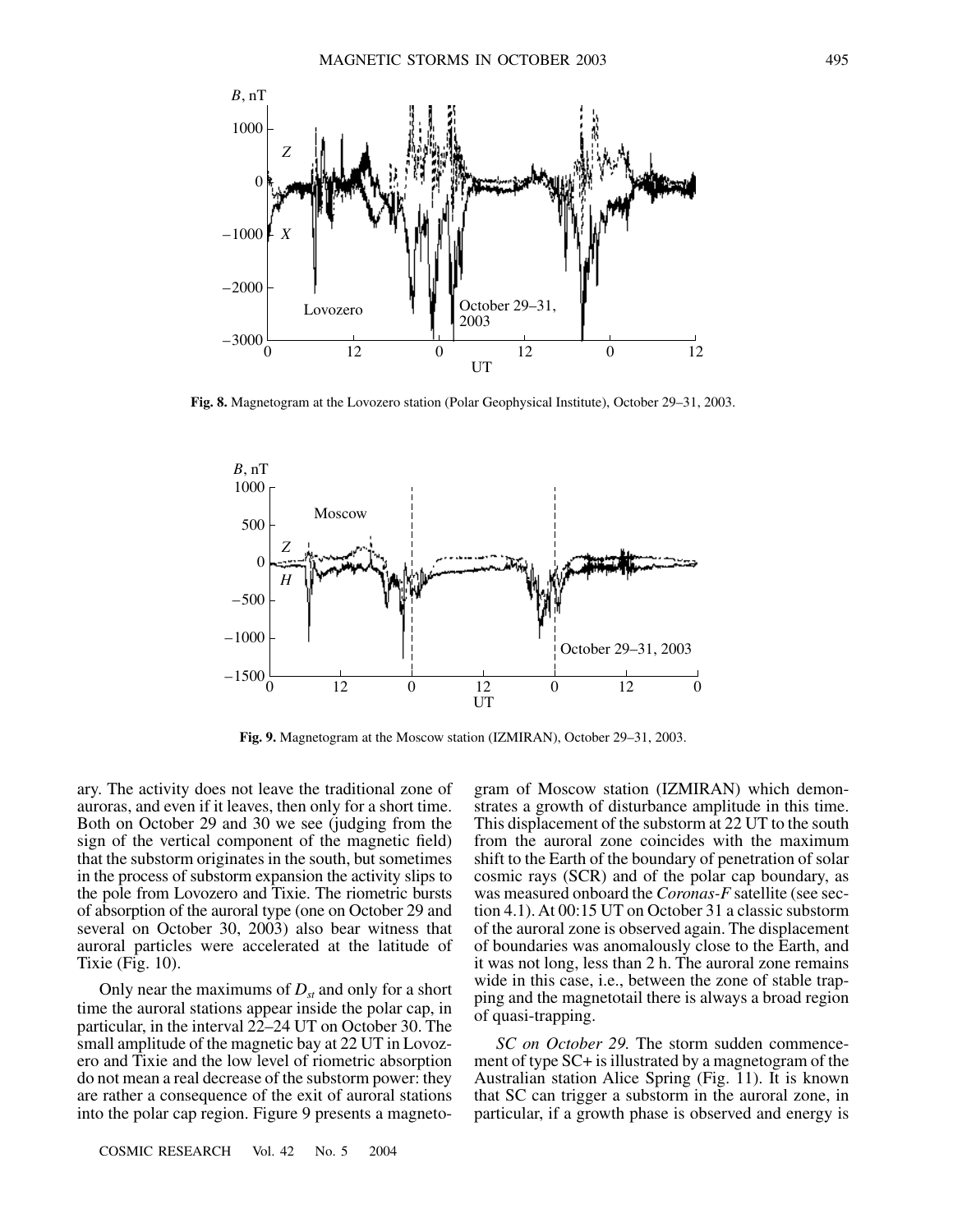

**Fig. 10.** Absorption of space radio noise as measured by a riometer of the Tixie station in the period from October 28 to 31, 2003.



**Fig. 11.** An SC impulse and the onset of the main phase of the storm on October 29, 2003 at the near-equatorial station Alice Spring.

accumulated in the magnetosphere. In our case a strong substorm develops in the midnight sector, and a strong disturbance is observed both in the auroral zone and in middle latitudes (Fig. 12). Here, it is difficult to separate the substorm effect and the disturbance of the main phase of the storm, further investigations are required.

**3.1.2. Mid-latitude substorms and auroras.** Figure 13 presents a series of aurora images recorded at Zhigansk observatory (Institute of Cosmophysical Research and Aeronomy, ICRA) in the period from 10:02 UT to 21:14 UT on October 29, 2003 and from 14:35 UT to 19:48 UT on October 30, 2003. The instants of observations are shown by arrows in Fig. 7. The observatory is located near the southern boundary of the auroral zone, and its field of view covers disturbances both in the traditional auroral zone (for example, at 17:55 UT on October 30) and in the subauroral zone. One can see in Fig. 13 that at 14:33 UT on October 29 a breakup of aurora of classical type was observed at the southern horizon, with a subsequent expansion to the pole (typical for substorms). A sharp commencement of a bay in the *H*-component was observed at Zyryanka (ZYK) located at the latitude close to that of Zhigansk (60°of corrected geomagnetic latitude), but  $\sim$ 1000 km to the east. Its amplitude was about 1000 nT (and about 600 nT at the magnetometer of the Chokurdakh station). This substorm coincided with the beginning of the main phase of the second magnetic storm, the polar cap boundary and the boundary of penetration of solar protons being located, respectively, near 60° and 53° of corrected geomagnetic latitude. Simultaneously, an enhancement of aurora was detected at the station Maymaga (ICRA).

*Optical observation area of ICRA, Maymaga station.* It is located 150 km to the north from Yakutsk ( $\lambda$  =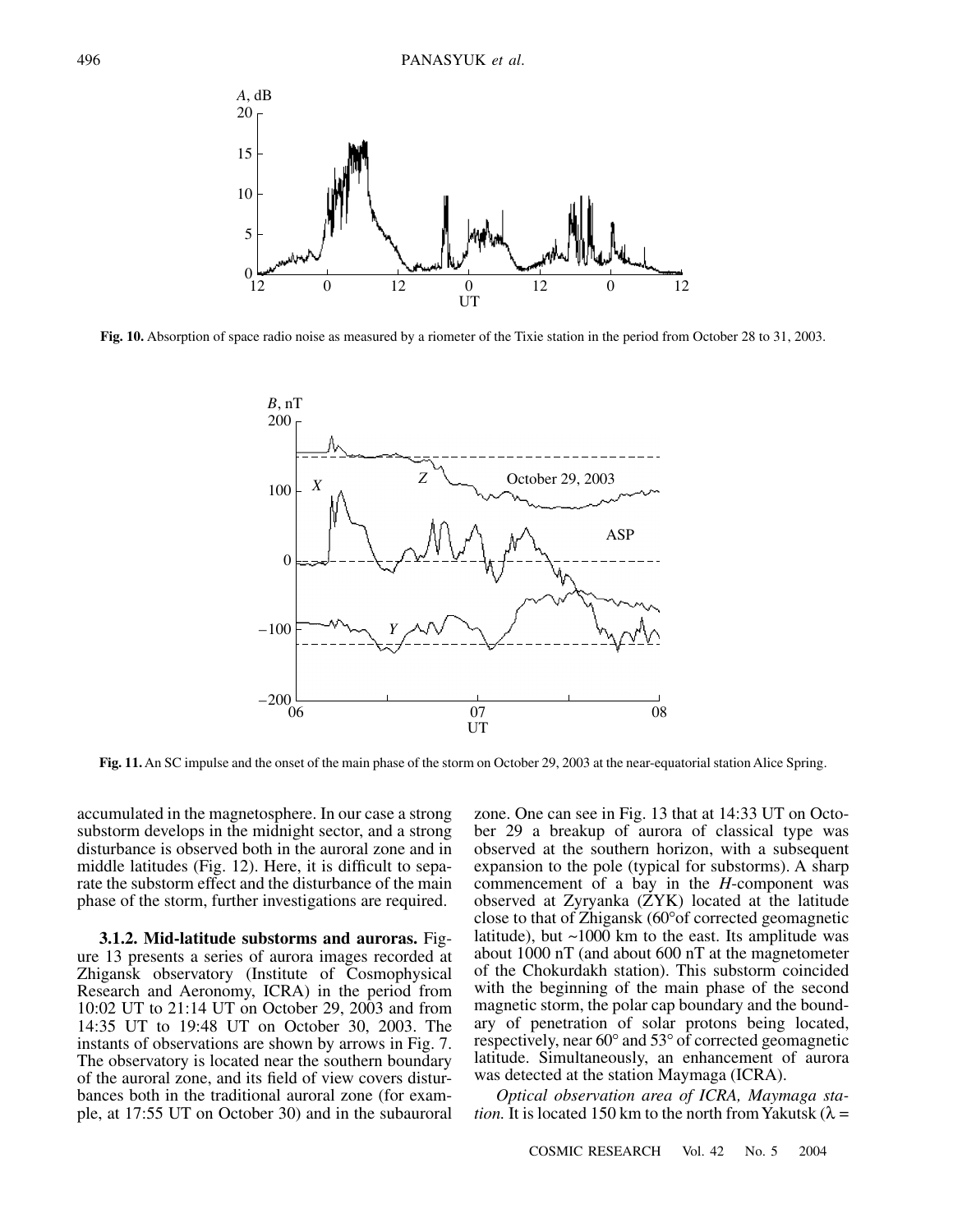63° N,  $\varphi = 129.5$ ° E). Observations were carried out using an infrared digital spectrometer designed to measure the rotational temperatures of molecules of hydroxyl and oxygen at altitudes of 87 and 94 km, respectively. A detailed description of the instrument can be found in [8]. The allowed line OI 844.6 nm of atomic oxygen typical for auroras falls within the recorded spectral region of the spectrograph. The spectrograph operates during the dark time of the day from August to May 15, and its time resolution is 10 min. On October 29 the maximum intensity of this emission reached 12 kRa (absolute calibration was performed by using records of a sensitometric setup with known color temperature). The increased intensity of OI 844.6 nm was recorded for three nights: October 29, 30, and 31. No aurora was observed in other nights, before October 29 and after October 31.

In parallel, an all-sky camera operated at Maymaga station. It was used to detect the internal gravitational waves by variations of emission of hydroxyl molecules. Because of a long exposure (150 s) almost all images in the night of October 29 turned out to be overexposed. Figure 14 presents variations of the glow intensity in the 844.6 nm line on October 29, 30, and 31, respectively. Unfortunately, at the instant of SC it was still daylight at the station, and no measurements had been started. The flash of glow at 14:30 UT during the aurora breakup described above is the largest in amplitude at Maymaga and short (less than 10 min, which corresponds to typical duration of the expansion phase of a substorm).

Among other observations on October 29, 2003, it is worthwhile to notice that the substorm beginning about 19 UT reveled itself in two bursts (Fig. 14), but in the maximum of the bay the activity sharply escaped to the north, and this strong substorm was not observed at Maymaga. Note also that the mid-latitude magnetometers of the western chain also did not observe this substorm.

On October 30 the auroras at Maymaga begin at 18:30 UT, and they give two bright bursts in the interval 19:30–21:10 UT (the same interval when a strong substorm was detected by both western and eastern chains of magnetometers, and when the displacement of the boundary of SCR penetration was observed to be closest to the Earth). Riometric observations at Maymaga confirm that the photometric observations described above belong to events of the substorm class: almost every luminosity enhancement has corresponding burst of riometric absorption of a typical substorm structure which indicates to precipitation of auroral electrons with energies of 10 keV and higher. Note also that in the evening of October 30 a photo of aurora was taken at Troitsk, near Moscow (see the site of IZMIRAN). It is a radiant arc with a red lower side (type B aurora), precisely the type that is usually associated with the active phase of a substorm [9].



**Fig. 12.** Variations of H-components of magnetometers at the observatories Lovozero, Kotelnyi, Leirvogyur, and Mcquery on October 29, 2003 during a substorm triggered by SC.

*Geophysical observatory of ISTP SB RAS.* The geophysical observatory of ISTP (the Institute of Solar–Terrestrial Physics) of Siberian Branch of Russian Academy of Sciences is located at 52° N and 103° E. Observations were carried out using zenith photometers with interference tilting optical filter ( $\Delta\lambda_{1/2}$  ~ 1–2 nm) in emission lines 558 and 630 nm. The emissions in the near infrared (720–830 nm) and ultraviolet (360–410 nm) spectral ranges isolated by absorption optical filters were also observed. The angular fields of view were equal to 4°– 5° for each channel of the photometer.

The optical observations on October 29–31, 2003 were carried out under conditions of continuous cloudiness. This circumstance could result in two effects. First, due to absorption by clouds the luminosities of atmospheric emissions detected near the ground surface should be lower than the luminosities at the altitudes where they are emitted. Second, because of largeangle scattering of radiation by the cloudiness the effective field of view of the photometer channels could be of much higher value. Hence, this could lead to detection of the emission from regions with higher latitudes relative to the station location  $(>1^{\circ}-2^{\circ})$ . In this connection, the absorption of the detected emission by clouds was preliminary taken into account, and the data were reduced to the clear sky conditions.

On October 29–30, 2003 the mid-latitude auroras were detected at the geophysical observatory of ISTP SB RAS, in which the dominant emission was concentrated in the line 630 nm of atomic oxygen. Figure 15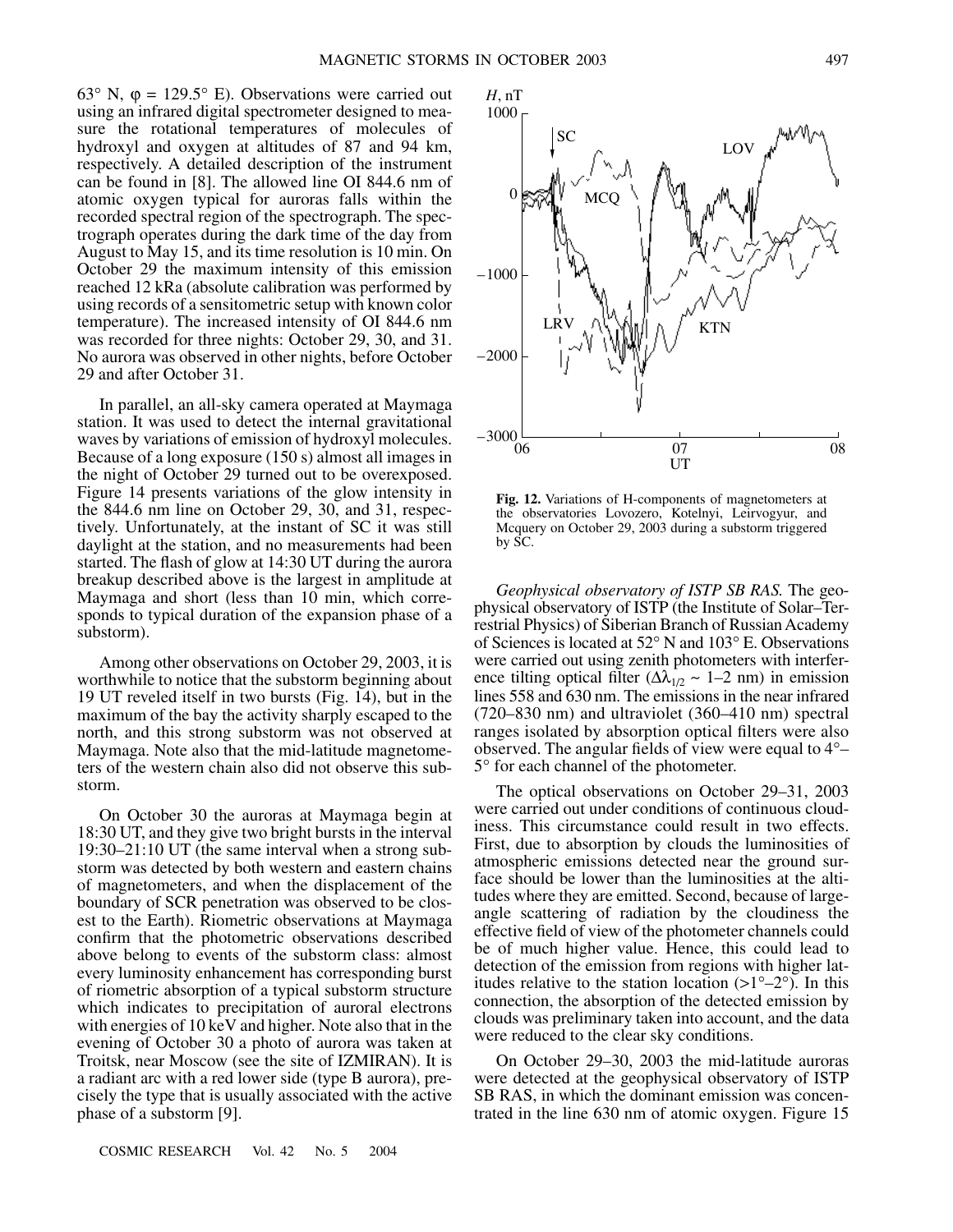

**Fig. 13.** The images of auroras at the Zhygansk station (ICRA) on October 29–30, 2003.

presents the distributions of  $D_{st}$  and  $K_p$  indices and the behavior of atmospheric 630 nm emission for three nights on October 29–30, 2003. For the detected midlatitude auroras the beginning of growth of the intensity of 630 nm emission  $(J_{630})$  and maximum  $J_{630}$  values correspond to the main phases of magnetic storms. For mid-latitude auroras under consideration the maximum values of  $J_{630}$  are observed in the second half of the night, which is typical for considered latitude zone [10]. The maximum intensities  $J_{630}$  detected during the mid-latitude aurora on October 30 and reduced to the clear sky conditions  $(\sim 4.3 \text{ kRa}$  and  $\sim 6$ –10 kRa, respectively) had the largest values over the entire period of performing optical observations in the geophysical observatory (1989–1993 and 1997–2003), which allows one to classify the mid-latitude auroras of October 29–30, 2003 as extreme events for observations both at the place of location of the geophysical obser-

vatory of ISTP SB RAS and at other mid-latitude zones. The mid-latitude aurora on November 20, 2003 is an exception giving still larger intensity: the maximum value of  $J_{630}$  exceeded 19 kRa in this case.

The continuous cloudiness during auroras does not allow one to determine precisely the shape and type of auroras. When a glow region moves to middle latitudes, most frequently, the diffuse auroras with dominant 630 nm emission are observed, which are projected into the plasmapause region and can trace the plasma boundaries at altitudes of the upper atmosphere and their natural projections into the magnetosphere: night sky glow – the plasmasphere, the equatorial boundary of weak diffuse auroral emission – the plasmapause, diffuse auroral zone – the plasma sheet and the ring current region [11]. At the same time, the southern edge of the zone of active auroras can also in extreme cases reach middle latitudes, but in order to make the right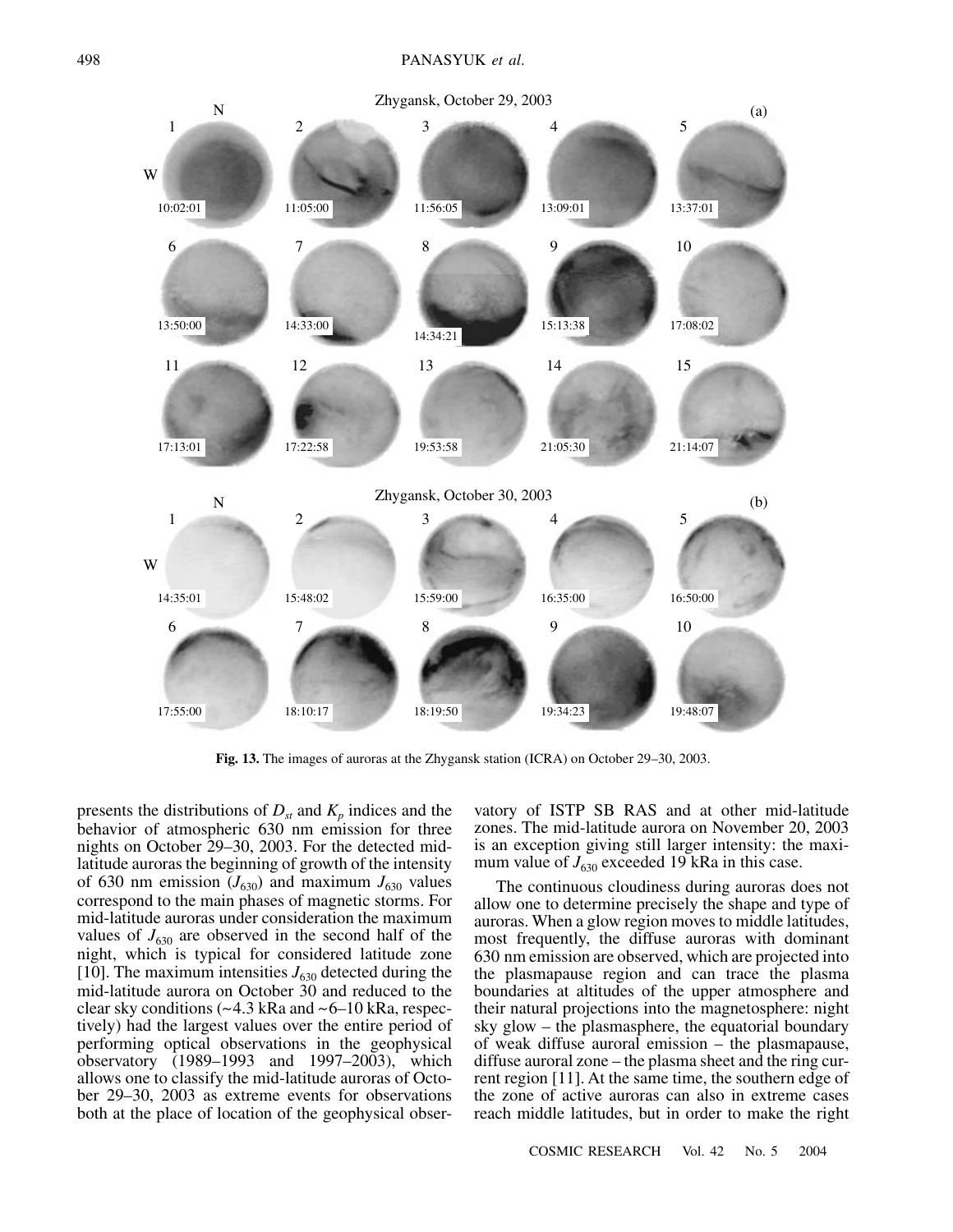

**Fig. 14.** Variations of aurora luminosity (atomic oxygen line OI 844.6 nm) at Maymaga station, from top to bottom: October 29, 30, and 31, 2003.

choice it is necessary to perform additional investigations.

**3.1.3. Ionospheric effects above Moscow.** Below, we present the results of a preliminary analysis of the data on vertical sounding of the ionosphere in the period of ionospheric–magnetospheric disturbance on October 29–31, 2003. According to the data of the IZMIRAN center of forecasting the geophysical conditions (see the website http://www.izmiran.rssi.ru) and the data of vertical sounding of the ionosphere at the IZMIRAN laboratory (55° N, 37° E), a strongest ionosphere–magnetosphere storm was observed in this period. Vertical sounding of the ionosphere was carried out using the PARUS ionosonde. A description of this ionosonde is presented at the website http://www.izmiran.rssi.ru/parus/. When analyzing the data of vertical sounding of the ionosphere we used the data on  $D_{st}$  variations (see figures of the preceding sections). The results of analysis of half-hour data of vertical sounding of the ionosphere are shown for the storm of October 29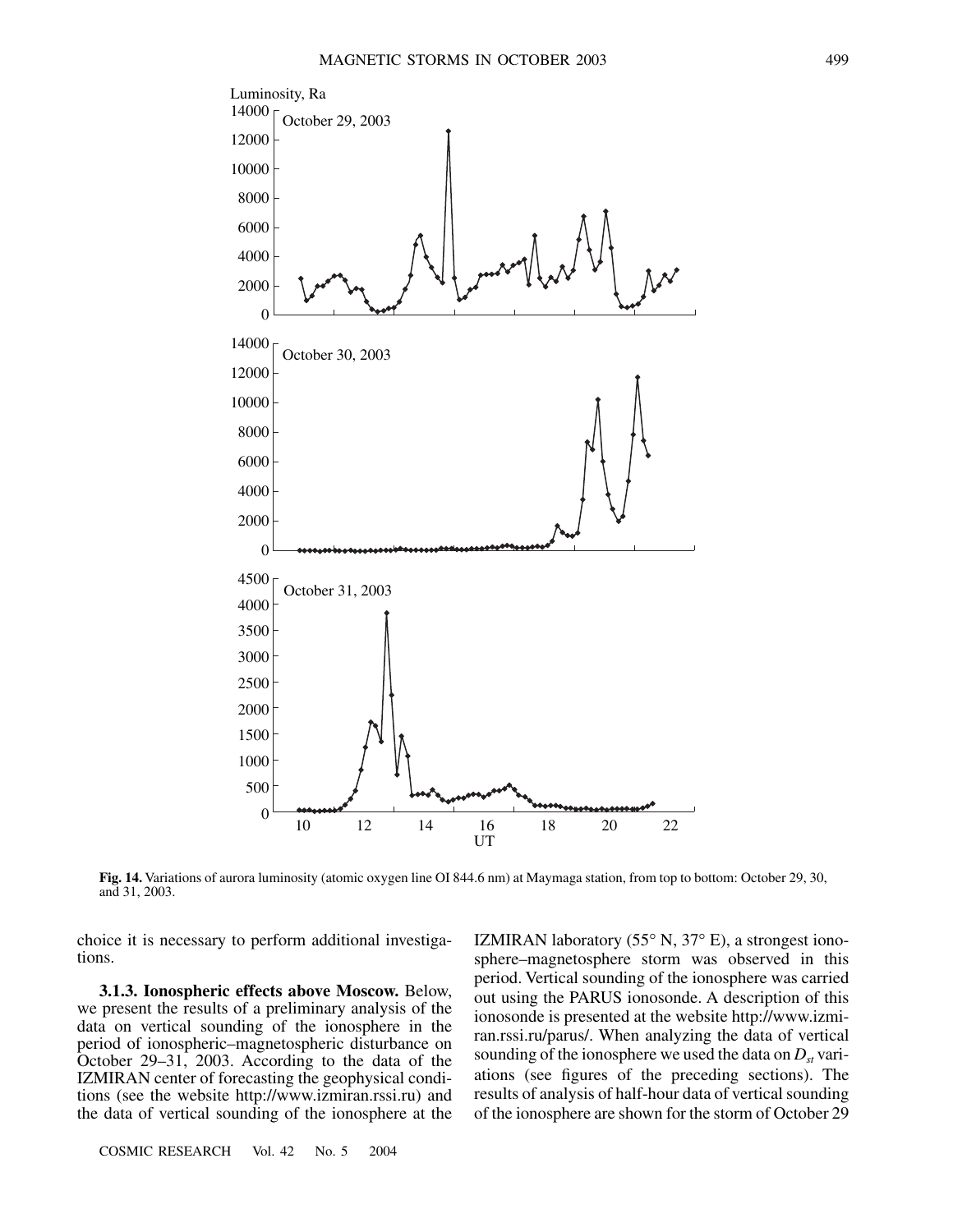

**Fig. 15.** Distribution of  $D_{\rm ct}$  and  $K_p$  indices and the behavior of atmospheric emission 630 nm during mid-latitude auroras at the south of Eastern Siberia on October 29–30, 2003.

in Table 1 and in Fig. 16, where some typical ionograms for this storm are presented.

Table 1 presents the date, time (h, min, LT), and the geomagnetic activity index according to the data of the magnetic observatory of IZMIRAN. In order to describe the state of the *F*-region of the ionosphere we have used estimating and describing letters, as is usual practice in interpretation and processing of ionograms [12]. The letters substitute numerical values of the reflected signal parameters in the case when their determination is difficult or even impossible: *A* means partial or complete shielding of the *F*-region by sporadic structures of lower lying *E*-region; *B* corresponds to complete absorption of reflected signals; and *F* corresponds to strong scattering of reflected signals. "No peculiarities" means that the usual ionogram (see ionogram *1* in Fig. 16) is observed, typical for given LT and season. The local time is connected to universal time by the following relation:  $LT = UT + 2 h$ .

The type *Es* of the sporadic layer is given in the column for the E-region. The beginning of a strong disturbance during the storm of October 29 is recorded at 07:30 UT. The disturbance was observed until 08:00 UT on November 1. There were no traces of reflected signals on most ionograms in this time interval, which is indicative of the total absorption of signals developed in the ionosphere (ionogram 3). At some instants the scattered traces of the auroral sporadic *Es* layer appeared with the types *a* (the layer strongly scattered in altitude, ionogram 2) or *s* (the skew *Es* layer whose altitude uniformly increases with increasing frequency of emission, ionogram 4). All observed *Es* had a clearly cut lower boundary of reflections. The limiting (critical) frequency of reflections from the sporadic layer was equal to 4–8 mHz. Usually, the observed *Es* fully screened the *F*-region. A sharp increase of the minimum acting height of the layer  $F - h'F$  and a sharp decrease of the layer critical frequency  $f_0F_2$  are characteristic for the beginning of the disturbance, with subsequent development of either full screening or complete absorption. This was typical for all three storms at the maximum of  $D_{st}$ . Thus, we have all characteristic features of the high-latitude ionosphere [13, 14].

Of interest is the fact that "an attempt" of recovery of the vertical structure of the *F*-region in the period of development of the described disturbance revealed itself on the background of different phases of the magnetic storms. The first recovery was observed near the minimum of  $D_{st}$  of the first storm, the second took place near the minimum of  $D_{st}$  of the second storm, the third one was recorded at the recovery phase of the second storm, and so on (see Table 1).

In [15] the dynamics of the main trough of electron density *Ne* and of the maximum of the latitude behavior of electron temperature  $T_e$  was considered as a function of geomagnetic activity. Direct measurements of *Te* onboard the *Kosmos-378* satellite and the vertical sounding of the ionosphere at 11 observatories in the period of December 10–20, 1970 were used as initial data of this analysis.

It was found that at the main phase of the storm a sharp displacement to the equator of the  $T_e$  maximum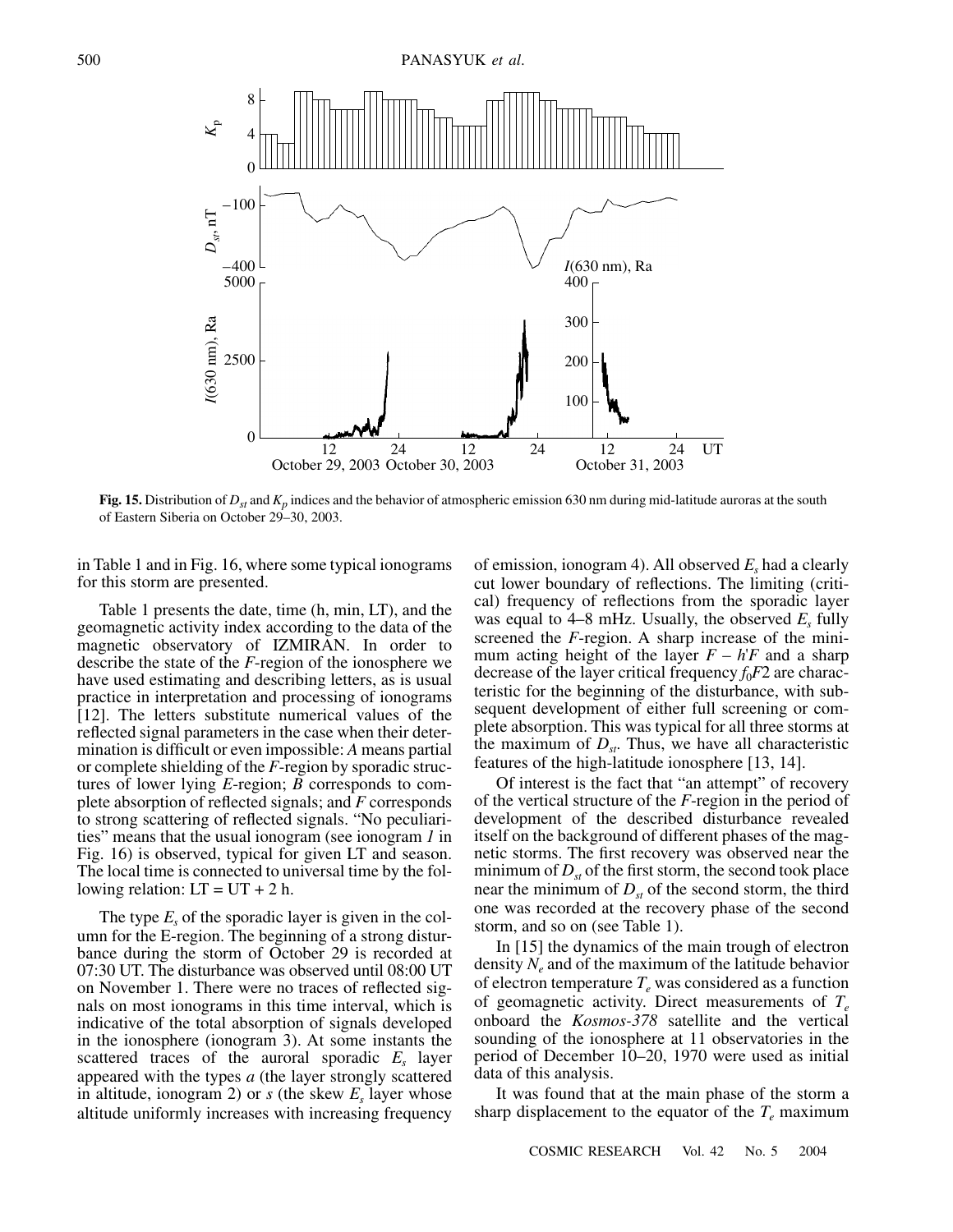and  $N_e$  trough occurred during several hours, then they gradually returned to the initial position for several days. The displacement of the trough reached  $L \sim 2$ , in this case  $T_e$  was equal to ~5000 K at the altitudes of maximum of the  $F$ -layer. Similar variations of  $D_{st}$  were observed earlier in September 1957 [14].

The events in the magnetosphere and ionosphere caused by the outstanding activity of the Sun in October 2003 showed similar evolution, though they were considerably more complicated. As was shown above, at middle latitudes such disturbances of the upper atmosphere and ionosphere were observed that usually take place only in the auroral zones of Arctic and Antarctica.

This analysis of the ionosphere state should be supplemented by the fact that during the described intervals of ionosphere-magnetosphere disturbances, during the night from October 30 to 31, auroras were observed above Troitsk in the northern sector of the sky: a rayed arc with a red bottom edge (http://www.izmiran.rssi.ru).

**3.1.4. Precipitation of auroral electrons. The satellite** *Meteor-3M***.** When the substorm activity is displaced to the equator, one can expect that corresponding displacements of the inner boundary of the plasma sheet and of the region of precipitation of auroral electrons will also take place. The measurements on the polar satellite *Meteor-3M* give a possibility to study dynamics of auroral precipitation. Below, we present some results of measuring auroral electrons by the spectrometer MSGI-5EI. (See description of the instrumentation and some other results of measurements onboard the *Meteor* satellite in section 4.)

The dynamics of the regions of precipitation of lowenergy electrons causing the glow of auroras were studied in many papers (see, for example, [16, 17] and references therein). Of special interest are the data on very strong magnetic storms. In the last 40 years only four storms have been detected with  $D_{st}$  lower than  $-400$  nT, two of them in October–November 2003.

Figures 17 and 18 present the intensity profiles for electrons with  $E_e = 10$  keV, measured during passages of the *Meteor-3M* satellite through the same regions of the magnetosphere in the southern hemisphere. Figure 17 represents comparatively quiet geomagnetic conditions on October 27, 2003, while Fig. 18 corresponds to ~1 h before the maximum of the storm on October 30, 2003. A large contribution to the counting rate of the spectrometer on October 27 made electrons of the outer radiation belt with energies > 2 MeV (see two peaks of the counting rate in evening and afternoon hours of local time at  $L \sim 3.3$ ). One can reliably identify only "auroral" peaks of intensity on the dayside at  $L \sim 8$  with a counting rate of  $3 \times 10^2$  s<sup>-1</sup>. The maximum counting rate in the entire passage comprised  $3 \times 10^3$  s<sup>-1</sup>.

The picture has radically changed during the passage on October 30, 2003 (Fig. 18). The maximum of electron precipitation on the dusk and day side was shifted to  $L \sim 2.8$  and  $L \sim 4$ , respectively, while the

**Table 1.** Preliminary results of analysis of the data on vertical sounding of the ionosphere over Moscow during the ionosphere storm on October 29-31, 2003. The properties of reflected signals

| Date (h, min, LT) | $K_p$ index    | $F$ region                                                  | $E$ region,<br>type $E_s$ |
|-------------------|----------------|-------------------------------------------------------------|---------------------------|
| October 29, 2003  |                |                                                             |                           |
| 08:00             | 4              | Without peculiarities                                       |                           |
| 08:30             | 9              | $f_0F2 \sim 5.8$ mHz,<br>$h$ F ~260 km                      | $\int f$                  |
| 09:00             | 9              | $f_0F2 \sim 4.5$ mHz,<br>$h$ ' $F \sim 470$ km              |                           |
| $09:30 - 10:30$   | 9              | B                                                           |                           |
| 11:00-18:00       | 6              | Without peculiarities                                       |                           |
| 18:30-19:30       | 7              | F                                                           |                           |
| 20:00-21:30       | 9              | А                                                           | S                         |
| 22:00-22:30       | 9              | B                                                           |                           |
| 23:00             | 9              | A                                                           | a                         |
| 23:30             | 9              | B                                                           |                           |
| October 30, 2003  |                |                                                             |                           |
| 00:00             | 9              | A                                                           | f                         |
| $00:30 - 01:00$   | 9              | B                                                           |                           |
| 01:30             | 9              | A                                                           | S                         |
| 02:00             | 8              | F                                                           | S                         |
| 02:30             | 8              | $f_0F2 \sim 2.5$ mHz,                                       |                           |
| 03:00             | 8              | $h$ F ~530 km<br>$f_0F2 \sim 3.5$ mHz,<br>$h$ ' $F$ ~500 km |                           |
| $03:30 - 04:00$   | 8              | B                                                           |                           |
| 04:30             | 8              | $f_0F2 \sim 2.3$ mHz,                                       |                           |
|                   |                | $h$ 'F ~500 km                                              |                           |
| 05:00-07:30       | 5              | Without peculiarities                                       |                           |
| 08:00             | $\overline{4}$ | $f_0F2 \sim 2.3$ mHz,<br>$h$ F ~300                         |                           |
| 08:30             | 4              | В                                                           |                           |
| 09:00             | 4              | Without peculiarities                                       |                           |
| $09:30 - 12:00$   | 4              | В                                                           |                           |
| 12:30-20:00       | 4              | Without peculiarities                                       |                           |
| 20:30-22:30       | 9              | F                                                           |                           |
| 23:00             | 9              | А<br>a                                                      |                           |
| 23:30             | 9              | В                                                           |                           |
| October 31, 2003  |                |                                                             |                           |
| 00:00             | 9              | F                                                           | S                         |
| $00:30 - 01:30$   | 9              | Α                                                           | S                         |
| 02:00             | 9              | F                                                           |                           |
| $02:30 - 04:00$   | 9              | B                                                           |                           |
| 04:30             | 9              | $f_0F2 \sim 2$ mHz,                                         |                           |
|                   |                | $h$ ' $F$ ~510 km                                           |                           |
| 05:00             | 7              | Without peculiarities                                       |                           |

Note: The peak values of  $D_{st}$  were observed in the observation interval from 11:00 to 18:00 LT:  $D_{st} = -180$  nT at 12:00 and  $D_{st}$  = –98 nT at 16:00 LT.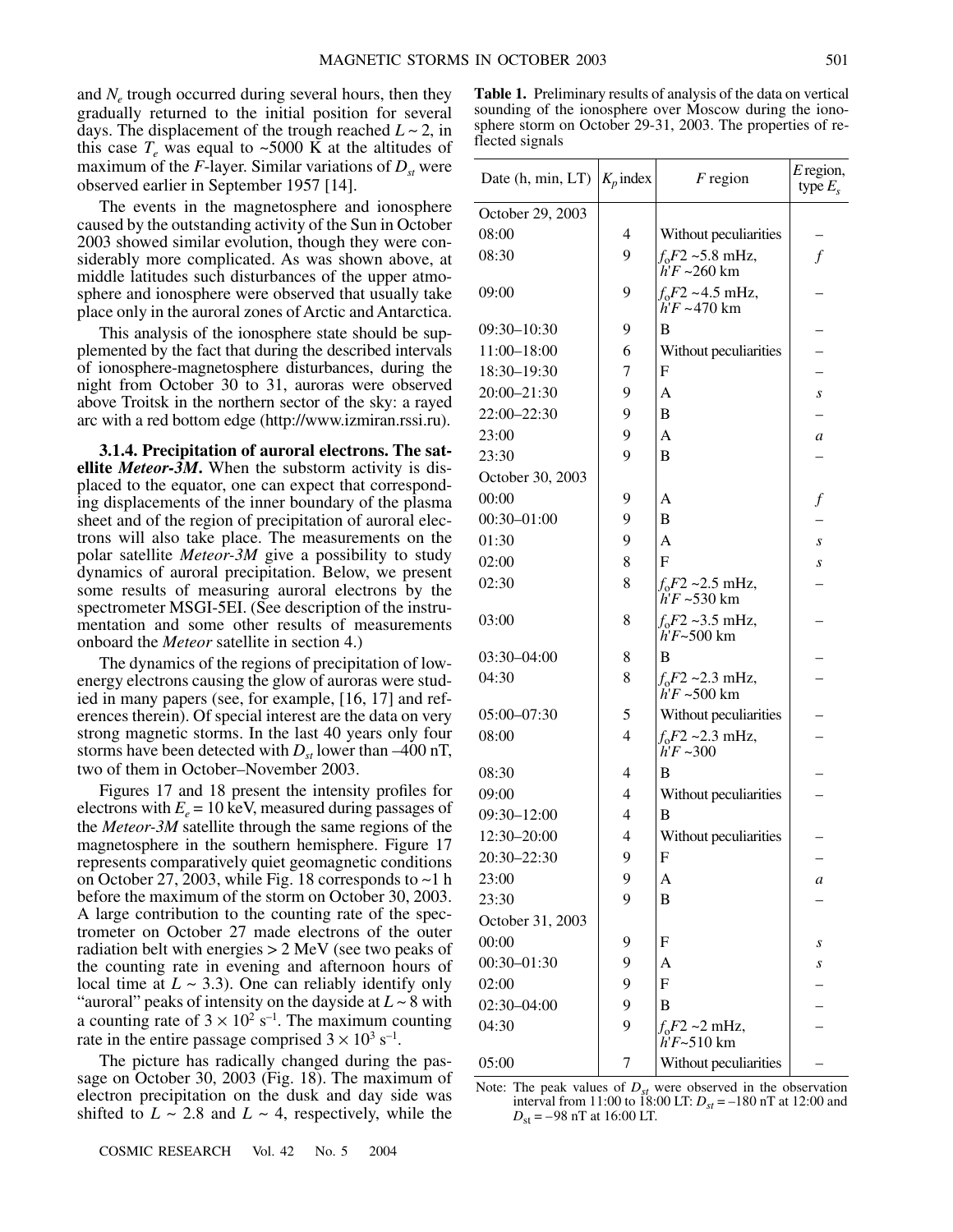

**Fig. 16.** Ionograms of the Moscow station (IZMIRAN) on October 29–30, 2003.

counting rate in maximums increased by more than order of magnitude. Figure 19 presents the electron spectrum in the energy range of 0.1–15 keV which was measured in the precipitation maximum  $(L \sim 2.8)$  on the dusk side during the passage shown in Fig. 18. The spectrum has a maximum at energies of  $\sim$ 1 keV, which is typical for spectra of auroral electrons in the structures of the "inverted V" type. The main phase of the superstorm on October 30, 2003 developed very quickly, strong substorms followed one after another. The preliminary analysis of geomagnetic data of SAM-NET and IZMIRAN shows that at the end of the main phase of the storm the center of the western electrojet was displaced at least to the zenith of Borok station  $(L \sim 2.9)$ . At the Moscow station  $(L \sim 2.6)$  the *Z*-component of the magnetic field (Fig. 10) remained negative all this time (elecrojet to the north of Moscow).

## *3.2. Long-Periodic Geomagnetic Pulsations*

**3.2.1. Daytime pulsations of Pc5 range.** The excitation during daytime on October 29 and 31 of geomagnetic pulsations Pc5 was one of bright manifestations of the strong magnetic storm in October 2003. These pulsations were characterized by unusually large amplitude (up to 600 nT) with a maximum in the frequency band 2.5–5.0 mHz (periods of order of 3–6 min). Let us consider the properties of these pulsations and dynamics of their evolution in more detail. We have used in our analysis the 1-min data of the global network of 80 ground-based observatories INTERMAGNET, Scandinavian profile IMAGE (19 stations), and European network SAMNET (7 stations including the Russian station Borok). Figures 20 and 21 present magnetograms for October 29 and 31, respectively. They were recorded at several observatories of the dayside sector covering the latitudes from polar caps to the equator and plotted in one and the same scale. Triangles on the plots show the location of the local magnetic noon. International codes of observatories and their geomagnetic latitudes are given on the right scale. One can see that in both cases well-pronounced long-term monochromatic oscillations are observed in the dayside of the magnetosphere. The spectral analysis showed the existence of a clearly cut maximum in the frequency band 2.5–5.0 mHz.

In order to study their spatial-temporal properties, the maps of isolines of the integral intensity (nT/mHz) of geomagnetic pulsations in the frequency band 2.5– 5.0 mHz (spectral maximum) were constructed using the programs developed in the Institute of Physics of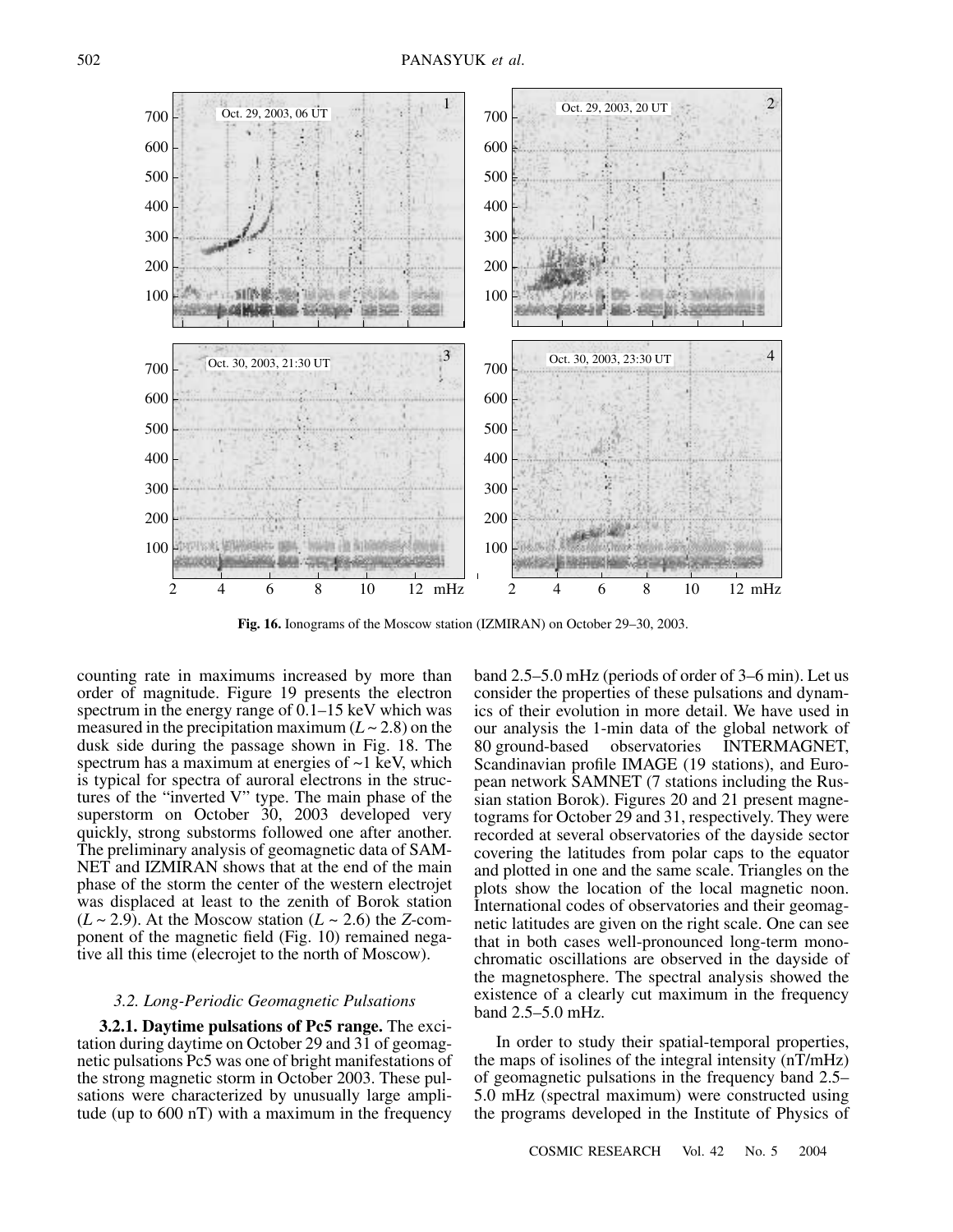

**Fig. 17.** The profile of the counting rate of electrons with  $E_e$  = 10 keV detected during a passage of the *Meteor-3M* satellite in the southern hemisphere on October 27, 2003.

the Earth (IPE). The coordinates of these maps are the corrected geomagnetic latitude – local magnetic time. The UT interval, for which the calculations were made, is shown at the top of each map, and the locations of observatories are shown by asterisks with corresponding international codes. For each day the maps are in one scale (it is different for different days).

Figure 22 presents two maps constructed using hourly averaged data for two time intervals, 12–13 UT and 13–14 UT, on October 29, 2003. It is seen that the strongest activity of pulsations was recorded in two space regions divided by a clearly cut minimum: in post-midnight and afternoon sectors of the auroral zone. In this case, rather unusual spatial–temporal dynamics of the amplitude of oscillations is observed. In the hour interval from 12–13 UT to 13–14 UT the maximum of intensity of post-midnight Pc5 has increased and been displaced in longitude to the midnight side (from 04 MLT to 02 MLT) and in latitude to the higher geomagnetic latitudes (from 63.5° to 64.7°). The maximum of afternoon Pc5 also was slightly displaced in longitude to the west, while in latitude it was displaced to the opposite direction, i.e., to lower latitudes (from 62.5° to 58.5°). Simultaneously, a small maximum has appeared about noon hours in polar latitudes (cusp?).

Figure 23 gives two maps of the spatial distribution of Pc5 amplitudes on October 31. One can see that on this day, as opposed to the preceding case (October 29), the spatial-temporal distribution and dynamics of Pc5 were quite different. Pulsations were observed only in near-noon and afternoon sector. One could isolate two latitude zones. At 11–12 UT the most intensive highlatitude (65°–70°) zone was extended far into the morning sector (almost up to 04 MLT). No pulsations were observed in this morning time in the low-latitude zone  $(52^{\circ}-57^{\circ})$ . In an hour the longitude extension of both

21.41 2.92 19.8 21.36 2.13 20.5 21.46 4.67 18.4 21.51 8.48 15.7 21.56 7.83 12.7 22.01 3.67 11.2 22.06 UL 2.00 L 10.5 MLT  $10^{1}$  $10<sup>2</sup>$  $10^3$  $10<sup>4</sup>$  $10<sup>5</sup>$ Counting rate,  $s^{-1}$ *Meteor-3M*

**Fig. 18.** The same as in Fig. 17, but for a passage on October 30, 2003.

zones became similar, and the amplitudes of pulsations decreased. The maximum of Pc5 intensity in the highlatitude zone was displaced from  $66^{\circ} - 69^{\circ}$  to  $62^{\circ} - 66^{\circ}$ , while in the low-latitude zone the displacement from 55° to 51° took place.

One can assume that sources and mechanisms of generation of Pc5 oscillations were different on October 29 and 31. The pulsations Pc5 observed in the afternoon of October 29 have morphological characteristics that allow one to classify them with Alfvenic resonance oscillations widely discussed in the literature (see, for example, [18]). However, the pulsations in the morning sector of the same day and pulsations on October 31



**Fig. 19.** Spectrum of electrons at the maximum of intensity  $(L \sim 2.8)$  in evening hours (MLT) of October 30, 2003.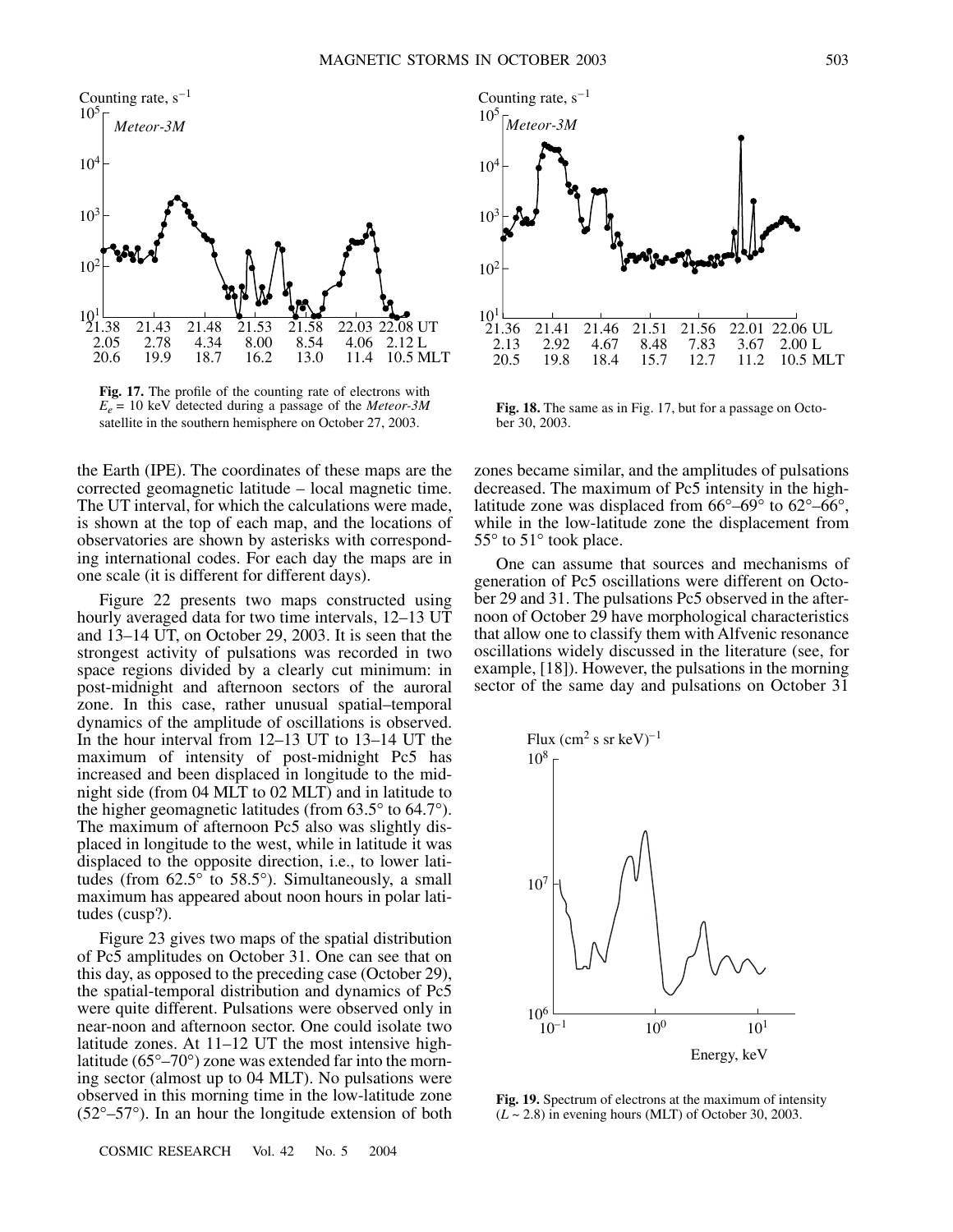

**Fig. 20.** Magnetograms on the Scandinavian profile of observatories (noon sector) on October 29, 2003, at latitudes from the polar cap to the equator.

cannot be explained by this mechanism. In the pulsations observed there was no change of the sign of oscillation polarization in the passage through the maximum of amplitudes, which is characteristic of resonance waves. It is also improbable that the global magnetospheric mode (cavity mode) would be the source of these oscillations (as it was the case during the strong magnetic storm on March 24, 1991 [19] and during the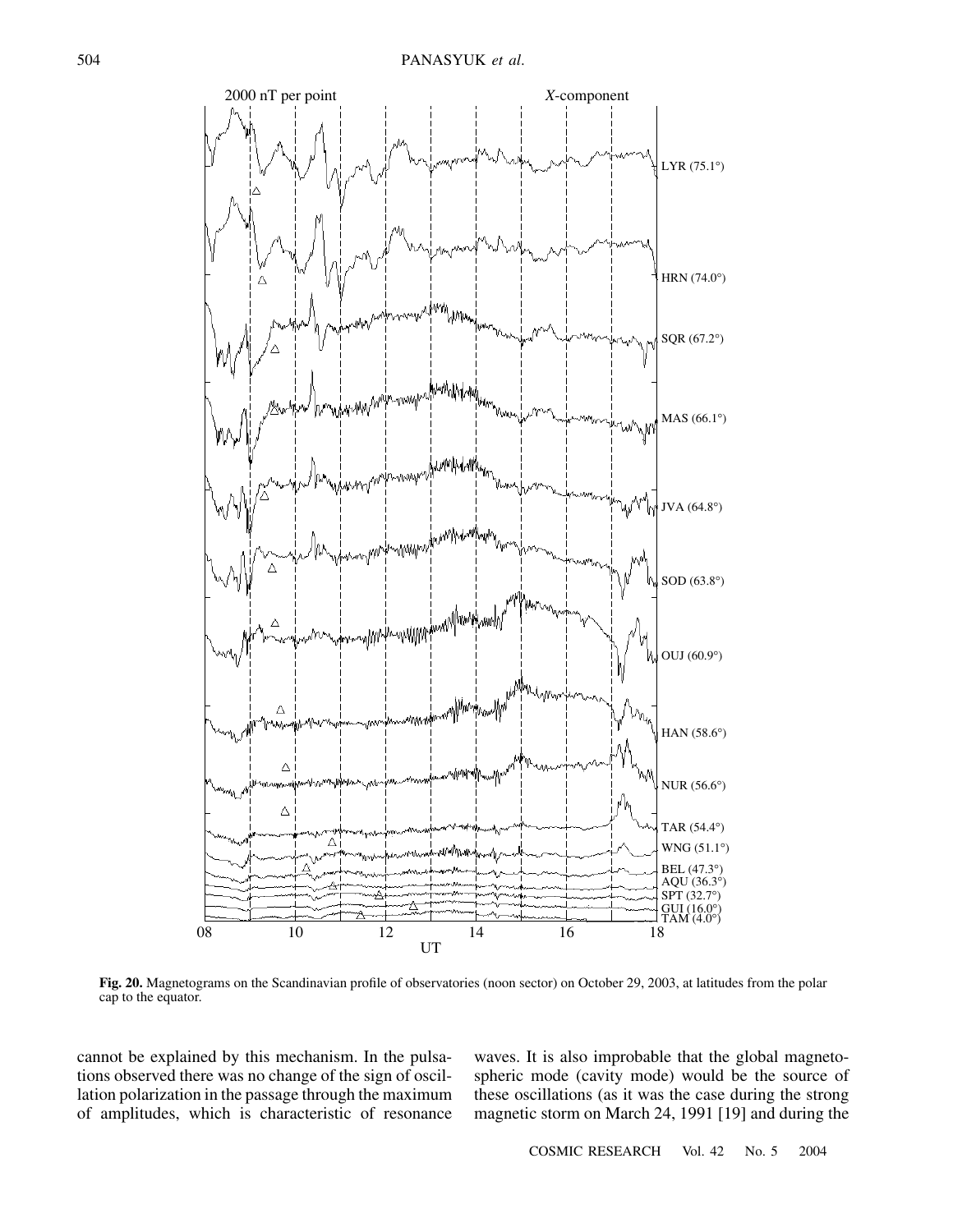

**Fig. 21.** Magnetograms similar to those in Fig. 20, but on October 31, 2003.

storm on February 21, 1994 [20]), since the frequencies of observed Pc5 pulsations are significantly higher than the frequencies typical for the global mode.

Fluctuations of field-aligned electric currents and corresponding precipitation of energetic electrons can serve as a source of post-midnight irregular oscillations observed at auroral latitudes at 12–14 UT on October 29, as it was discussed in [21, 22]. One can suggest, as it was done in [22], that generation of daytime Pc5 pulsations is related to the intrusion into the ionosphere of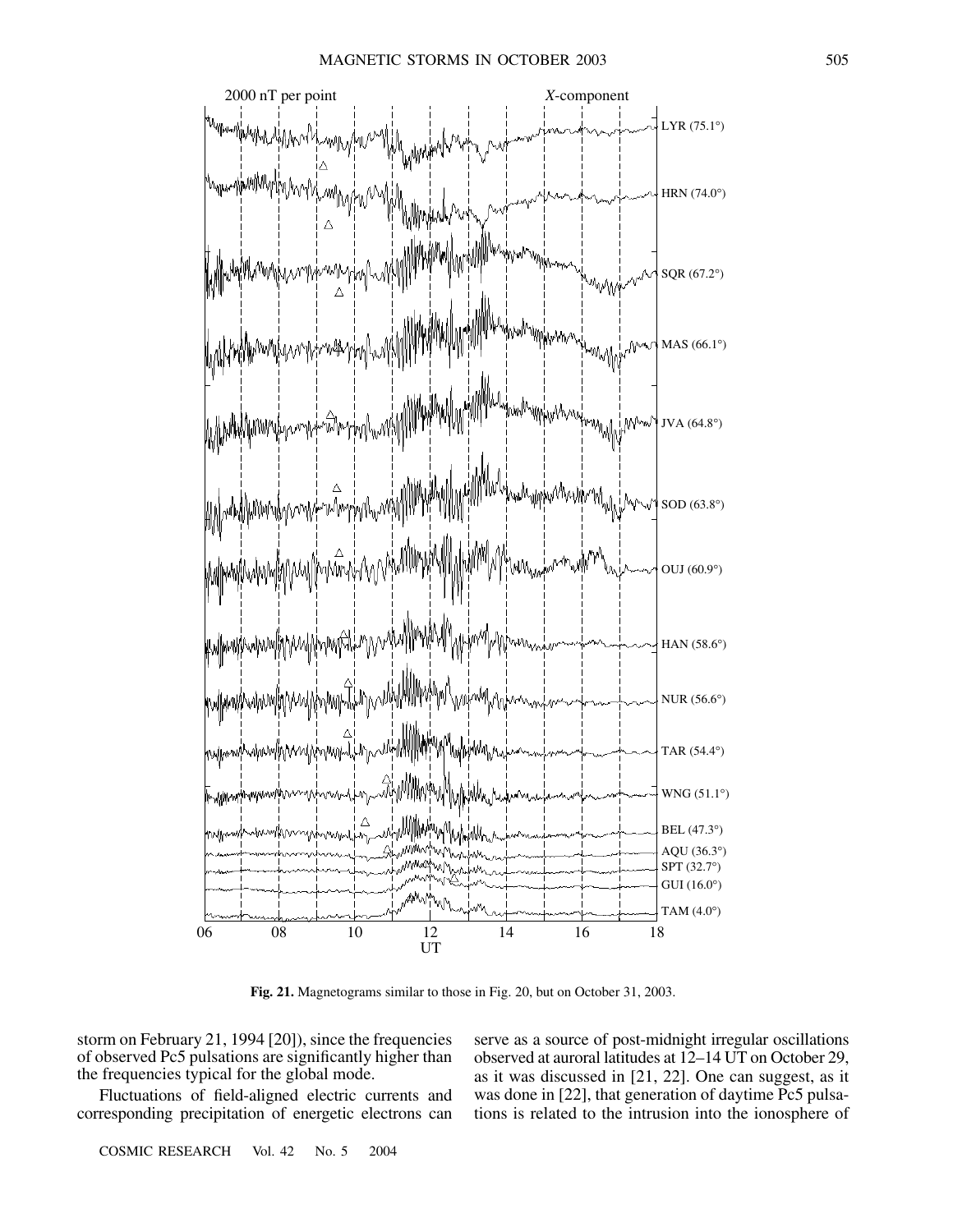

**Fig. 22.** Maps of distribution of the integral intensity (nT/mHz) of geomagnetic pulsations in the frequency band 2.5–5 mHz (spectral maximum) on October 29, 2003 in the coordinates "corrected geomagnetic latitude–local magnetic time." Interval UT is shown at the top of each map, the observatories are shown by asterisks together with their international codes.



**Fig. 23.** The same as in Fig. 22, but on October 31, 2003.

protons of the ring current. However, such a hypothesis needs experimental confirmation. In addition, there are a number of questions that still have no answers. Here are some of them.

—What is the source of the beginning of a sharp increase in the amplitude of pulsations?

—Why do the pulsations end so abruptly?

—What does determine the latitude dimensions of the region of enhanced amplitudes of Pc5?

COSMIC RESEARCH Vol. 42 No. 5 2004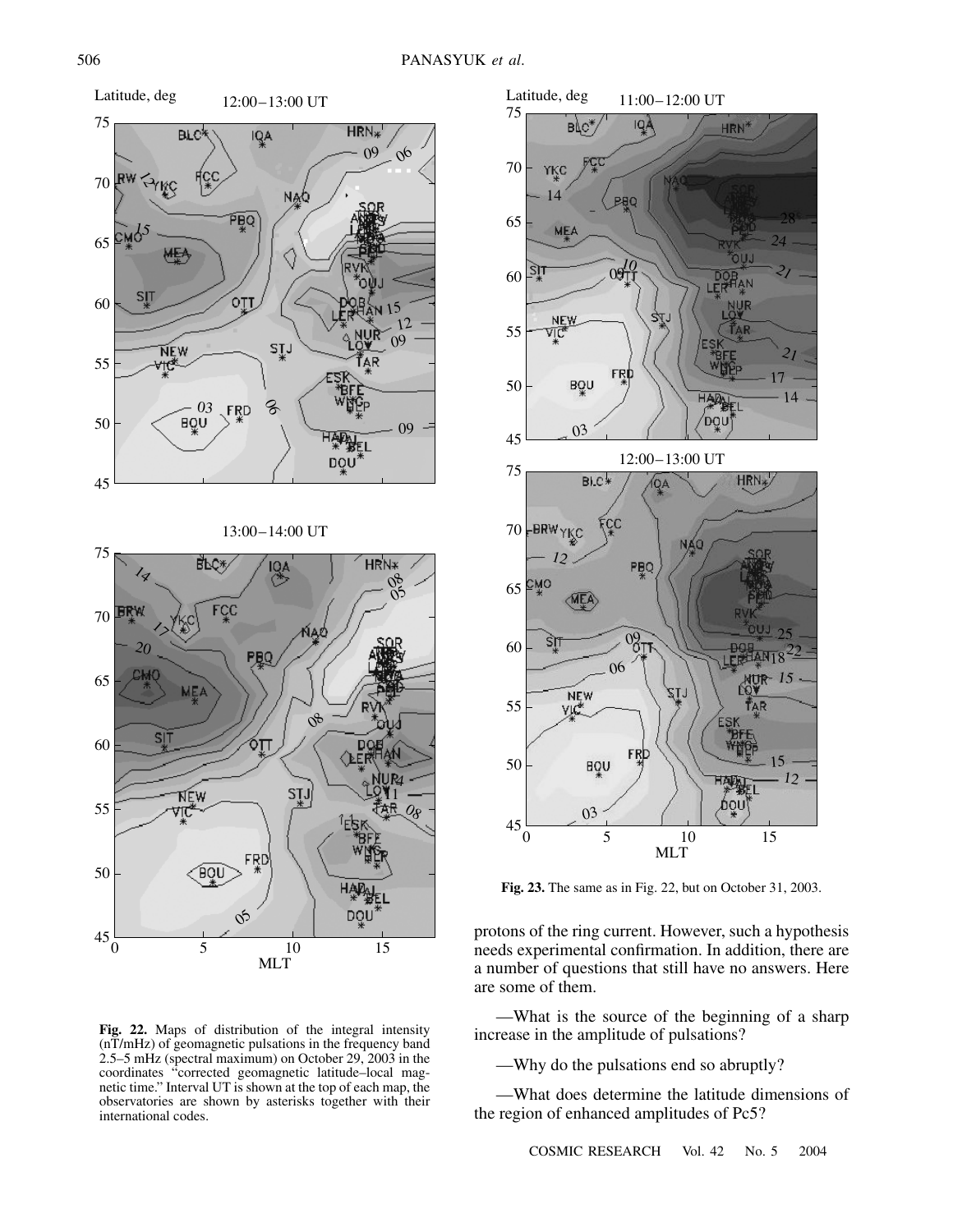—What has resulted in the appearance of two latitude zones of afternoon Pc5?

—Why is the longitude asymmetry (relative to noon) of Pc5 observed?

**3.2.2. Night geomagnetic pulsations Pi2–3 during substorm.** The most intensive substorms were observed at the main phase of the magnetic storm of October 30 at 18–22 UT. Figures 24a and 24b present the magnetograms (*X*- and *Z*-components, respectively) of some observatories of the night sector (diamonds mark the local geomagnetic noon). Near 20 UT a very strong (almost 3000 nT) substorm was observed which included two intensifications: one a few minutes before 20 UT, and second, stronger one, after 20 UT. From the ratio of *X* and *Z* components it is seen that the center of electrojet for the above time interval has moved stepwise from the geomagnetic latitude  $\sim 65.5^{\circ}$  to the latitude ~61°. One more, less intense substorm was observed between 21 and 22 UT at geomagnetic latitudes  $\sim 55^{\circ} - 62^{\circ}$ .

All substorms considered above were accompanied by bursts of riometric absorption and by geomagnetic pulsations in the frequency band 1–15 mHz, i.e., in the range of Pi3 and Pi2. In addition to traditional amplifications of variations in the frequency band 1–2 mHz, which can be considered as high-frequency continuation of substorm current variations DP2, in the spectrum of oscillations the amplitude maximums were observed in the band 3.5–5 mHz (periods of order of 4– 5 min, the range Pi3) and in the band ~6–15 mHz (periods of order of 60–150 s, the range Pi2).

In order to study spatial-temporal variations of the intensity of these pulsations, the maps of isolines of the integral intensity of oscillations (nT/mHz) were constructed in the coordinates the corrected geomagnetic latitude – local geomagnetic time. These maps turned out to be almost identical for Pi2 and Pi3 oscillations, which indicates to their common origin. Figure 25 presents the maps of isolines of Pi2 intensity for three time intervals including two intensifications of the first substorm (19–20 UT and 20–21 UT) and the subsequent substorm at 21–21 UT.

As a rule, the region of appearance of irregular geomagnetic pulsations on the ground surface and the region of development of an auroral electrojet coincide. One can see from the maps in Fig. 25 that at the beginning, during the first intensification of the substorm activity the pulsations were observed in a relatively small interval of geomagnetic latitudes, higher than 65°. Then, the amplitude of Pi2 pulsations increased sharply, and the region of its maximum values became very narrow ( $\lambda = 62^{\circ} - 63^{\circ}$ ) and displaced to the southeast. During the substorm of the maximum of the main phase of the magnetic storm (21–22 UT) the Pi2 pulsations were observed in a large area of space at unusually low geomagnetic latitudes (from 60° down to 50° and lower) with a maximum at a latitude of approximately 58°. Apparently, the auroral electrojet had the same spatial-temporal dynamics.

#### *3.3. ULF Emission at Yakutsk*

The ULF emission was detected at the Yakutsk station (ICRA) at 11 discrete frequencies from 0.47 to 8.7 kHz. Figures 26–29 present the results of measuring the ULF emission on October 28–31, 2003. The measurements carried out at several frequency channels are placed from top to bottom with increasing frequency, and the amplitude of variation is given in arbitrary units on the logarithmic scale.

The date of October 28, 2003 is a day with ULF disturbances. The bursts of ULF emission were observed mainly at frequencies below 6.7 kHz (up to the channel 6.7 kHz of the ULF detector). The beginning of basic variations of October 28, 2003 is due to magnetospheric processes (small  $D_{st}$  variations), since the outer radiation belt (with which usually the excitation of ULF emissions is associated) was formed (the maximum of intensity of electron fluxes in the outer radiation belt was at  $L = 3.3$ , see section 4). The subsequent bursts of ULF emission are, probably, related already to intensification of the fluxes of energetic electrons, as was measured, in particular, by the *Coronas-F* satellite. At the end of the day a new ULF disturbance developed with a broadening of the spectrum to the higher frequencies. It continued until October 29, 2003.

Apparently, this disturbance resulted in a partial depletion of the belt discussed in section 4.1. At a weak source of particles (weak injection into the inner magnetosphere), 4 h before the SC this began to manifest itself in a transition from a quasi-constant level of ULF emission to almost spiking mode. At the instants of quasi-periodic variations of ULF emission the mean interval between peaks was equal to 2–6 min. A sudden impulse of SC at 06:12 UT had appeared in a broad pulse of ULF emission (the upper frequency higher than 10 kHz) of considerable amplitude, after which a suppression of ULF emission oscillations occurred in the entire range of frequencies.

The recovery occurred only at 10 UT: separate bursts of emission corresponding to positive variations of the  $D_{\alpha}$  field were detected. However, the next strong magnetic disturbance manifested itself in the ULF emission only on the next day, October 30, 2003, i.e., on the recovery phase of the magnetic storm. In this case, the record character is opposite to that observed in the beginning of the preceding day, which indicates to an increase of the source power of energetic electrons. Predominant values of the time spans between peaks in the periods of quasi-periodic modulation of ULF emission are within the same limits as on October 29, 2003.

Then, following the same scenario, in the second half of the day October 30, 2003 there were practically no bursts of ULF emission at the main phase of the next storm, while on the recovery phase a strong ULF disturbance began at 22 UT that was accompanied by a deep (up to 100%) modulation of the amplitude with the same periods 2–6 min. The modulation continued throughout the first half of the day October 31, 2003.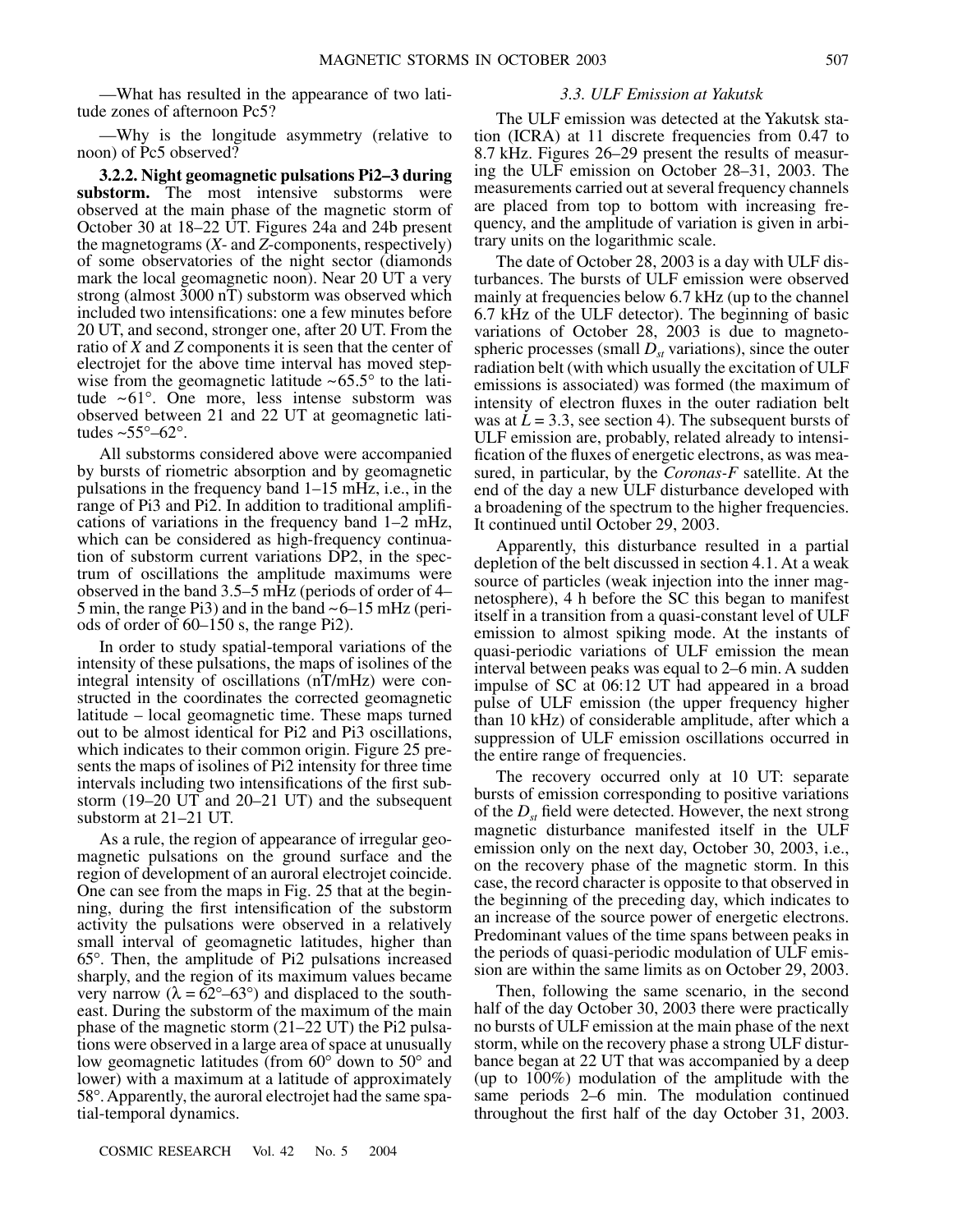

**Fig. 24.** Magnetograms of the night sector on October 30, 2003: (a) X-component and (b) Z-component of the field. The codes of observatories and their geomagnetic latitudes and longitudes are given on the right.

This range of periods of peaks observed in ULF emission at the Yakutsk station for three days (in the first half of each UT day and in daytime hours) corresponds to the period of geomagnetic pulsations Pc5. In this connection, it is interesting to consider pulsations Pc5 detected in the period of magnetic storms and discussed in the preceding section. The coincidence of periods of peaks with the periods of geomagnetic pulsations Pc5 and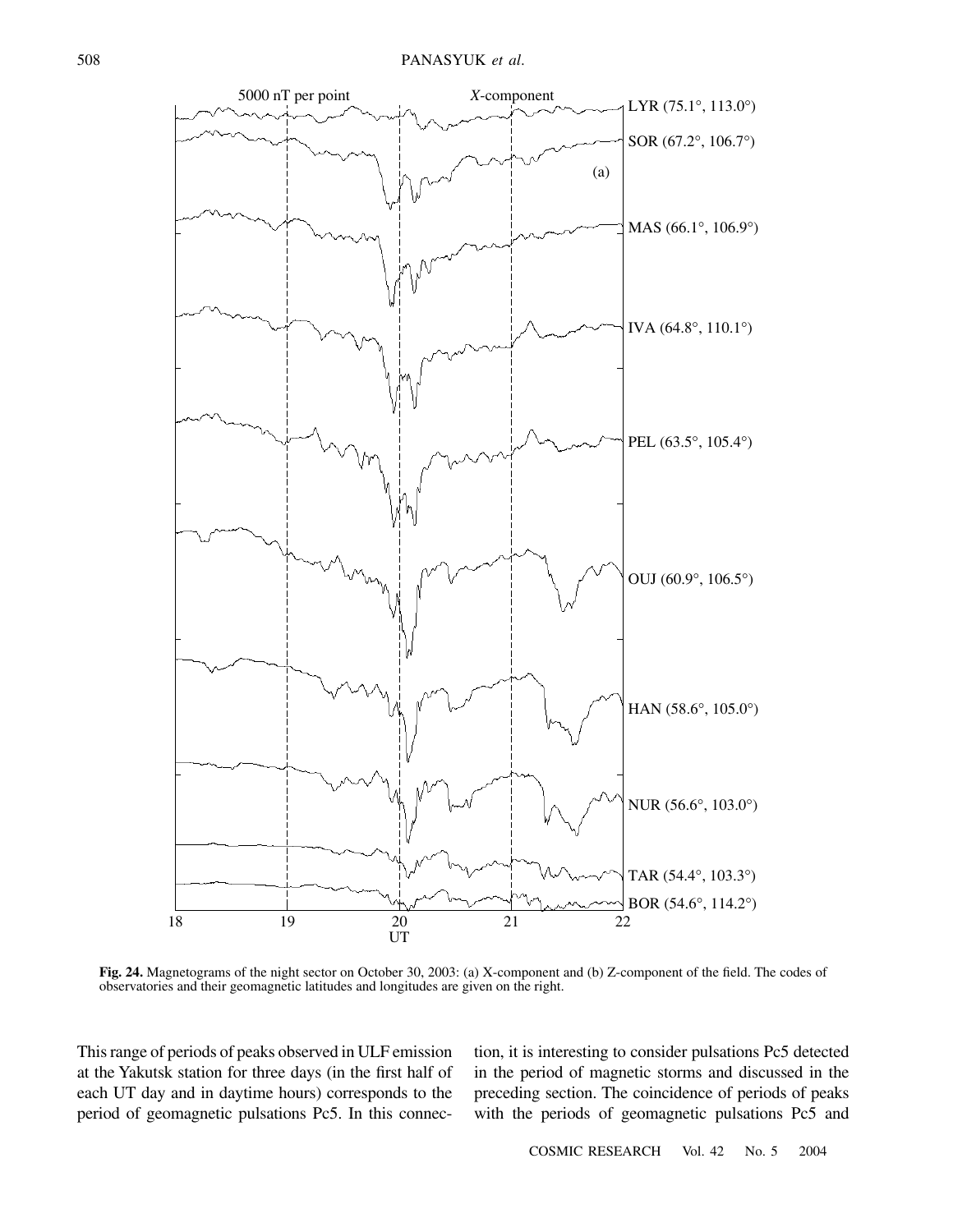

**Fig. 24.** (Contd.)

insignificant dispersion in peaks of ULF emission allow one to say that the pulsations facilitated the modulation of ULF emission. At the same time, as follows from magnetic data of the Yakutsk station, no Pc5 pulsations were detected until the SC instant on October 29, 2003.

# *3.4. Magnetic Field Dynamics: Model Calculations*

The data on the solar wind in the vicinity of the Earth allow one to determine basic parameters of the magnetosphere. Five such parameters are used in the paraboloidal model [23]. First of all, this is the tilt angle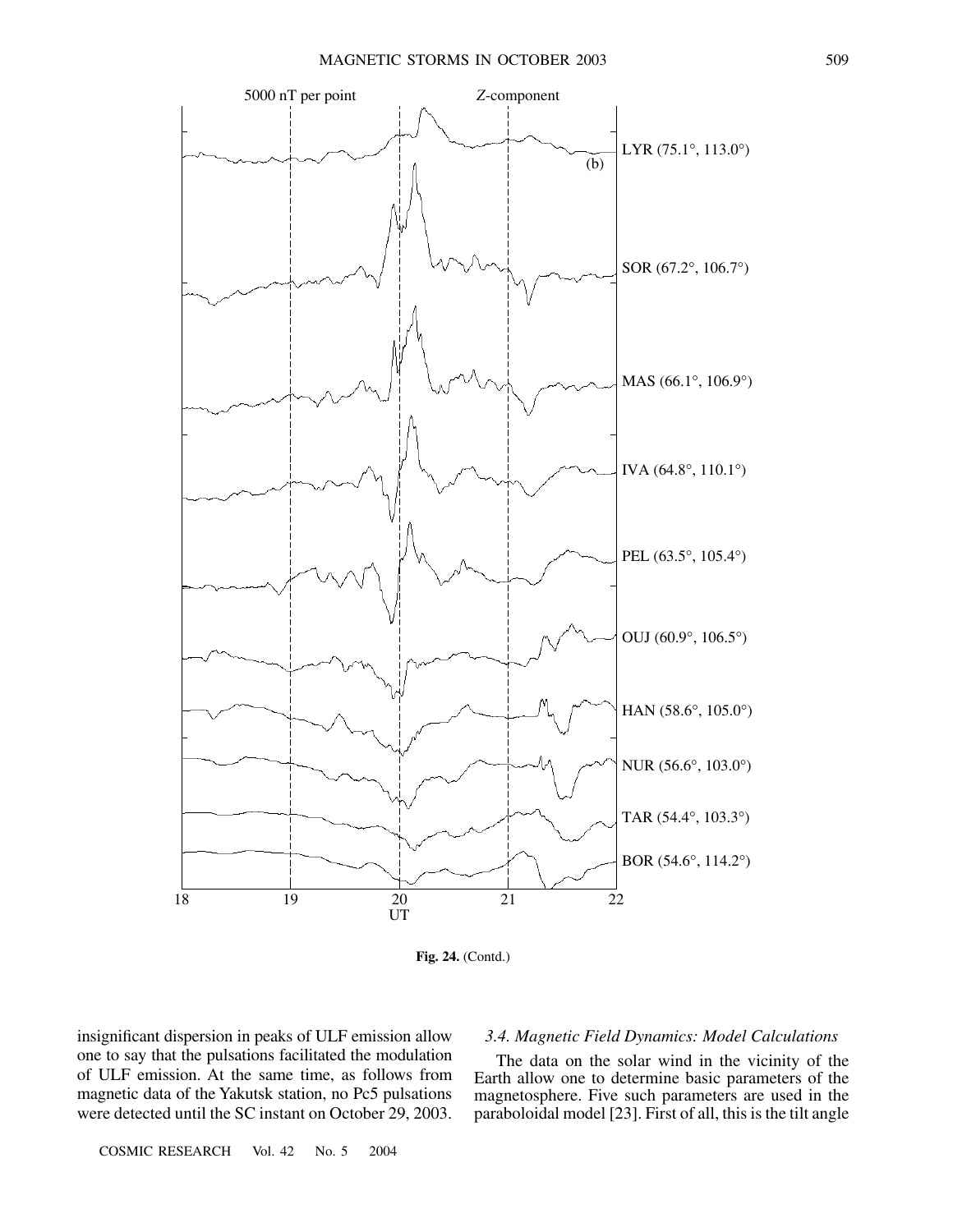

**Fig. 25.** The maps of isolines of the integral intensity (nT/mHz) of geomagnetic pulsations Pi2 for three discussed time intervals of October 30, 2003: (a) 19:00–20:00 UT, (b) 20:00–21:00 UT, and (c) 21:00–22:00.

ψ of the geomagnetic dipole to the *Z* axis of the solarmagnetospheric coordinate system. It is determined unambiguously by the date and universal time, and seasonal and diurnal variations of the magnetospheric field are characterized by it.

of the magnetosphere. When carrying out model calculations, we used for  $\Phi_8$  the following expression

$$
\Phi_8 = \Phi_0 + \Phi_s,
$$

The magnetic flux in the lobes of the magnetotail (or flux in the polar cap)  $\Phi_8$  is another important parameter where  $\Phi_0$  is the magnetic flux in the magnetotail lobes during quiet periods, and Φ*s* is the magnetic flux due to intensification of the current system of the magnetotail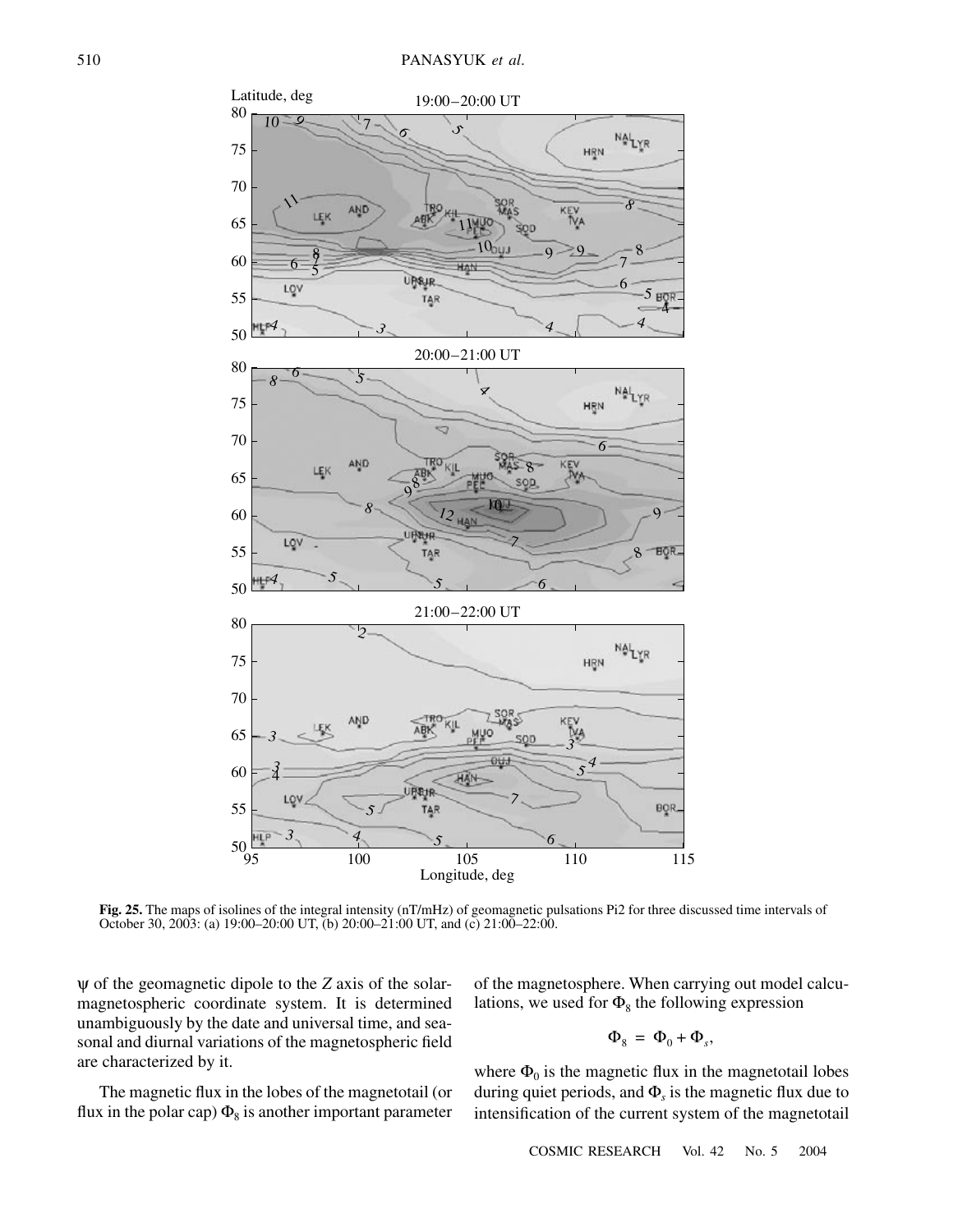

**Fig. 26.** The intensity of ULF emission according to measurements on October 28, 2003 at frequencies 0.47, 0.73, 1.6, 3.1, 5.6, and 8.7 kHz.



**Fig. 27.** The same as in Fig. 26, but on October 29, 2003.

during substorm disturbances:

$$
\Phi_0 = 3.7 \times 10^8 \text{ Wb},
$$
  

$$
\Phi_8 = -AL \frac{\pi R_1^2}{14} \sqrt{\frac{2R_2}{R_1} + 1}.
$$

The *AL* index was obtained by digitizing the preliminary data presented in the graphic form on the website of the World Data Center (WDC) C2 in Kyoto,  $R_1$  and  $R<sub>2</sub>$  are the distances to the subsolar point on the magnetopause and to the leading edge of the current sheet of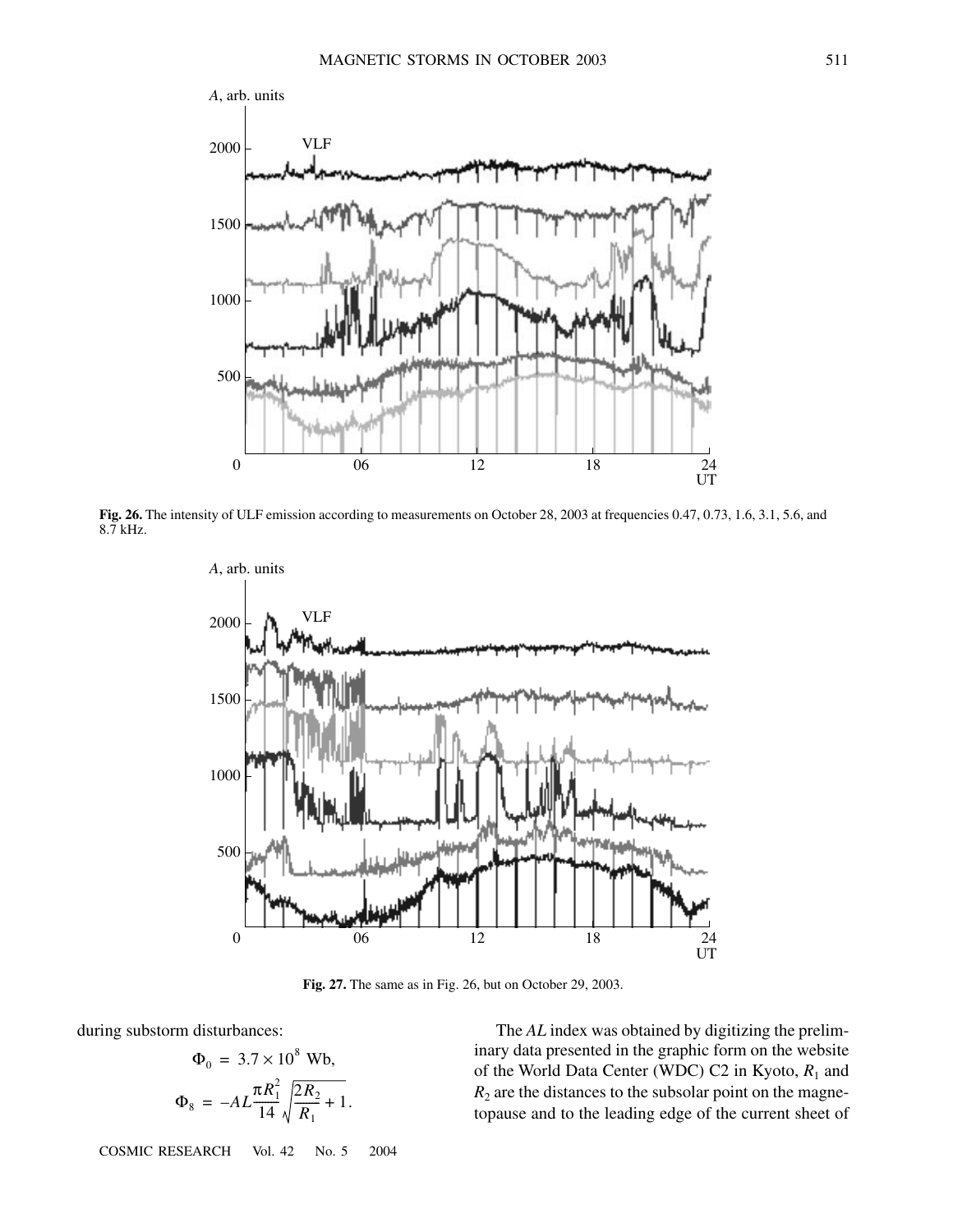

**Fig. 28.** The same as in Fig. 26, but on October 30, 2003.

![](_page_23_Figure_3.jpeg)

**Fig. 29.** The same as in Fig. 26, but on October 31, 2003.

the magnetotail, respectively. The distance  $R_1$  was determined according to model [24] from the data of measurements in the solar wind of the plasma velocity and density, and of the  $B_z$  component of the IMF. The

distance  $R_2$  was determined by projecting the equatorial boundary of the auroral oval. This boundary was found by a formula of [25] using the preliminary data about the  $D_{st}$  index, also taken from the WDC C2.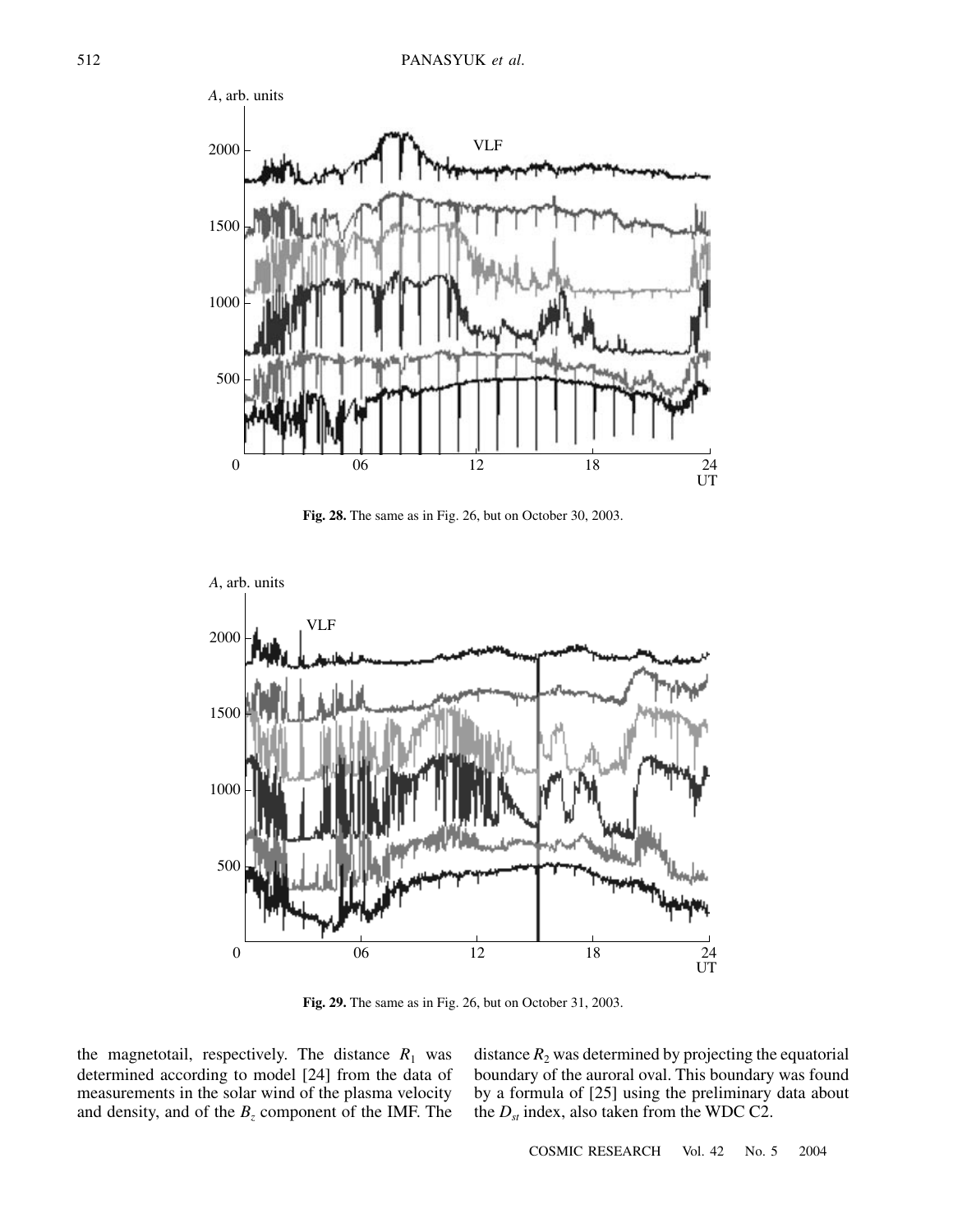The magnetic field  $b<sub>r</sub>$  of the ring current in the center of the Earth is the fifth parameter of the magnetosphere model. In accordance with the equation of Dessler– Parker–Scopcke this parameter is proportional to the total energy of trapped particles in the ring current region. This parameter characterizes the intensity of the ring current during a magnetic storm and can be determined from the Burton equation that describes the ring current dynamics during magnetic storms as a superposition of two processes: the injection of plasma from the magnetotail region and the ring current decay [26]. In more detail the model parameters of the magnetosphere and the technique of calculations are described in [23]. A set of empirical data necessary for determination of the magnetosphere parameters  $\psi$ ,  $\Phi_8$ ,  $R_1$ ,  $R_2$ , and  $b_r$ includes the indices  $D_{st}$  and  $AL$ , as well as the  $B_z$  component of the IMF, and the velocity and density of the solar wind.

The data of a proton monitor installed onboard the *SOHO* spacecraft were used in the calculations. Though the rate data are not very accurate, these measurements are the most complete among all currently available in the world network, which allows us to perform the analysis of magnetic field dynamics over the entire period October 28–31, 2003.

The initial parameters of the solar wind: the  $B<sub>z</sub>$  component of the IMF (according to *ACE* data), density *N* and velocity *V* (data of the *SOHO* proton monitor) are shown in Fig. 30, as well geomagnetic indices  $D_{st}$  and *AL* taken from Kyoto. The mean hourly data are presented. The data of *ACE* and *SOHO* are given with accounting for propagation time from the libration point to the Earth.

Using the data of measurements presented in Fig. 30 we have calculated the time profiles of the magnetosphere parameters. Figure 31 presents the parameters  $\psi$ ,  $\Phi_8$ ,  $R_1$ ,  $R_2$ , and  $b_r$  of the magnetosphere model. It is noticeable that in the period October 29–30 the frontal magnetopause several times occurred to be closer to the Earth than the distance of 6.6 Earth's radii. The magnetic field of the Earth's magnetosphere is calculated in the paraboloidal model as the following sum

$$
\mathbf{B}_2 = \mathbf{B}_{sd}(\psi, R_1) + \mathbf{B}_t(\psi, R_1, R_2, \Phi_\infty)
$$
  
+ 
$$
\mathbf{B}_r(\psi, b_t) + \mathbf{B}_{sr}(\psi, R_1, b_r).
$$

Subtracting the quiet day variation, which was calculated for the quiescent conditions in the solar wind  $(V = 400 \text{ km/s}, N = 5 \text{ cm}^{-3}, B_z = 0 \text{ nT}, D_{st} = -5, \text{ and } AL =$ 0), from the field of magnetospheric sources, and taking into account the contribution of terrestrial diamagnetic currents that prevent the magnetospheric magnetic field from penetrating inside the Earth (30% of variation), we get

$$
D_{st} = DCF + DT + DR.
$$

COSMIC RESEARCH Vol. 42 No. 5 2004

Figure 32 presents the contributions to  $D_{st}$  of currents on the magnetopause (a), of the ring current (b), and of the current sheet of the magnetotail (c). A comparison of measured and calculated  $D_{st}$  for the interval October 28–31, 2003 is shown in Fig. 32d. The root mean square deviation is equal to 45 nT, which comprises a value of order of 11% of the maximum  $D_{st}$ . The largest discrepancy is observed during the main phase of the last storm at midnight of October 30, which can be connected with insufficient reliability of determination of the solar wind parameters by the *SOHO* proton monitor.

Summarizing, one can say that the magnetic storm in October 2003 belongs to the strongest geomagnetic disturbances in the current cycle of solar activity. The model of the magnetosphere describing the dynamics of global magnetospheric current systems during magnetic storms [23] allows one to predict sufficiently accurately the behavior of the  $D_{st}$  variation using the interplanetary medium parameters.

The authors of this section of the paper believe that the results of model calculations demonstrate the substantial role played by the current sheet of the magnetotail in the formation of the  $D_{st}$  variation at various phases of storms. Recent publications of the Los-Alamos group [27] contain experimental evidence of a dominant role of the current sheet of the magnetotail in formation of the geomagnetic field depression until the maximum of the main phase  $(D_{st}$  to  $-350$  nT) of the magnetic storm on March 31, 2001. The relevant prediction (about the substantial role of the current sheet during magnetic storms) was made by Russian researchers (Yu.P. Maltsev, Ya.I. Feldshtein, and scientists from Institute of Nuclear Physics of Moscow University I.I. Alexeev, V.V. Kalegaev, and E.S. Belenkaya) even in 1993–1996 [28, 29]. (This concept of the magnetosphere geometry during storms is not shared by all members of the collaboration, and it is developed in more detail in a separate paper of this issue).

During the fall of a coronal mass ejection onto the magnetosphere on October 28–31, 2003 three successive injections of energetic particles into the ring current zone were observed. In essence, we are dealing with three sequential storms overlapped on each other. During the first storm the contribution of the current sheet was prevalent. Geomagnetic activity was directly controlled by the solar wind. The role of energy accumulation in the inner magnetosphere was relatively small. Two subsequent disturbances were related to the formation and decay of the ring current.

Another unique property of strong magnetic storms associated with dense coronal mass ejections moving from the Sun with high velocity is a strong compression of the magnetosphere. The dynamic pressure of the solar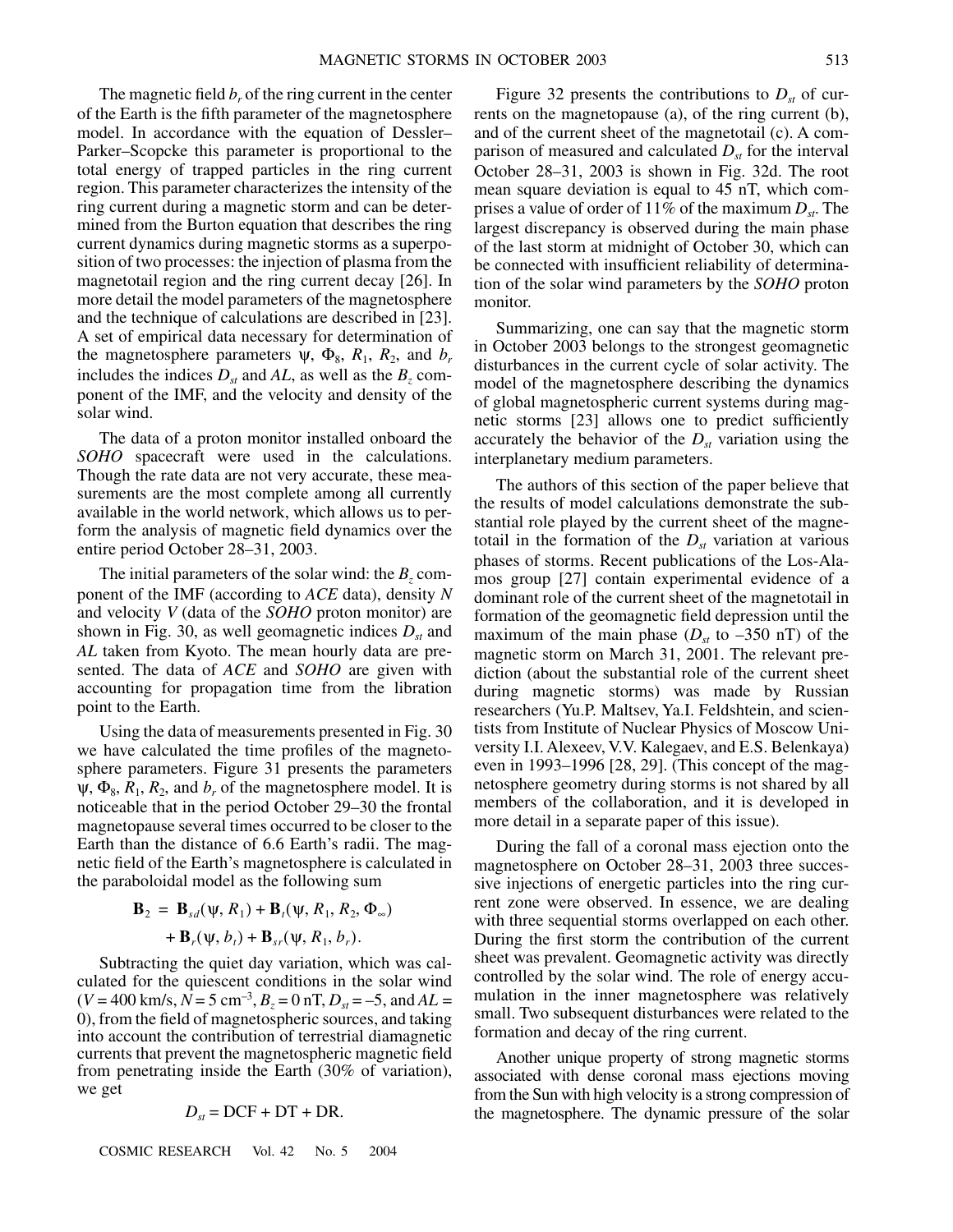![](_page_25_Figure_2.jpeg)

**Fig. 30.** Original data about parameters of the interplanetary medium and geomagnetic activity during the storm of October 28–31, 2003.

wind inside the coronal ejection was so high that the magnetopause multiply crossed the geosynchronous orbit. During the main phase of the storm of October 29, 2003 the magnetometers of geosynchronous satellites for 6 h recorded the field of the southern direction (opposite to the terrestrial field) about 150 nT. This implies that the spacecraft were located behind the magnetopause in the magnetosheath and, probably, even beyond it in the solar wind.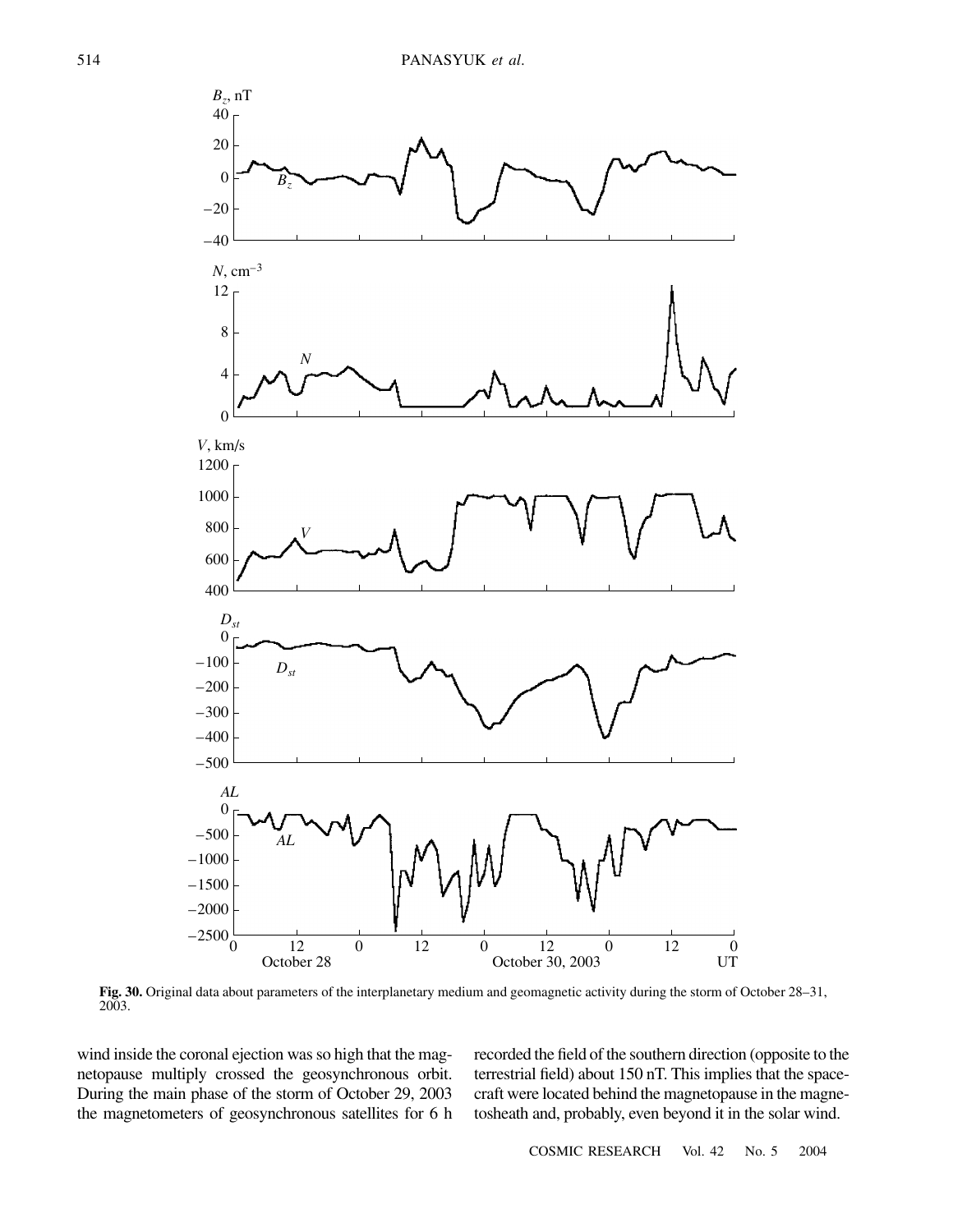![](_page_26_Figure_1.jpeg)

**Fig. 31.** The key parameters of the magnetosphere during the storm of October 28–31, 2003 calculated from the experimental data.

## 4. DYNAMICS OF ENERGETIC PARTICLES IN THE MAGNETOSPHERE

*4.1. Solar Cosmic Rays (SCR) in the Earth's Magnetosphere*

A transfer of active processes into the inner magnetosphere is one of the main features of magnetic

COSMIC RESEARCH Vol. 42 No. 5 2004

storms. On the dayside the magnetosphere boundary is displaced to the Earth from 10 down to 6  $R<sub>E</sub>$  and deeper, as a result of which geosynchronous satellites for some time turn out to be outside the magnetosphere. On the night side the boundaries of the auroral oval are dis-

placed to the Earth to 50° (equatorial boundary) and 60° (polar boundary) [16]. The radiation belts of the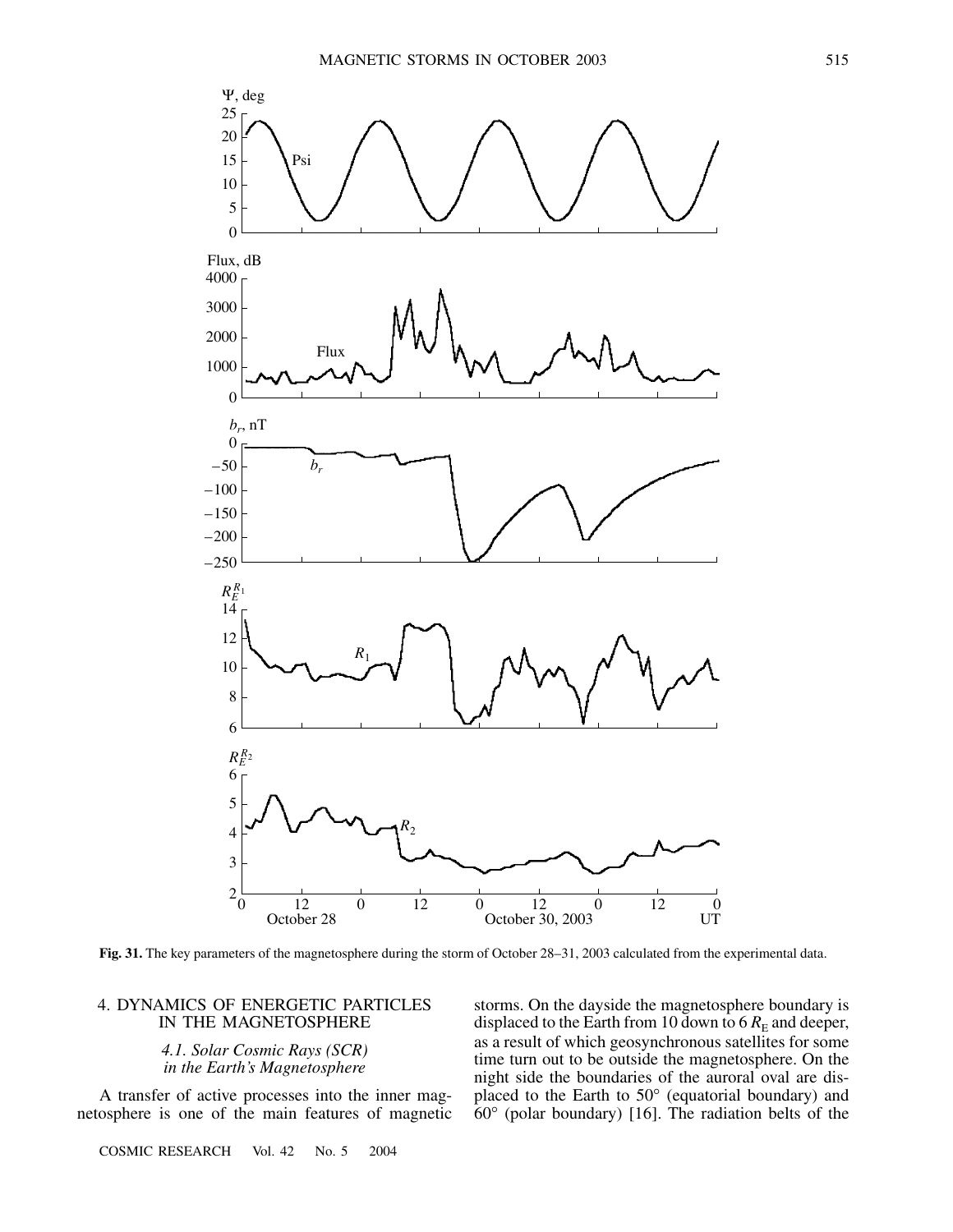![](_page_27_Figure_2.jpeg)

**Fig. 32.** Contributions to  $D_{st}$  of (a) the currents on the magnetopause, (b) ring current, and (c) current sheet of the magnetotail, calculated from the experimental data. The model calculation of  $D_{st}$  value (thin line) is compared to the data of World Data Center-2, Kyoto (d).

Earth are subject to considerable variations: one can observe the depletion, particle escape, acceleration, and radial transfer. During geomagnetic disturbances one can get valuable information about changing structure of the geomagnetic field using solar cosmic rays as a diagnostic probe.

A method of diagnostics of various structural regions in the magnetosphere was developed in the Institute of Nuclear Physics of Moscow University [30– 34]. These regions include the plasma sheet, dayside polar cusp, the ring current, and boundaries of the polar cap. Correlations between the geomagnetic cutoff lati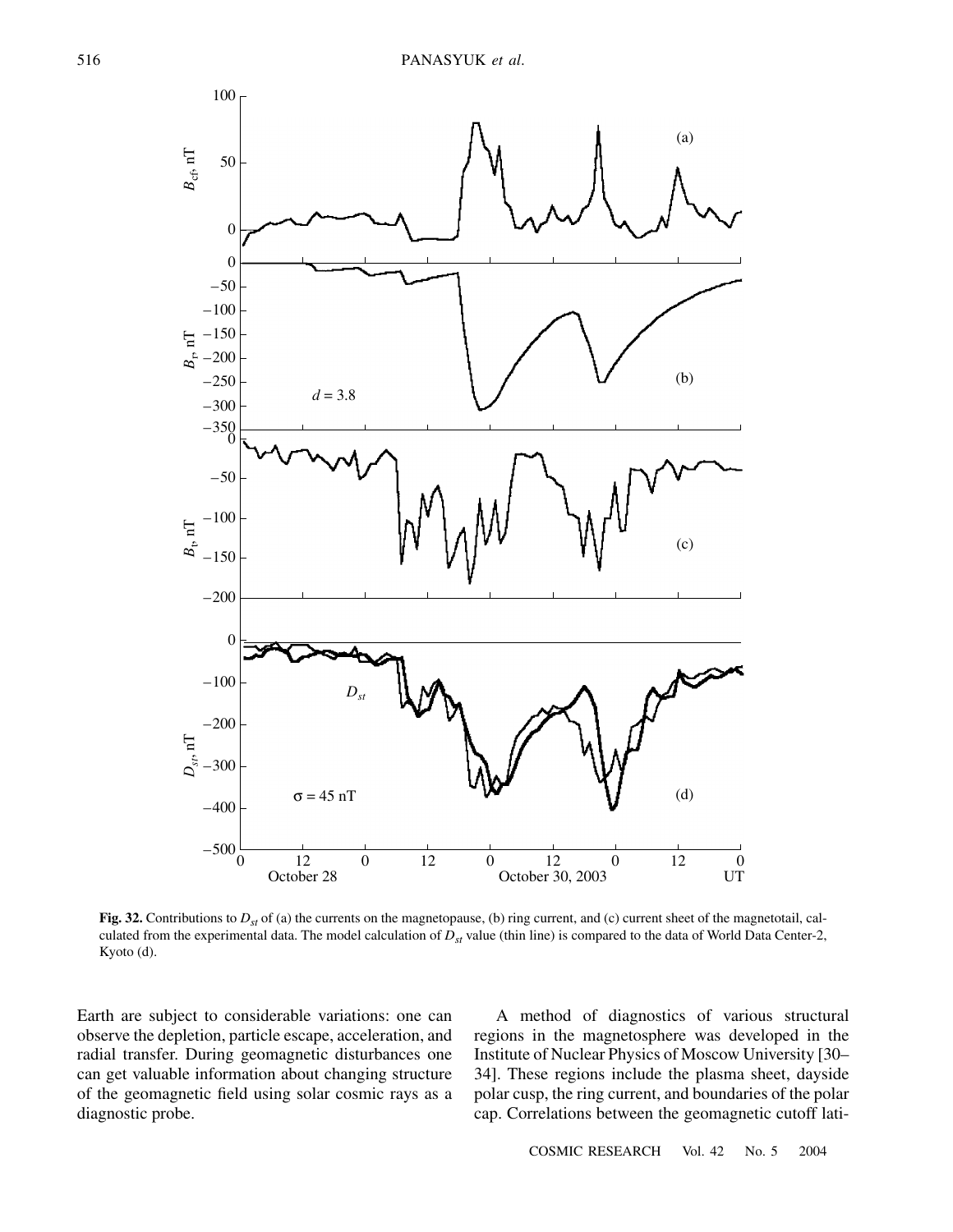tude and the indices of geomagnetic activity were studied in great detail using a large data set for protons with *Ep* > 1 MeV measured onboard satellites of the *Kosmos* series in 1972–1977 [35]. The boundaries of SCR penetration are discussed in more detail in section 4.1.4.

The SCR measurements in October 2003 on the satellites *Coronas-F*, *Meteor-3M*, and *Ekspress* allowed one to get valuable data on (1) fluxes of solar protons, electrons, and nuclei in the polar cap, (2) fluxes of solar protons on the geosynchronous orbit, (3) dynamics of the polar cap boundary from measurements of energetic electrons of solar origin, and (4) dynamics of the boundaries of penetration of solar protons into the quasi-trapping region. Below, we present the results of a preliminary analysis of these measurements sequentially.

**4.1.1. The fluxes of SCR in the polar cap.** The low-altitude satellite *Coronas-F* with a polar orbit  $(h \sim 500 \text{ km}, i = 82.5^{\circ}, T_{\text{rev}} = 94.5 \text{ min})$  was equipped with particle detectors MKL and SKI described in [37]. *Coronas-F* passes through the polar cap where field lines go into the magnetotail and are practically open for SCR penetration, therefore, no significant difference exists there with the temporal behavior of solar particles in the interplanetary space. The quasi-trapping zone is partially open, and the depth of penetration depends on energy (rigidity) of particles and their type. Figure 33 presents the time behavior of the fluxes of protons and electrons for one passage of the satellite through the polar cap on October 30, 2003 in the maximum of the main phase of the magnetic storm. In the magnetosphere there are protons and electrons of solar origin with energies from one to a few hundred MeV, they fill homogeneously the polar cap and (partially) the outer part of the radiation belt, i.e., the zone of quasi-trapping. The boundaries of penetrations for electrons and protons are shown by arrows. The projection of the background boundary of SCR penetration coincides with the location of the maximum for electrons of disturbed outer belt, which is also characteristic of quiescent periods. Solar electrons do not penetrate into the quasi-trapping zone.

Figures 34–36 presents combined plots for the fluxes of protons, electrons, and heavy nuclei of solar origin in several energy channels of the *Coronas-F* detectors in the northern and southern polar caps.

The profiles of SCR intensity in the period from October 26 to November 4, 2003 are determined by the conditions of motion in the interplanetary space of particles generated on the Sun during the flares on October 26, 28, and 29, and on November 2 and 4. Trapping and acceleration of SCR particles by interplanetary shock waves (ISW) and other features of propagation in the disturbed interplanetary space are an additional source of intensity variation, especially in the low energy region. A delay of the intensity decay and an increase related to ISW, becoming steeper while it approaches, and changing energy spectrum indices

are caused by the arrival of ISW and CME particles. In more detail the time behavior of SCR particles is considered in paper [1] dealing with solar and heliospheric phenomena.

**4.1.2. Fluxes of solar protons at the geosynchronous orbit.** In the period under consideration the geosynchronous satellites *Ekspress-A2* and *Ekspress-A3* operated at longitudes 80° E and 14° W, respectively. Energetic particles were detected on these satellites by identical instruments DIERA developed in INP MSU for monitoring the radiation environment at high-apogee navigation, communication, and TV satellites [38, 39]. The *Ekspress-A2* and *Ekspress-A3* satellites had a fixed orientation in space with respect to the axis *X* passing through the Earth's center.

Figure 37 presents the counting rates (counts per second) of semiconductor detectors having Si sensitive layer with a thickness of  $\sim$ 1 mm. Electrons with energies  $E_e = 0.8{\text -}1.0 \text{ MeV}$  and protons with  $E_p = 12{\text -}50 \text{ MeV}$ were detected within the cone with an opening angle of ~20° oriented to the Earth along the *X* axis of the satellite. The acceptance factor for detecting particles of such energies was  $G \sim 10^{-3}$  cm<sup>2</sup> sr. The time of data averaging in each cycle of measurements was 6 min.

Beyond the angle of the acceptance cone the detectors are surrounded by a passive shield through which electrons with energies  $E_e \sim 10 \text{ MeV}$  and protons with  $E_p \sim 80$  MeV can penetrate. The acceptance factor for detection of particles of such energies within the angle  $\sim$ 2 $\pi$  comprised  $G \sim 5$  cm<sup>2</sup> sr.

In the period from 06 UT on October 28, 2003 to 06 UT on October 31, 2003, when the hardest spectrum of SCR was observed, high energy protons could contribute to the instrument counting rate passing through the lateral surface of the passive shield. A comparison with the above measurements onboard *Coronas-F* showed that variations of the flux of solar protons at the geosynchronous orbit almost coincide with variations of the flux in the polar cap (and, hence, in the interplanetary space). This result indicates that the boundary between the magnetotail and quasi-trapping region (i.e., the polar cap boundary in projection onto the ionosphere) during the entire disturbed period was located near the geosynchronous orbit or closer to the Earth.

**4.1.3. The boundary of penetration of solar electrons.** Figure 38 shows the time dependence of the invariant latitude of the boundary of the region of penetration of solar origin electrons from the morning and evening sides (empty and solid circles, respectively) on October 29 and 30. Also shown are the *B<sub>z</sub>* component of the magnetic field according to the data of the *GOES-10* satellite and the quantity  $H_{sym}$  (minute analog of the  $D_{st}$  variation). The boundary of penetration of solar protons traces the polar cap boundary and field lines stretched into the magnetotail. Its approach to the Earth on evening hours of October 29 and 30 corresponds to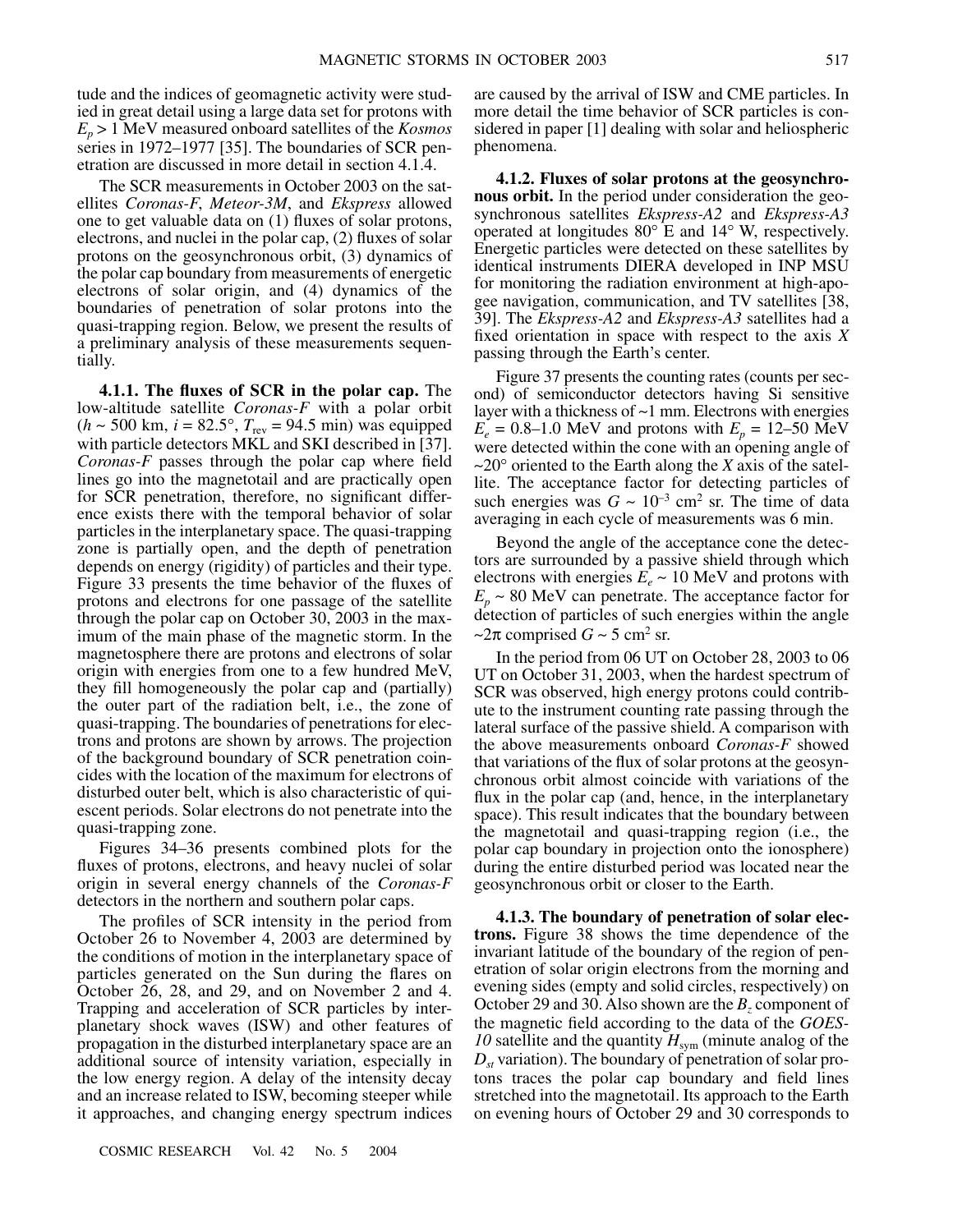![](_page_29_Figure_1.jpeg)

**Fig. 33.** An example of measurements of the fluxes of energetic particles on the *Coronas-F* satellite during its passage through radiation belts, auroral zone, and polar cap on October 30, 2003.

![](_page_29_Figure_3.jpeg)

**Fig. 34.** Proton fluxes in the polar cap in the period October 26–November 4, 2003 as measured by the *Coronas-F* satellite. The southern polar cap is shown by a dashed line.

measurements onboard geosynchronous satellite. The satellite *LANL91* that was located at a longitude close to that of *GOES-10* observed a sharp reduction of the flux of electrons with  $E_e \sim 135$  keV on October 29 and 30 in evening UT hours near the local noon because the satellite turned out to be outside the magnetosphere. The satellite *LANL97* at 06 UT on October 29 after the SC was near the local noon ~12 MLT and also detected a sharp decrease of the flux of electrons with  $E_e \sim 135$  keV, but, apparently, the satellite did not leave the region of the magnetosphere. As one can see from Fig. 38, the boundary of penetration of solar electrons on the morning side at the end of main phases of the magnetic storms of October 29 and 30 was displaced to  $\sim 58^{\circ}$ . Earlier, the strongest displacement to the equator of the dayside boundary of penetration of solar electrons (~61°) was detected by the *Kosmos-900* satellite during a magnetic storm with the amplitude  $D_{st} \sim 200$  nT [32].

**4.1.4. The boundary of penetration of solar protons**. Unlike electrons, solar protons fill not only the tail of the magnetosphere, but penetrate to the quasi-trapping region as well. With the development of the main phase of the storm, the penetration boundary is displaced to the Earth.

In the preceding works of INP MSU this problem was studied in some detail [30–35, 40–41]. In particular, it was demonstrated that the displacement value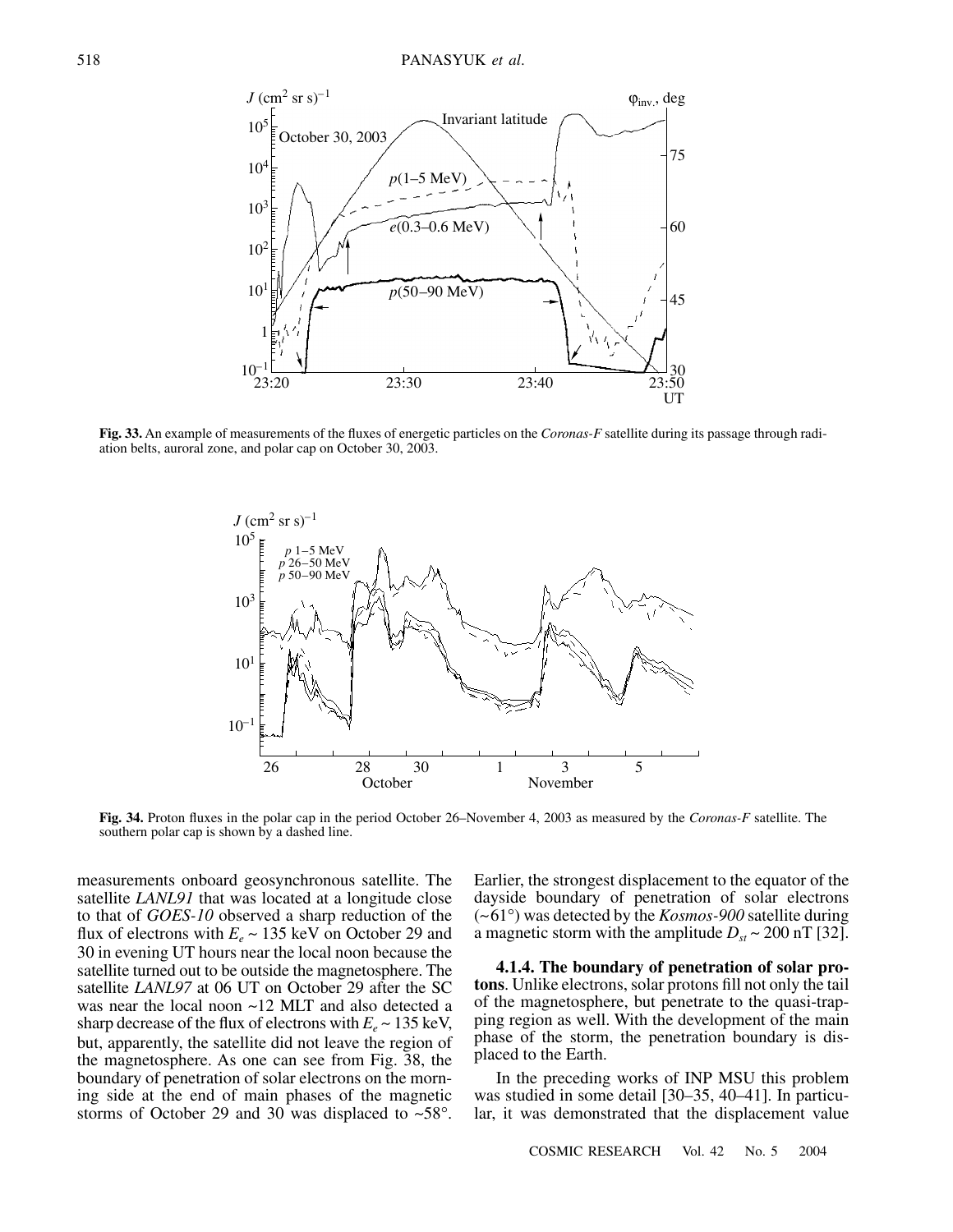![](_page_30_Figure_1.jpeg)

**Fig. 35.** Electron fluxes in the polar cap in the period October 26–November 4, 2003 as measured by the *Coronas-F* satellite.

![](_page_30_Figure_3.jpeg)

**Fig. 36.** The fluxes of SCR nuclei in the southern polar cap in October–November 2003. *p*2 and *p*3 are the fluxes of protons with energies in the ranges 2.3–4.2 MeV per nucleon and 4.4–19 MeV per nucleon, respectively. Similarly, *a*2 and *a*3 represent helium nuclei of the same energies. *z*2 and *z*3 are the nuclei of C, N, O group with energies 4–8 MeV per nucleon and 8–40 MeV per nucleon, respectively.

correlates with the magnetic activity indices  $D_{st}$  and *AE*. The joint influence of the ring current and auroral activity was studied in [35], and it was found that for protons with energies  $E_p > 1$  MeV the penetration boundary best correlated with the parameter *AD* representing the following combination of  $AE$  and  $D_{st}$ 

$$
AD = (D_{st}^2 + 0.02AE^2)^{1/2}.
$$

Apart from the indices characterizing the evolution of processes inside the magnetosphere, a correlation to the solar wind pressure was investigated, taking it into account by the distance to the subsolar point of the magnetosphere. The latter is determined by the formula

$$
X_0 = \frac{8.51}{P^{0.19}} + \frac{3.45}{P^{0.22}} \exp\left(-\frac{(|B_z| - B_z)^2}{200P^{0.15}}\right).
$$

Where the pressure *P* of the solar wind plasma and the magnetic field are measured in nPa and nT, respectively [40]. The statistical analysis of several events has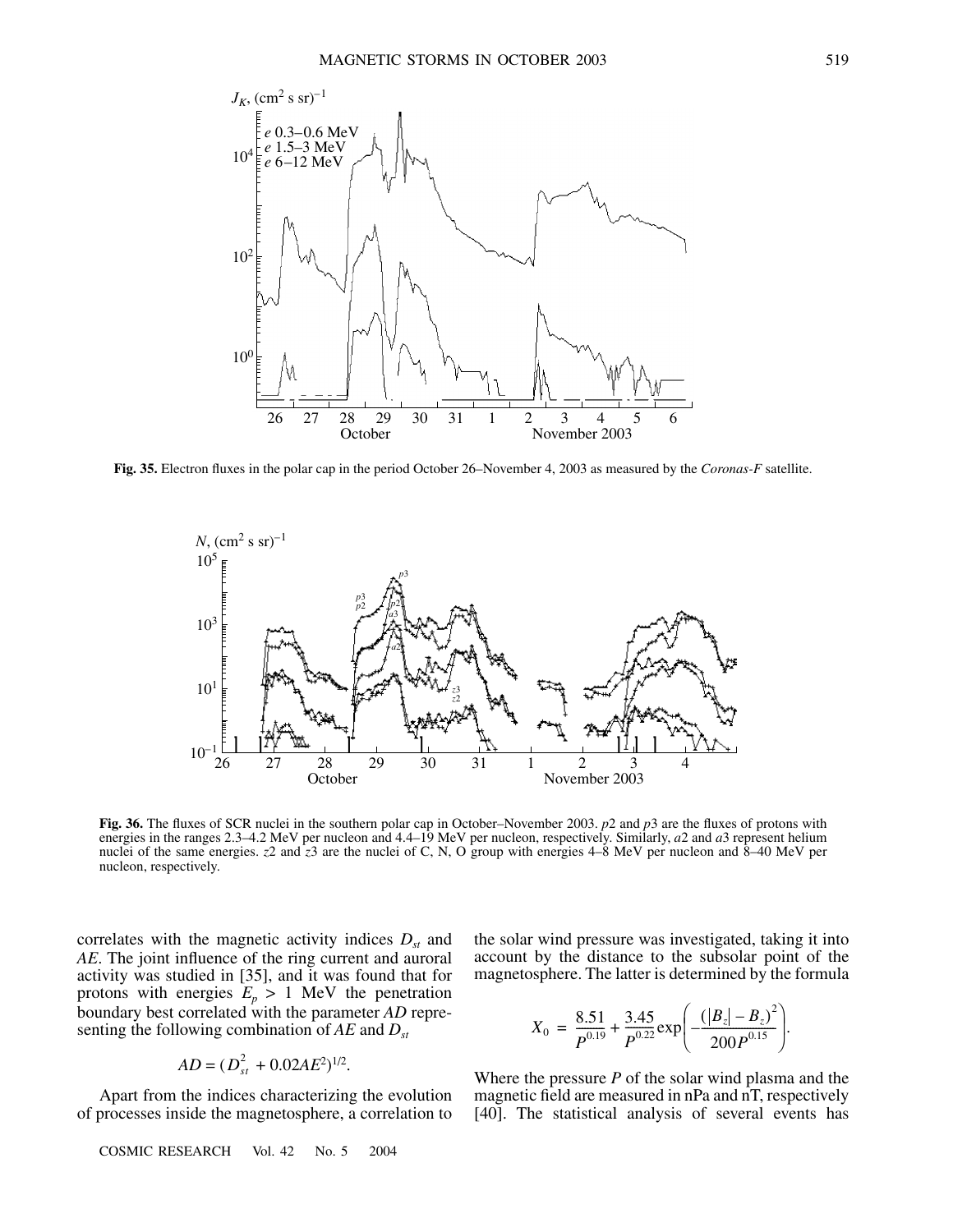![](_page_31_Figure_1.jpeg)

**Fig. 37.** Charged particles detected by the geosynchronous satellites *Ekspress-A2* and *Ekspress-A3* in the period from October 20 to November 11, 2003. The upper and middle curves represent, respectively, the fluxes of electrons with  $E_e = 0.8-1.0$  MeV and the fluxes of protons with  $E_p = 12-50$  MeV.

shown that the boundary of penetration of solar electrons is controlled by the substorm index of auroral activity  $AE$  and (to the lesser extent) by  $X_0$ . For solar protons the  $X_0$  and  $AD$  indices are equally significant [41].

A series of magnetic storms on October 29–30, caused by coronal mass ejections during the solar flares on October 28 and 29 is all-time strong both in the  $D_{st}$ value (down to –400 nT) and in the depth of penetration of energetic solar particles, as well as in the decrease of the region in which trapped radiation can exist (radiation belts). In late evening hours (in universal time) on October 29 and 30, according to data of the *GOES-10* satellite ( $LT = UT - 9$  h for  $GOES-10$ ) the magnetopause at the main phase of the magnetic storms was located at  $R < 6.6$   $R<sub>E</sub>$  (see Fig. 5).

When approaching the Earth, the flux of solar protons does not fall down instantaneously, so one can define the outer boundary as the place where the flux begins to decrease (for certainty, we have chosen the distance at which the proton flux drops twice). The background boundary passes where the proton flux falls down by two orders of magnitude in comparison to the polar cap flux. In order to determine dynamics of the boundary we had at our disposal the data of measurements of several detectors onboard two satellites passing through both southern and northern polar caps. Only the data of *Meteor-3M* satellite (the channel with energy  $E_p > 90$  MeV) and of the *Coronas-F* satellite (the channels detecting solar protons with  $E_p = 1-5$  and 50–90 MeV) were used for the analysis.

*Meteor-3M: orbit and instrumentation.* The satellite *Meteor-3M* was launched on December 10, 2001 into a near-polar circular solar-synchronous orbit with an altitude of ~1000 km, inclination 99.6°, and period of revolution 105 min. The onboard instrumentation for observing the flux variations of charged particles includes the complex of geophysical measurements KGI-4S (Institute of Applied Geophysics) and multichannel spectrometer of geoactive radiations MSGI-5EI (INP MSU and NTs OMZ). In the KGI-4S instrument 8 particle counters used as detectors: two scintil-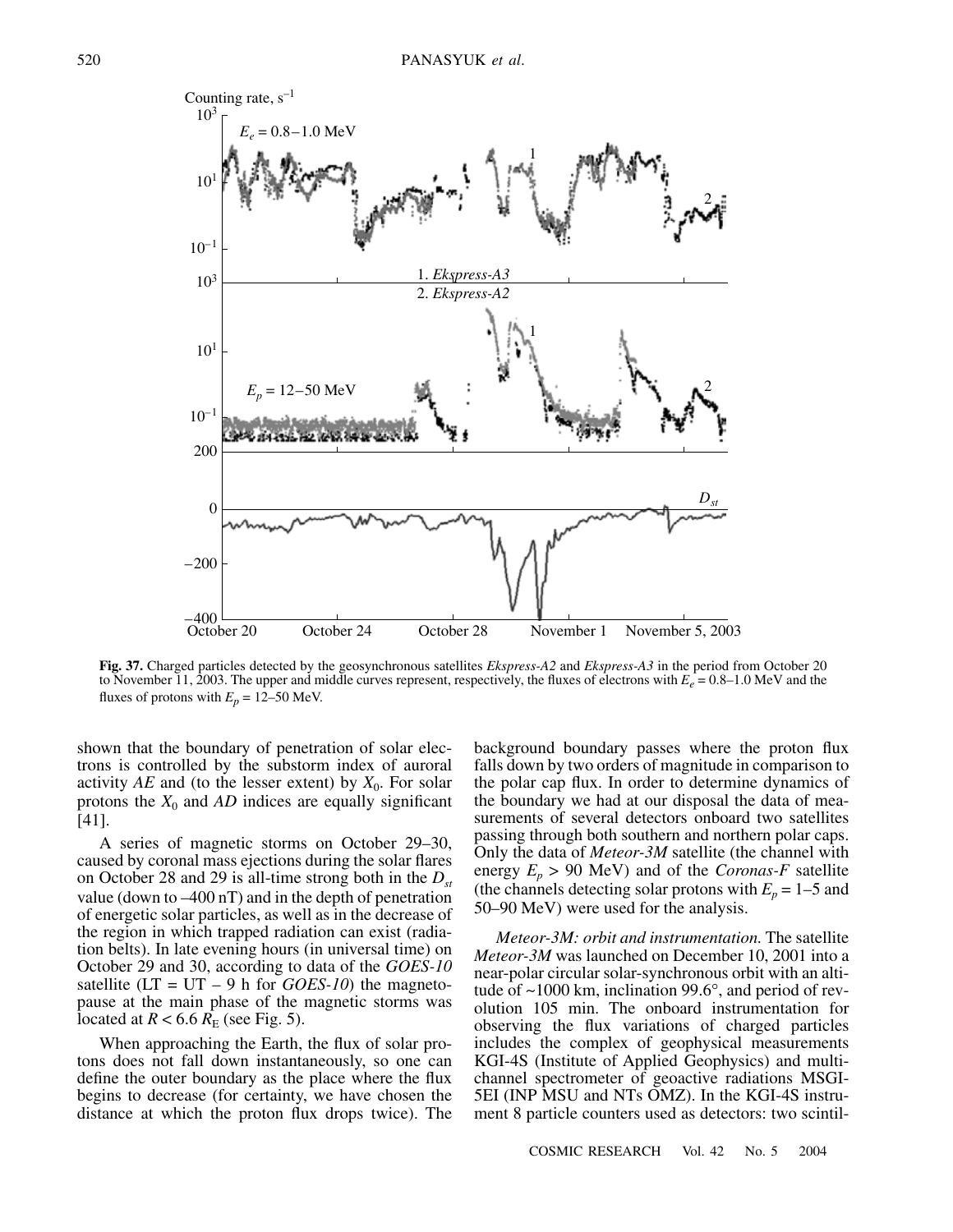![](_page_32_Figure_1.jpeg)

**Fig. 38.** Dynamics of the boundary of penetration of SCR electrons with energies  $E_e = 0.3-0.6$  MeV according to the *Coronas-F* satellite data (upper panel) in comparison with variations of the magnetic field *B<sub>z</sub>* component according to the *GOES-10* data (middle panel) and variations of  $H_{sym}$  (lower panel). Empty and solid circles designate the boundaries in the morning and evening sectors, respectively. Triangles mark the time of passage of the *Coronas-F* satellite through the regions of trapped radiation (see Fig. 44).

lation counters, one Cherenkov counter, and five Geiger counters. Design and electric parameters of the scintillation counters provide for detection of the fluxes of protons with threshold energies 90 MeV (high threshold) and 30 MeV (low threshold), the electron signals being suppressed. The Cherenkov counter detects the fluxes of protons with energies above 600 MeV and electrons with energies above 8 MeV. The Geiger detectors with various shields measure the total fluxes of protons and electrons. The shield thicknesses are chosen so as to provide for different threshold energies for protons in the range 5–40 MeV and for electrons in the range 0.15–3 MeV. These data are supplemented by measurements with the Geiger detector incorporated into the MSGI-5EI instrumentation with threshold energies 1 MeV (protons) and 40 keV (electrons).

The spectrometer MSGI-5EI is designed to measure differential spectra of both electron and ion (proton) components of geoactive corpuscular radiations. Detection of low-energy particles, and their separation in charge and energy are performed by two types of spectrometric modules consisting of cylindrical electrostatic analyzers, secondary electron multipliers of the type VEU-6 (module of low sensitivity) and VEU-7

COSMIC RESEARCH Vol. 42 No. 5 2004

(high-sensitivity module), charge-sensitive amplifiers, and shapers of normalized pulses. These spectrometric modules allow one to measure differential energy spectra of low-energy ions (protons) and electrons in the energy range 0.1–15 keV. The energy spectra of electrons and ions (protons) can be measured in two modes:

(i) the mode of studying spatial–temporal variations in the periods of heliogeomagnetic disturbances (mode 1): in this case the total time of measuring one energy spectrum is 2 s, while the number of energy steps is 10;

(ii) the mode of diagnostics (mode 2): the total time of measuring one spectrum is 10 s, and the number of energy steps is 50.

The modes of operation are determined by specific conditions of measurements and are held by external commands.

*Meteor-3M. Measurements.* Figure 39 presents variations of the invariant latitude  $\Lambda_b$  of the boundary of penetration of solar protons as measured by *Meteor-3M* in the evening-midnight sector of the magnetosphere at the end of October 2003. The location of boundaries was determined according to the instant when the intensity of high-energy protons with  $E_p > 90$  MeV fell down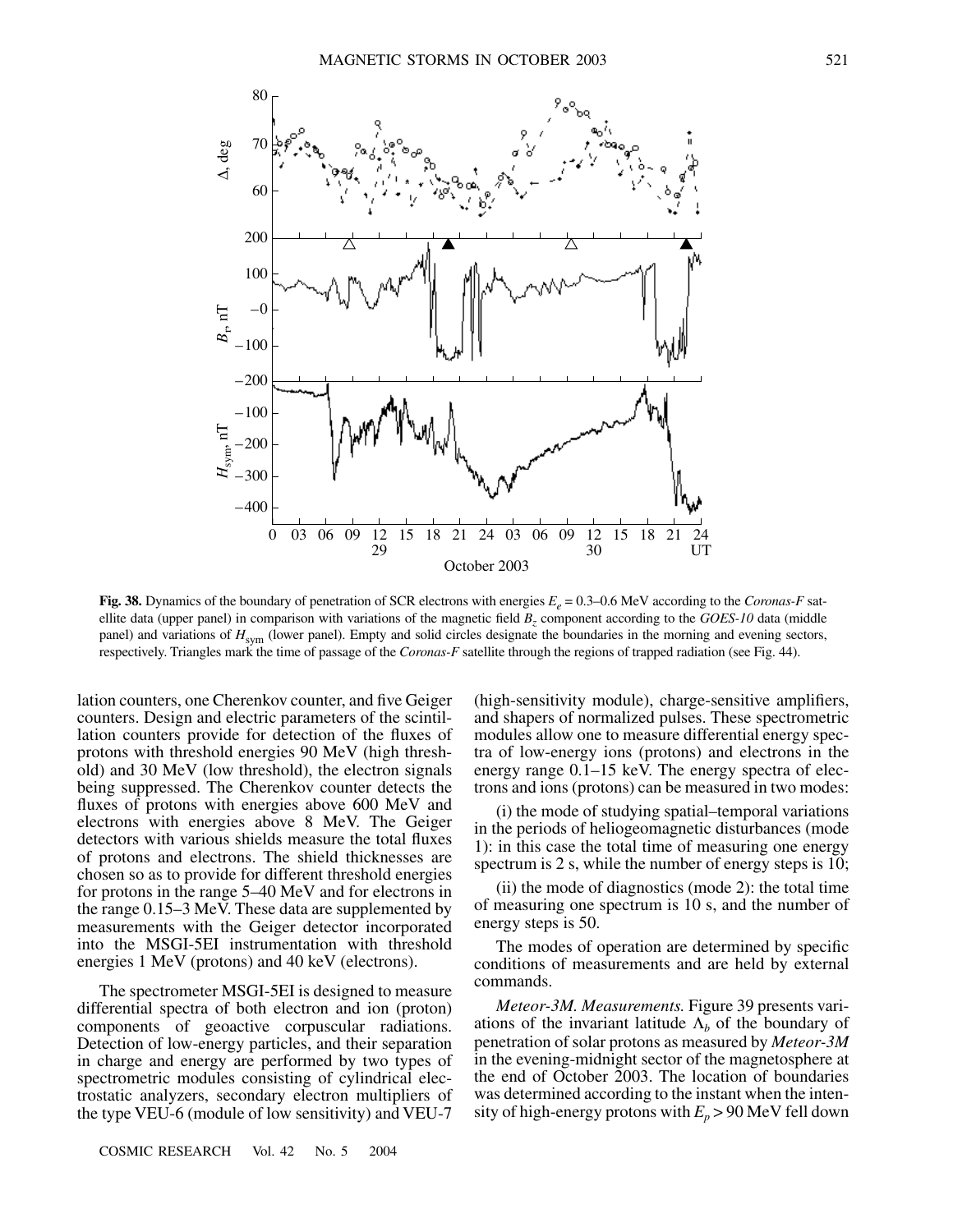**Fig. 39.** Variations of the position of the boundary of penetration of solar protons with energies  $E_p > 90$  MeV in the evening–midnight sector of the magnetosphere (dark triangles) during a series of strong magnetic storms on October 29–31, 2003. Thick solid curve represents the  $D_{st}$  variation.

by a factor of two with respect to its mean value on the polar plateau. One can see that the lowest latitude position of the boundaries well corresponds to the instants of maximum amplitudes of  $D_{st}$  variation during the superstorms on October 29 and 30. The minimum invariant latitude of the boundary ( $\Lambda_b \sim 49^\circ$ ) was reached at the maximum of the superstorm of October 30. The boundaries well trace the  $D_{st}$  value during the main phase of this storm. However, during the first and second storms the behavior of the boundaries is significantly different from that of  $D_{st}$ . It is clear that the location of the SCR boundaries depends on the solar wind parameters and substorm activity in a more complicated way.

*Coronas-F.* The plots of motion of the background boundary of protons with an energy of 60 MeV on October 29 and 30, 2003 are presented in Fig. 40 together with the plot of  $D_{st}$ . As it could be expected, this boundary is located closer to the equator than the boundary shown in Fig. 39. In the evening of October 30 it reached a latitude of  $45^\circ$ , i.e.,  $L = 2$ . Generally, here there is also a good coincidence of the boundary motion with  $D_{st}$ , as was demonstrated above using *Meteor* data. A good correlation takes place on the phase of recovery, when the penetration boundary retreats to the poles. At the same time, the picture at the main phase is more complicated. In the beginning of the first storm the displacement of boundaries proceeds fast, almost stepwise. At the main phase of the second storm the boundary displacement is also fast, much faster than the decrease of  $D_{st}$ .

In order to explain the fast and sudden changes of the penetration boundary, found independently in the data of two satellites, one can suggest a contribution of the processes having different characteristic time scale and related to the substorm activation, namely, to a fast reconstruction of configuration of the magnetosphere. Indeed, as was demonstrated in the preceding section, an unusually strong substorm was triggered by a sudden commencement at 06 UT on October 29. The second rapid displacement of the boundary at 19–20 UT also coincided with a strong substorm in the midnight sector.

At the same time the direct impact of the solar wind on the structure of the magnetosphere must be also taken into account: the moments under consideration coincide with a compression of the magnetosphere near the bow shock and with a sharp intensification of the large-scale electric field (see Fig. 6).

**4.1.5. The motion of the penetration boundary before the storm onset.** Solar cosmic rays exist in the polar caps since October 26, which allows one to trace the motion of their penetration boundary before the onset of the magnetic storms of October 29–30 and further, until the phase of their decay. Figure 41 presents the time behavior of the latitude of the background penetration boundary for protons with energy 1–5 MeV on October 26–28. One can see from the figure that substantial variations of the penetration boundary position were observed not only during magnetic storms. In the first half of October 26, 2003 the boundary moved to the poles up to  $\lambda = 68^{\circ}$ , then in the evening of October 26 and in the early morning of October 27 it deviated to the equator down to 56° of invariant latitude. Then, almost all the day of October 27 and until 02 UT of October 28 the boundary moved to the poles and again to the equator, which is accompanied by strong variations of this latitude.

One can assume with a large certainty that the approach of the boundary to the Earth in the second half of October 26, 2003 is due to enhanced substorm activity, while the boundary motion away from the Earth is caused by a decrease of this activity.

The analysis of magnetograms of the Lovozero observatory presented in Fig. 42 confirms this hypothesis. At the same time, we did not succeed in finding a similar chain of substorms for the next equally deep displacements of the boundary on October 28, 2003. The magnetic conditions were quiet throughout the first half of the day when the boundary displacement was observed. It is probable that the solution to this enigma should be found in the solar wind behavior. According to the data of the *Wind* and *Geotail* spacecraft the solar wind density increased ten times since 02 UT to 04–06 UT, from 1 to 10 particles per cubic centimeter. The velocity grew substantially, from 480 to 600 km/s. In addition, a discontinuity with sharp changes of density and temperature is observed about 09 UT, probably related to a passage of the front of a shock wave. It is this fact that can explain the scatter in the location of SCR penetration boundaries observed

![](_page_33_Figure_11.jpeg)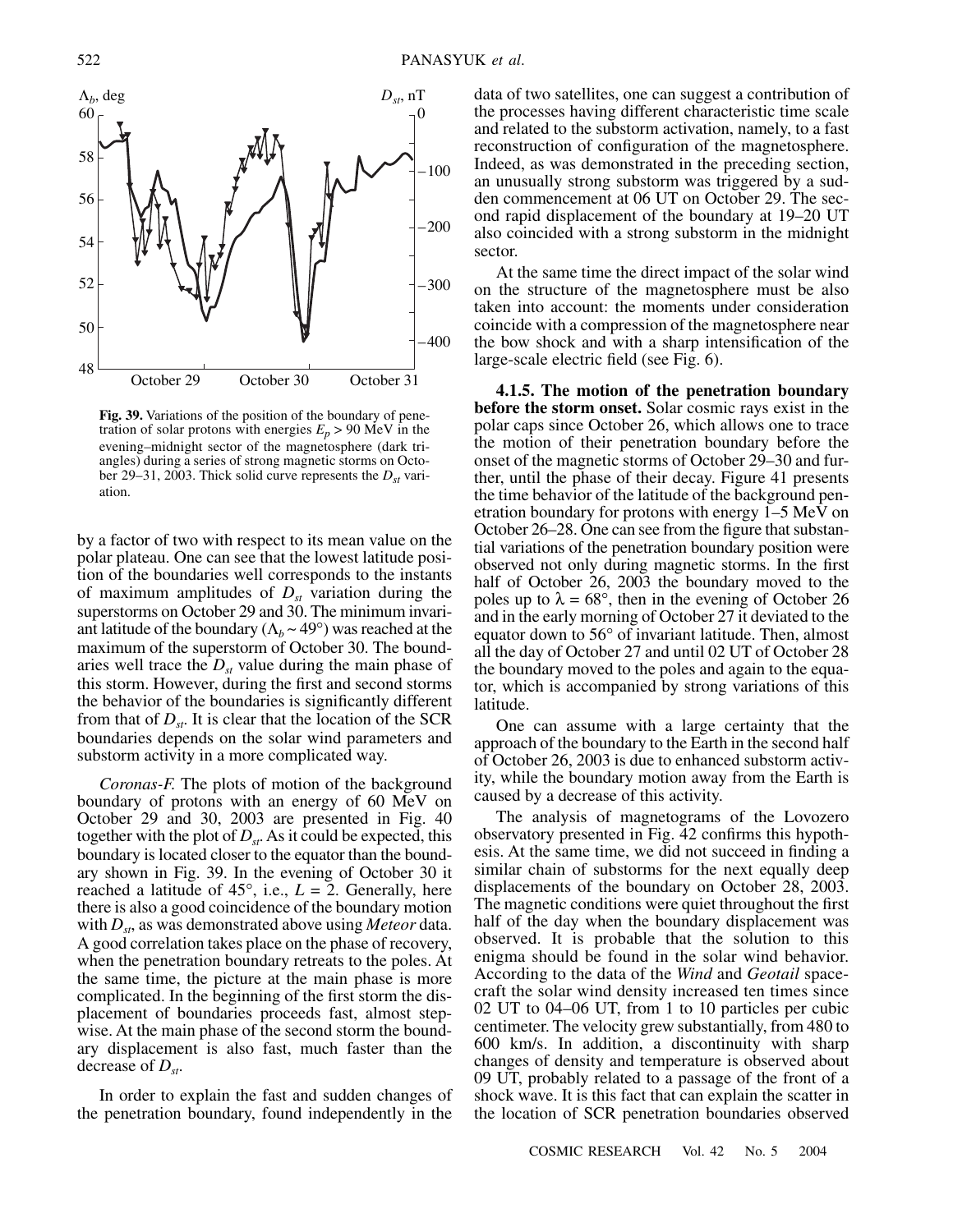![](_page_34_Figure_1.jpeg)

**Fig. 40.** The motion of the background penetration boundary for solar protons with  $E_p = 60-90$  MeV on October 29–30, 2003 according to *Coronas-F* data.

![](_page_34_Figure_3.jpeg)

**Fig. 41.** The motion of the background penetration boundary for solar protons with  $E_p = 1-5$  MeV in comparison with  $D_{st}$  in the period October 26–28, 2003 (before the beginning of magnetic storms) according to *Coronas-F* data.

during daytime and night passages at these hours. Thus, it is discovered that the boundary of SCR penetration always "breathes" moving to the Earth and back with an amplitude of more than 10 degrees of invariant latitude (from 68° to 58° in our case) even when there are no magnetic storms.

## *4.2. Dynamics of the Radiation Belts*

The radiation belts are a main source of radiation hazard in the near-Earth space, and their variations during magnetic storms attract the attention of researchers for a long time [42–45]. These variations are strong and cannot be described in some simple model. Quick particle losses and even total disappearance of the outer belt give way to the formation of a new belt (sometimes, two or three), the radial displacement to the

COSMIC RESEARCH Vol. 42 No. 5 2004

Earth, and acceleration of particles. The dynamics of the radiation belts during storms depends on particle energy, charge, and nuclear composition. At the main phase of storms the variations proceed on the time spans shorter than the time of satellite revolution, therefore, it is impossible to trace this process in detail. Moreover, it is correct to compare measurements during a given passage only with measurements at the same region and at the same local time; as a result, only the total variation for a day can be established reliably. Taking the said above into account, it is not surprising that still there are so many unclear details in the dynamics of the radiation belts during global storms. In addition, it is obvious that any sufficiently detailed analysis of a particular event requires a special investigation: within the limits of a general paper we can only present some results specific for a given series of superstorms.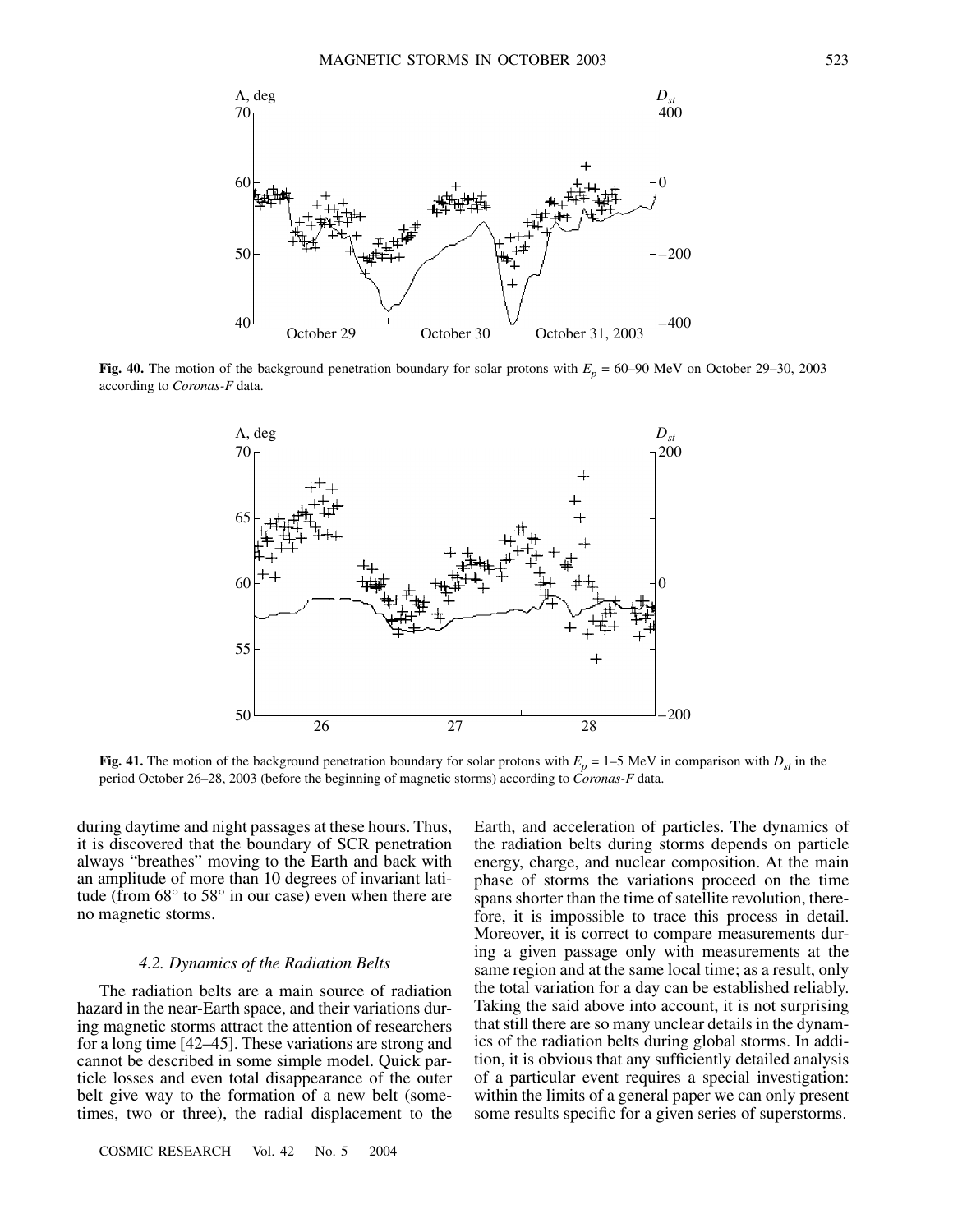![](_page_35_Figure_2.jpeg)

**Fig. 42.** Magnetogram of the Lovozero observatory on October 26–27, 2003.

**4.2.1. Dynamics of the outer belt of electrons:** *Meteor-3M* **satellite.** This paper presents preliminary results of studying the dynamics of the radiation belts of relativistic electrons with energies  $E_e$  higher than 8 MeV. Measurements of electrons of such energies are scarce and, hence, they are most interesting.

The time variations of the flux profile for electrons with energies above 8 MeV were recorded by the Cherenkov detector at various passages through the outer belt and are presented in Fig. 43. The instants of satellite passages are shown on the plot of  $D_{st}$  variation in the lower panel of the figure. On October 27, 2003 the maximum of the outer radiation belt was observed at  $L \sim 3.3$ . On the phase of recovery of the first superstorm it was displaced to  $L \sim 2.6$ ; an increase of the counting rate in the region  $L > 3$  during this passage is due to solar protons with energies higher than 600 MeV detected here by the Cherenkov counter. To the end of the recovery phase of the second superstorm (November 2, 2003) some additional displacement of the belt to the Earth occurred  $(L_{\text{max}} \sim 2.5)$  and the intensity increased (the passages with close values of the magnetic field strength *B* were selected).

Thus, as a result of several strong magnetic storms, the maximum of the outer radiation belt of relativistic electrons with  $E_e > 8$  MeV was displaced to the *L*-shells of the inner belt. We observed a similar effect in the data of the *Meteor* satellite during the storm of March 24–25, 1991 [46]. The maximum of a belt of electrons with  $E_e > 8$  MeV, which had been formed as a result of a shock injection during a powerful storm sudden commencement, in the course of a subsequent superstorm  $(|D_{st}|_{\text{max}} \sim 300 \text{ nT})$  was displaced from  $L \sim 2.8$  to  $L \sim$ 2.3. On the recovery phase of this storm a new belt of electrons of lower energies (0.7–3 MeV) appeared with the maximum at  $L \sim 3$ . This value of  $L_{\text{max}}$  is in a good agreement with the dependence of the maximum's location of the belt of relativistic electrons injected during magnetic storms on the amplitude of  $D_{st}$  variation [47]. At the recovery phase of the superstorm on October 31, 2003 a new belt of electrons with  $E_e > 0.7$  MeV also was formed (with a maximum at  $L \sim 2.9$ ), and at the end of the recovery phase (November 1–2) one more additional maximum appeared on the profile of the outer belt at  $L \sim 4.5$  (for electrons of all energies).

**4.2.2. Dynamics of radiation belts: Coronas-F satellite.** The data on the particle fluxes in the polar caps and radiation belts are obtained by the *Coronas-F* satellite. The satellite altitude was about 500 km; therefore, we could detect trapped radiation only in the region of the South-Atlantic magnetic anomaly. In Fig. 38 the time of detection of trapped particles in morning hours  $(\sim 9 \text{ MLT})$  and evening hours  $(\sim 21 \text{ MLT})$  is shown by empty and solid triangles, respectively.

In order to get information about the outer and inner belts, one needs to compare the data of two-three passages through the region of the anomaly. The data about radiation belts on October 28 can serve as a characteristic of the belt before magnetic storms. The left part of Fig. 44 presents the data on the structure of the fluxes of electrons with energies 0.3–0.6 and 1.5–3 MeV on the morning side, while the structure of the fluxes of protons with energies 1–5 and 14–26 MeV is shown on the right. The right part of the figure has similar structure for the analysis of particle fluxes detected on the evening side of the Earth. From the morning side the data are obtained in a relatively quiet time (excluding October 29). Thus, on October 30 and 31, 2003 we observe the results of impact of the storms of October 29 and 30, 2003. On October 29 the data on the outer radiation belt were obtained at ~08:39 UT at  $D_{st} = -150$  nT  $(H<sub>sym</sub> = -120 \text{ nT})$ . One can see that the size of the outer belt was strongly diminished. At the preceding passage through the outer belt (at  $\sim 07:03$  UT) the belt was not virtually changed in comparison with October 28 (see Fig. 45), though  $H_{sym} = -300$  nT. The belt of protons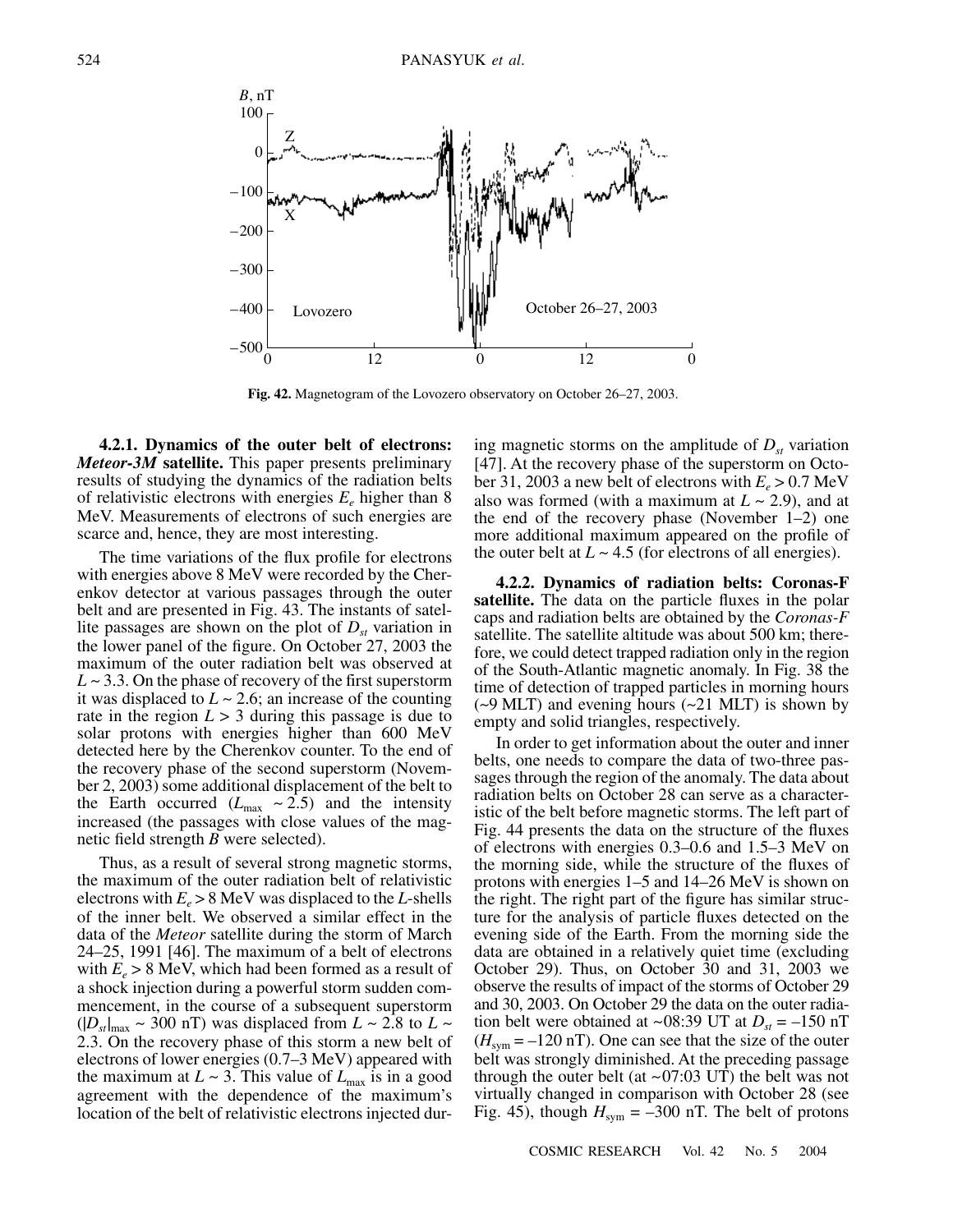with energies 1–5 MeV in October 2003 had an additional maximum at  $L \sim 3$ . At 08:39 UT on October 29 the penetration boundary for protons of solar origin was located at  $L \sim 3$ . In the evening hours of October 29 and 30 the belt was detected on the main phases of the magnetic storms.

On October 29 the electron belt was not yet formed completely. At  $L > 3$  the flux of electrons with energies 0.3–0.6 MeV was considerably less than before the magnetic storm. At  $L < 2.7$  the flux of trapped electrons with energies 1.5–3 MeV was higher than before the storm. The maximum of the main phase was detected some minutes past twelve on October 30, and one might expect an increase in the electron flux after 01 UT on October 30. At 09:28 UT on October 30 the outer belt was detected with a maximum at *L* ~ 2.5. The belt of protons with energies 1–5 MeV was also formed here. At 22:10 UT on October 30, near the maximum of the main phase, the maximum of the outer belt was displaced to  $L \sim 2$ , and its boundary was detected at  $L \sim 3$ . The boundary of penetration for solar protons with energies 1–5 MeV was detected at  $L \sim 2$ . At 08:43 UT on October 31 the outer radiation belt had the boundary at  $L \sim 6$ , and the maximum of electron belt was at  $L \sim 2.2$ .

We have also detected a flux increase of protons with energies  $1-5$  and  $14-26$  MeV at  $L \sim 2-2.2$ . On October 31 we had no data at 22–23 UT, therefore, we presented the evening data for October 1. One can see an extension of the outer belts of electrons and a considerable increase of the flux of electrons with energies 1.5–3 MeV. The peaks of intensity of protons with energies 1–5 and 14−26 MeV survived. The structure of the belts varied slightly in the period from October 1 to 5, 2003. The maximum of electron fluxes was detected at  $L \sim 2.5$ . The peaks of protons with  $E_p = 1-5$  and 14– 26 MeV continued to be observed. The peak of protons with energies  $14-26$  MeV was observed at  $L \sim 2.7-2.9$ , and the peak of protons  $1-5$  MeV was at  $L \sim 2$ .

One can see from the data presented above that during the main phases of magnetic storms the boundary of the region of penetration of solar electrons was displaced to invariant latitude of  $50^{\circ}$  ( $L = 2.5$ ) and  $55^{\circ}$  ( $L = 3.1$ ) on the evening and morning sides, respectively. This can explain the formation of the outer radiation belt at  $L \sim$ 2.5. Protons of solar cosmic rays penetrated to *L* = 2 during the main phases of magnetic storms. Additional belts of protons with energies  $E_p = 1-5$  and 14–26 MeV originated at  $L > 2$ . No such an effect was observed for protons with energies 26–50 MeV.

**4.2.3. Post-storm increase of electron flux: Satellites** *Ekspress A-2* **and** *Ekspress A-3***.** In the data of the electron channel of *Ekspress* satellites (upper panel of Fig. 37) the diurnal variation of fluxes at the geosynchronous orbit is readily seen. Sharp drops of the intensity of electrons with  $E_e = 0.8$ –1 MeV that took place on October 24 and November 4, 2003 engage our attention. These variations are related to intensification of

![](_page_36_Figure_7.jpeg)

**Fig. 43.** Profiles of the radiation belt of electrons with  $E_e$ 8 MeV observed in the period October 28–November 2, 2003. The instants of passages of the *Meteor-3M* satellite through the radiation belt are shown by arrows on the plot of *Dst* variation.

geomagnetic disturbances during weak magnetic storms (see  $D_{st}$  variation in the lower panel). After the drop of electron intensity on October 24, 2003, it was permanently increasing for approximately three days. However, in the beginning of solar proton events the level of electron intensity still was an order of magnitude lower than before the storms. During a strong enhancement of energetic solar protons on October 28– 30, 2003 the counting rate of the detector was provided by protons with energies of tens of MeV.

The intensity of electrons began to increase on November 1, 2003, and in  $~10$  h it reached the level exceeding that before the storm by an order of magnitude. Thus, the electrons that appeared at the geosynchronous orbit were accelerated on the phase of recovery of the last superstorm whose maximum amplitude of the  $D_{st}$  variation (~400 nT) was detected at 23 UT on October 30, 2003. In this case, acceleration of electrons by substorm impulses could play an important role [48].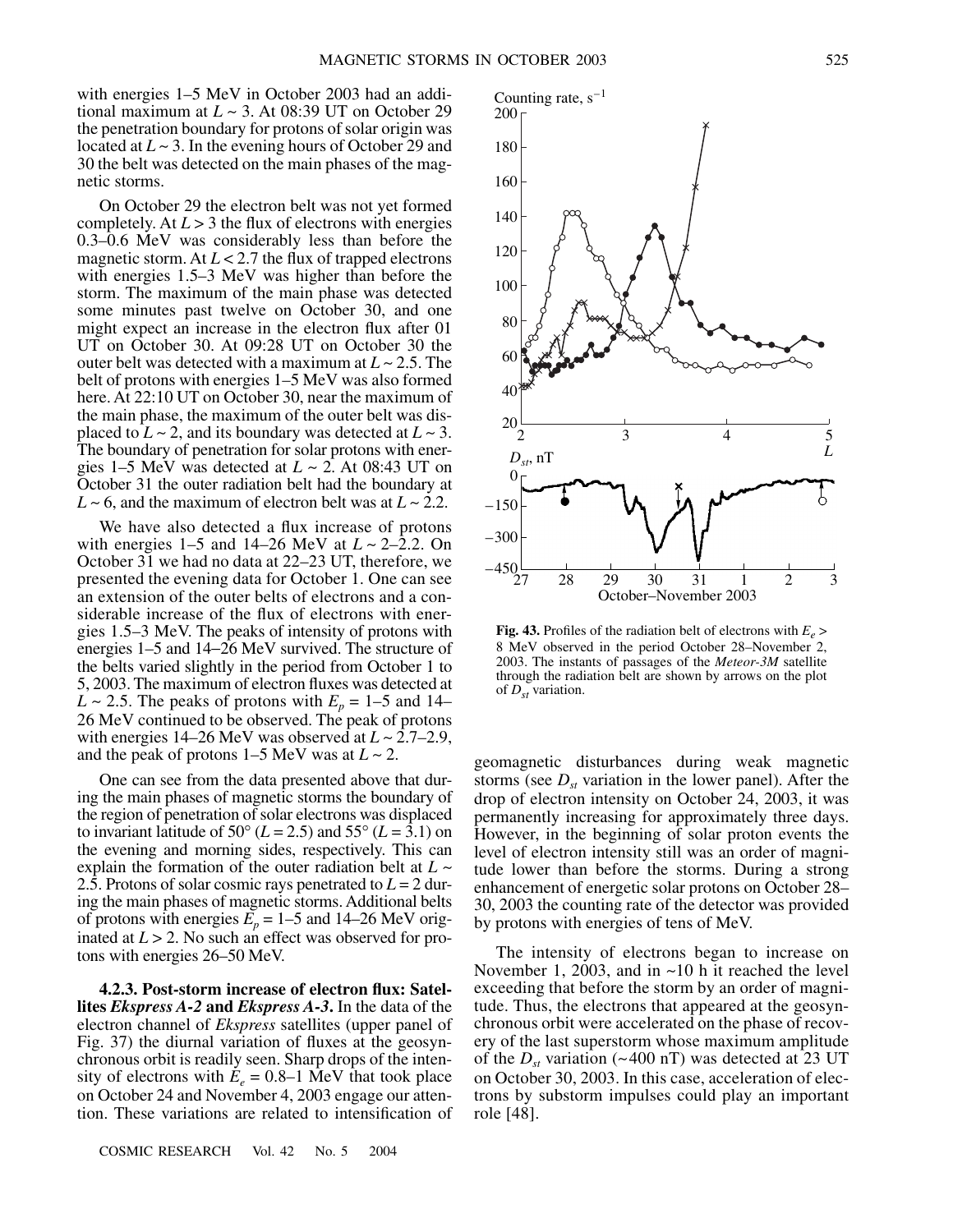![](_page_37_Figure_1.jpeg)

**Fig. 44.** A comparison of the profiles of particle fluxes in radiation belts measured by the *Coronas-F* satellite from October 28 to November 5, 2003. In the left and right parts presented the data obtained at 07–09 UT and 19–23 UT, respectively. In the left part of each plot the data on fluxes of electrons with  $E_e = 0.3-0.6$  MeV (thin line) and  $E_e = 1.5-3$  MeV (thick line) are presented. The right parts represent the fluxes of protons with  $E_p = 1-5$  MeV and 14–26 MeV, respectively. For comparison, the dashed lines show the data related to the preceding panel. The dashed lines in the top panel demonstrate the data for October 28.

## *4.3. Radiation Conditions on the International Space Station*

During the events in the end of October and beginning of November 2003 a system of radiation control (SRK) was operating on the Russian service unit of the *ISS*. It was designed for determination of the level of radiation impact on the *ISS* crew. The sensitive elements of this system were placed in the blocks DB-8 and dosimeter R-16. All four blocks DB-8 are identical. Each of them included two fully independent channels consisting of a silicon semiconductor detector 300 µm thick and a subsequent circuit of processing the signal. One of two detectors incorporated in each DB-8 block was shielded by a lead layer with a thickness of 2.5 mm. Two ionization chambers, one of which has additional plexiglass shield 3 cm thick, are sensitive elements of the R-16 dosimeter.

When organizing the radiation control it was essential that onboard the station the DB-8 block were installed inside a hermetically sealed compartment. The points of arrangement were chosen in such a manner that different conditions of screening of the SRK detectors by the station equipment would be realized. It was necessary, in order to determine the curve of dose atten-

uation after the analysis of results. Then, this curve can be used for calculations of the absorbed doses at any place of the Russian segment of the *ISS*.

Figure 46 presents the dynamics of dose accumulation according to the data of unshielded detectors of the least protected block DB-8 no. 1 and the most protected block no. 4. The detector records at 00 UT of October 21, 2003 were used as the initial level. Here and below, the universal time is used.

As one could expect, it is well seen that during the solar proton events under consideration a considerable change of the dose was observed in the station compartments. Three periods of a substantially increased rate of dose accumulation were observed onboard the station.

The first period started at 15:25 UT on October 28, after the appearance of high-energy SCR protons in the near-Earth space. At this time the trajectory of *ISS* flight passed through the zone of penetration of high-energy charged particles above the southern part of the Indian Ocean. To the instant of 19 UT on October 28 the *ISS* trajectory stopped going through the high-latitude zones of penetration of energetic charged particles. Therefore, the rate of dose accumulation onboard the station became corresponding to the usual level before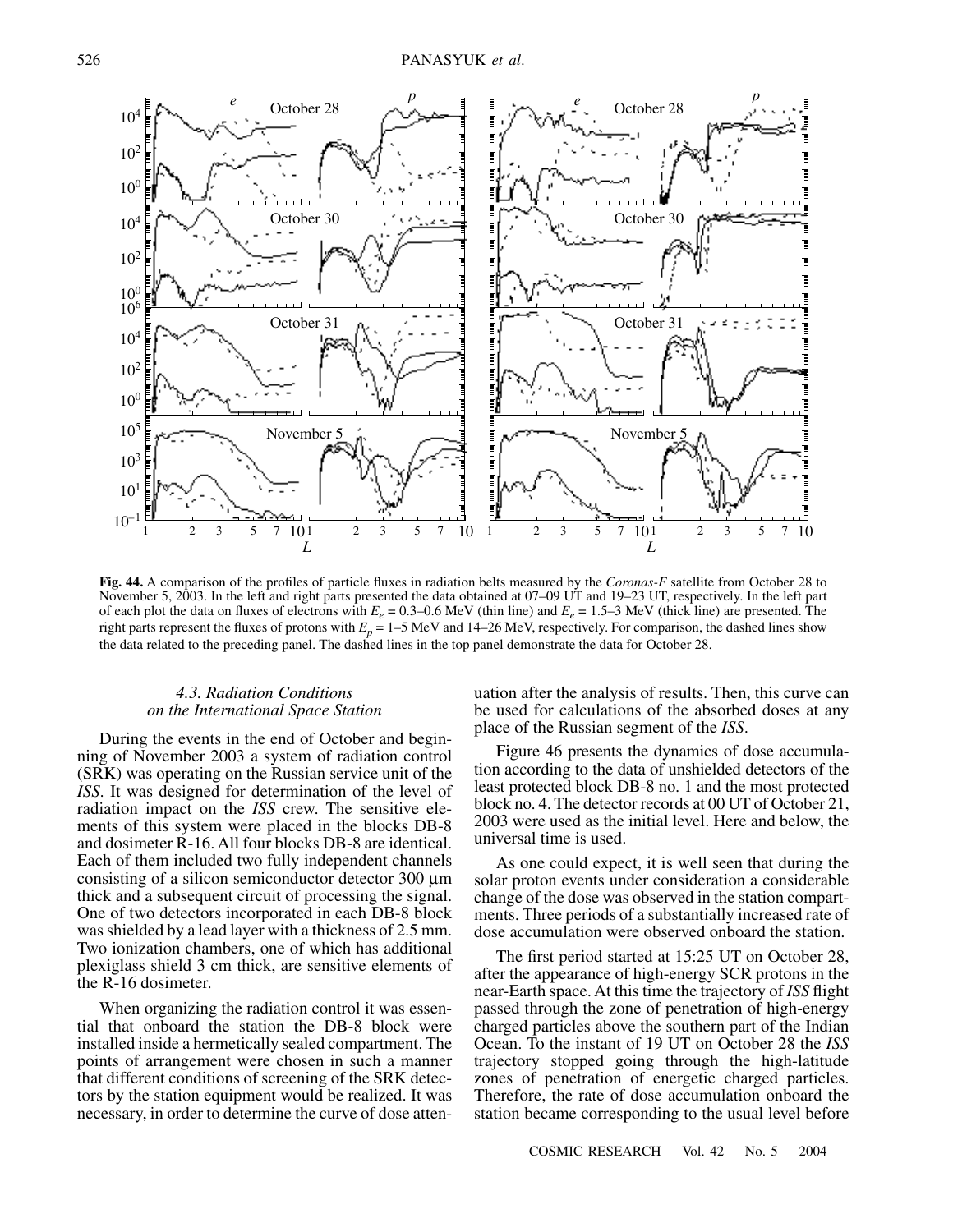08 UT on October 29, despite the fact that precisely in this period the maximum proton flux was observed.

The second period started at 08:15 UT on October 29, when the trajectory of *ISS* flight again became passing through the zones of penetration of energetic charged particles. The second period finished at 12:15 UT on October 29 after passing the zone above the north of Canada, due to a reduction of SCR proton fluxes.

The third period was caused by a new solar flare that occurred at 20:40 UT on October 29. However, the enhanced rate of dose accumulation onboard the *ISS* was observed in the period from 07 to 13 UT on October 30, which was caused by the next passage of the *ISS* through the zones of penetration of energetic charged particles.

A hard spectrum of protons hitting the Earth's magnetosphere was characteristic for the first period, as well as a low level of geomagnetic disturbance. The second period, having the largest accumulated dose, was characterized by a softer spectrum of protons and a modest level of geomagnetic disturbance. The third period proceeded on the background of the strongest geomagnetic storm. Therefore, in spite of the fact that proton fluxes were considerably lower than in the preceding SCR enhancement, the values of absorbed doses onboard the station turned out to be lower only slightly.

Figure 47 presents similar results derived from the data of the R-16 instrument. Unfortunately, the channel D<sub>2</sub> of the R-16 instrument stopped operating normally on October 25. The ionization chamber of this channel has no additional plexiglass shield, therefore, it is more sensitive to changes in the radiation environment. Standard functioning of the channel D2 was restored only after 20 UT on October 28, therefore, the first part of the enhancement turned out to be missed in the data of this channel (a horizontal segment in Fig. 47). Nevertheless, the data of other detectors allowed us to control the radiation conditions onboard the *ISS* reliably during the entire disturbed period.

No significant influence of other solar proton events in the end of October and beginning of November 2003 on the radiation conditions onboard the *ISS* was discovered. One can indicate to a small increase of the mean daily dose after October 30.

Figure 48 presents the plot of the dose rate detected on October 31, 2003 by an unshielded detector of the DB-8 block no. 1 on a descending part of the trajectory passing through the zone of the South-Atlantic Anomaly (SAA). The existence of the second maximum of the dose rate after passing through the SAA zone is well seen. This illustrates the influence of unsteady processes in the Earth's radiation belts on the radiation conditions onboard the *ISS*.

Notice that the absorbed doses onboard the *ISS* caused by solar proton events of October 2003 turned out to be substantially less than the doses detected onboard the *Mir* station in October 1989, though the values of proton fluxes were of the same order in these

![](_page_38_Figure_10.jpeg)

**Fig. 45.** A comparison of the structure of the outer belt at  $\sim$ 07:03 UT on October 29, 2003 (solid lines) and at ~04:43 UT on October 28, 2003 (dashed lines). From top to bottom: the fluxes of electrons with  $E_e = 0.3{\text -}0.6$  MeV (a) and  $E_e = 0.6$ –1.5 MeV (b), and the fluxes of protons with  $E_p = 1-5$  MeV (c) and 14–26 MeV (d). Measurements onboard the *Coronas-F* satellite.

two cases. The unique dose enhancement aboard the *Mir* station on October 20, 1989 was caused by the time coincidence of the peak intensity of solar protons and of the reduction of latitude of their geomagnetic cutoff during strong geomagnetic disturbances, which increased substantially the time of station staying at latitudes of the polar plateau of solar protons [49, 50]. A detailed analysis of causes of the difference between two superstorms was made in paper [51]. Let us present here the basic results of this work.

Table 2 gives the integral characteristics of solar proton events (SPEs) in October 1989 and October 2003. One can see from the table that the SPEs under consideration are indeed comparable in the values of proton fluxes. However, the conditions of penetration of protons to the orbit of a manned station (the *Mir* orbital complex in October 1989 and the *ISS* in 2003) were radically different. For further analysis we have used the program developed in the Institute of Medical and Biological Problems. This program calculates radiation doses onboard *Mir* and *ISS* stations depending on the location in orbit and the intensity of basic radiation sources: galactic and solar cosmic rays, and the Earth's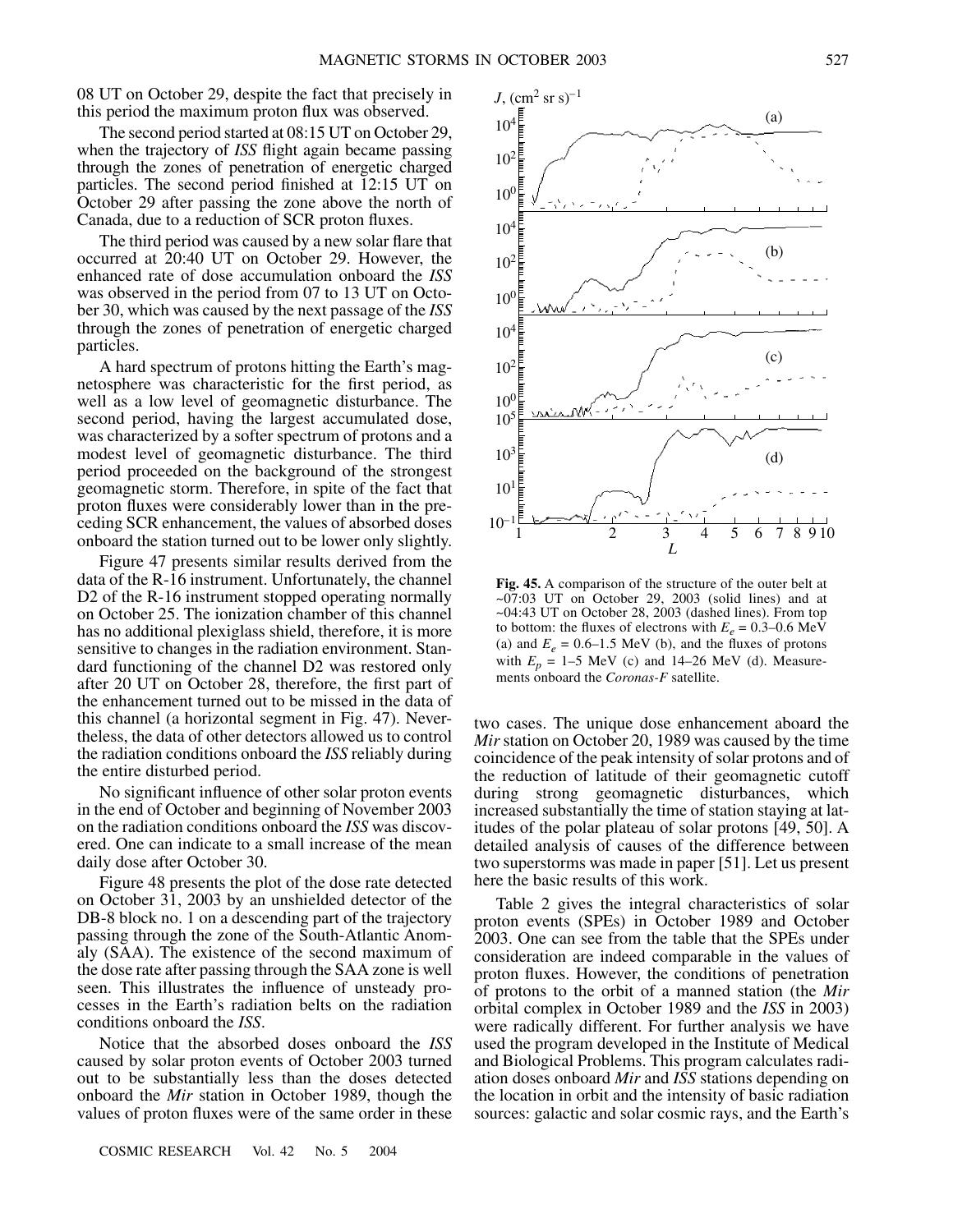![](_page_39_Figure_1.jpeg)

**Fig. 46.** Dynamics of dose accumulation according to the data of unshielded detectors of the blocks DB-8 no. 1 and no. 4.

radiation belts. Figures 49 and 50 give the dynamics of orbit values of the absorbed dose for the channel D2 of the radiometer R-16 on the *Mir* and *ISS* stations calculated using the functions of shielding from [52] and [53] for October 1989 flare and for a series of flares in October 2003.

For solar proton events of October 19, 1989 the maximum proton flux on October 20, 1989 coincided in time with a minimum of  $D_{st}$  variation. Precisely at this time the *Mir* complex was passing the polar cap regions, through which protons of solar flares could penetrate to the trajectory of the station flight. The dose contribution of SPE protons is shown in Figs. 49 and 50 by dark areas. The dose contribution of the constant sources is shown by the solid line.

In 2003 the picture of propagation of SPE protons to the *ISS* orbit was substantially different from the 1989 situation. In the period of maximum of the October 28, 2003 flare the ring current amplitude was positive, and at this time the orbital station executed its flight in the most protected (by the Earth's magnetic field) orbits. Because of this, the contribution to the absorbed dose

![](_page_39_Figure_6.jpeg)

**Fig. 47.** Dynamics of dose accumulation according to the data of the dosimeter R-16.

was significantly less than on October 20, 1989. Comparing the values presented in Table 2 one can estimate the total dose value in the channel D2 of the R-16 instrument. Based on the values of the shielded channel of the DB-8 block no. 2 (the closest in rate) one can estimate the total dose in channel D2 of the R-16 instrument as 1.4 mGy (140 mrad). The total dose value from solar proton events in channel D2 of the R-16 instrument recorded on the *Mir* station in October 1989 was 30.7 mGy (3070 mrad) [54]. So strong difference of doses at close parameters of the fluxes and spectra of SCR protons is caused by the difference in conditions of penetration to the trajectories of station flights, and by higher degree of protection of the instrument R-16 on the *ISS* as compared to the *Mir* station.

In conclusion we emphasize that the operation of SRK on the Russian unit of the *ISS* allowed the radiation conditions to be reliably controlled in the period of strong solar proton events of October 2003. The contribution of solar cosmic rays to the absorbed dose for 2 days of flight from 15 h of October 28 to 15 h of October 30 was in the range from 0.85 mGy (85 mrad) to

![](_page_39_Figure_10.jpeg)

**Fig. 48.** The dose rate recorded on October 31, 2003 by an unshielded detector of the block DB-8 no. 1 on the descending leg of the trajectory. The time scale is nonuniform.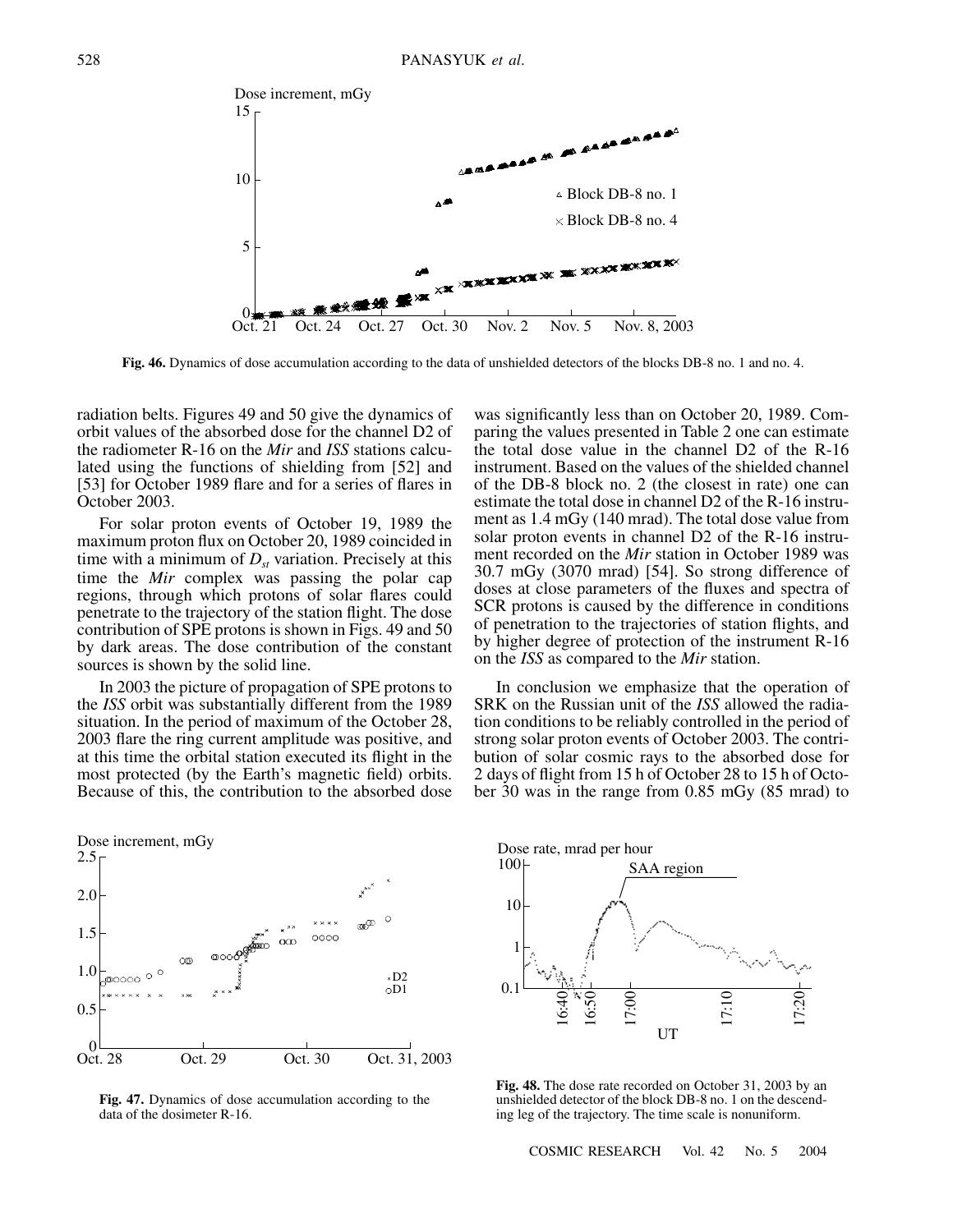| Date of SPE onset | <b>Characteristics</b>                                                                                            | Date of SPE onset | <b>Characteristics</b>                                                                                      |
|-------------------|-------------------------------------------------------------------------------------------------------------------|-------------------|-------------------------------------------------------------------------------------------------------------|
| October 19, 1989  | $J(>30 \text{ MeV}) = 2.25 \times 10^9$<br>$R_0 = 103.6$ MV<br>$y = 1.59$<br>$D_{st} = -127.4$ nT                 | October 26, 2003  | $J(>30 \text{ MeV}) = 1.92 \times 10^7$<br>$R_0 = 47.6$ MV<br>$\gamma = 3.42$<br>$D_{\rm st}$ = 8.6 nT      |
| October 22, 1989  | $J(>30 \text{ MeV}) = 9.77 \times 10^8$<br>$R_0 = 109.6$ MV<br>$\gamma = 1.72$<br>$D_{st} = -74.7$ nT             | October 28, 2003  | $J(>30 \text{ MeV}) = 2.52 \times 10^9$<br>$R_0 = 64.9$ MV<br>$\gamma = 2.79$<br>$D_{st} = -28.2$ nT        |
| October 24, 1989  | $J(>30 \text{ MeV}) = 5.14 \times 10^8$<br>$R_0 = 133.5$ MV<br>$\gamma = 1.28$<br>$D_{\rm st} = -40.0 \text{ nT}$ | October 29, 2003  | $J(>30 \text{ MeV}) = 5.66 \times 10^8$<br>$R_0 = 78.7$ MV<br>$\gamma = 2.10$<br>$D_{st} = -125.9$ nT       |
|                   |                                                                                                                   | November 02, 2003 | $J(>30 \text{ MeV}) = 2.28 \times 10^8$<br>$R_0 = 60.6$ MV<br>$\gamma = 2.57$<br>$D_{st} = 15.3 \text{ nT}$ |

**Table 2.** Integral characteristics of SPEs in October 1989 and October 2003

Note: Here,  $J(>30 \text{ MeV})$  is the fluence of protons with energies above 30 MeV (30 Mev is used as the energy of protons absorbed by a shield 1 g/cm<sup>2</sup> thick);  $R_0$  is the characteristic rigidity of the spectrum of SPE protons for exponential representation;  $\gamma$  is the spectral index of SPE protons for power-law representation; and  $D_{st}$  is the mean value of the ring current amplitude during SPE.

8.65 mGy (865 mrad) at various points of the service unit of the *ISS*. These values are the largest over the entire period of dose measurements onboard the *ISS*.

The results obtained contain necessary data for verification of (i) model descriptions of the radiation conditions on the flight trajectory of the *ISS*, (ii) the techniques of calculating the shielding conditions and dose values onboard the station in the period of solar proton events.

# 5. EFFECTS IN THE EARTH'S OZONOSPHERE

Based on the data of *Coronas-F* and *GOES* satellites on the fluxes of solar cosmic rays observed in October– November 2003, the calculations of ionization in the high-latitude atmosphere were carried out. The results of calculations presented in Fig. 51 have shown that the maximum values of ionization by energetic solar protons for chosen latitude of 70° lie in the range 50–70 km. The strongest ionization was caused by a solar flare that took place on October 28, 2003 (the maximum of ionization values was on October 29). Assuming that each pair of ions produced by solar protons leads to formation of 1.25 molecules of nitrogen oxide (NO) and two molecules of OH radical in the Earth's atmosphere, we have carried out a numerical photochemical modeling of the response of chemical composition of the highlatitude atmosphere to additional sources of nitrogen and hydrogen oxides of cosmic origin. The results of calculations demonstrating the variation of the ozone content after the solar flare of October 28, 2003 illustrates Fig. 52. It is shown that, as a result of intensification of catalytic cycles with participation of ozonedestructing molecules NO and OH, the ozone content reduced twice at the altitudes of maximum ionization.

The obtained results of modeling based on the data of *Coronas-F* testify that after the solar flare on October 28, 2003 the impact of energetic protons on the Earth's atmosphere should lead to significant changes in contents of both ozone and some other gas components (see paper [55] in the next issue).

#### 6. DISCUSSION AND CONCLUSIONS

Geomagnetic disturbances in October–November 2003 were a response of the Earth's magnetosphere to anomalously large number of strong coronal mass ejections, which transported to the Earth high-speed plasma streams, energetic electrons, protons and nuclei, along with a strong and long-lived interplanetary magnetic field, including that of geoeffective southward direction. In addition, these disturbances were quite specific because of overlapping of the external effects comparable in strength and following one after another. As a consequence, the response of plasma populations, radiation belts, and electromagnetic field turned out to be fairly complicated.

(1) In this paper a preliminary analysis has been made of Russian satellite and ground-based measurements during extremely strong magnetic storms in the end of October 2003. The measurements of charged particles (electrons, protons, and ions) of solar and magnetospheric origin were made on geosynchronous satellites *Ekspress-A2* and *Ekspress-A3*, and on lowaltitude polar satellites *Coronas-F* and *Meteor-3M* in a wide range of energies. The magnetic field disturbances caused by extremely high solar activity were studied at more than twenty magnetic observatories from Lovozero (Murmansk region) to Tixie (Sakha-Yakutia). The unique data have been obtained on dynamics of the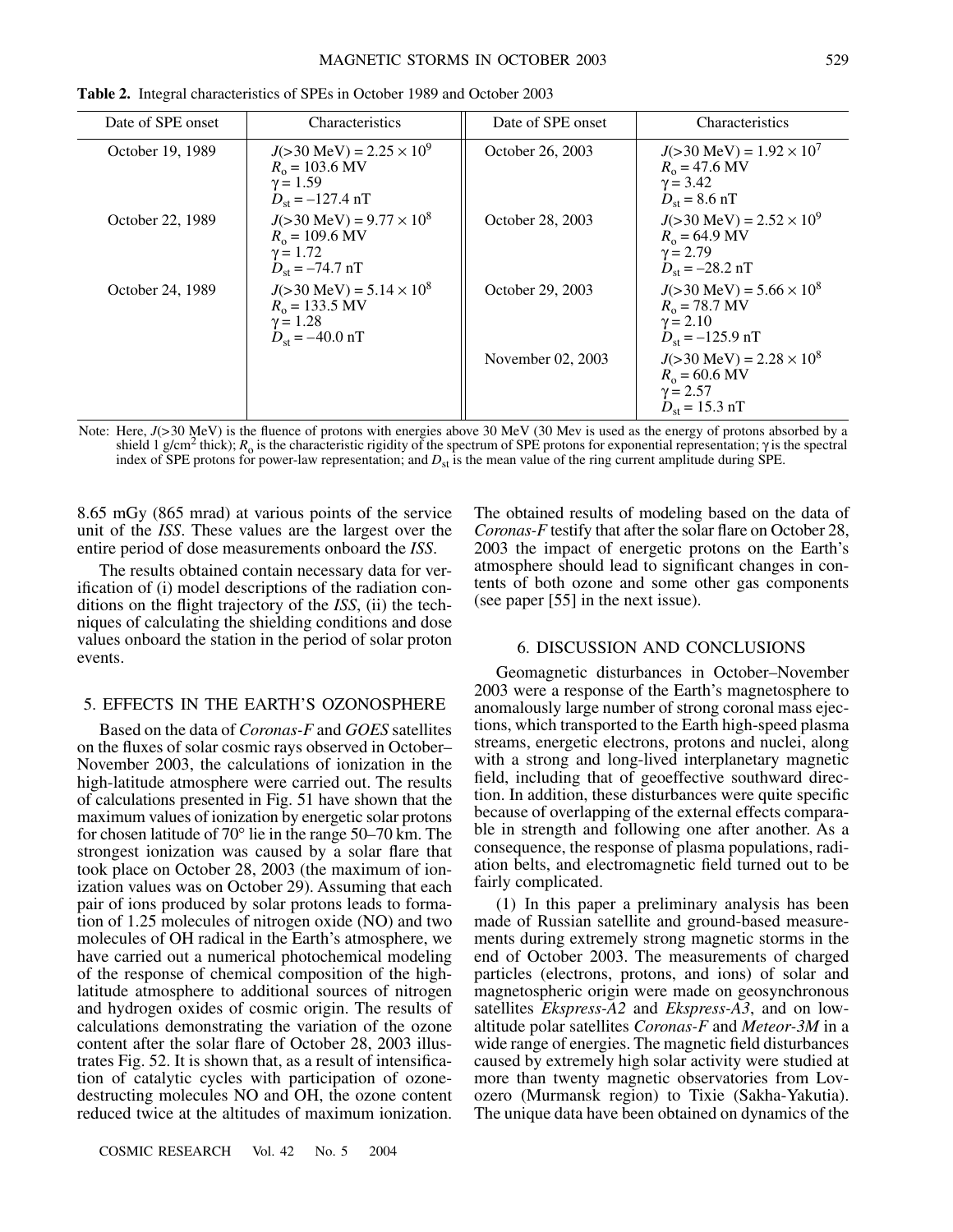![](_page_41_Figure_1.jpeg)

**Fig. 49.** Dynamics of the absorbed dose onboard the *Mir* and *ISS* stations in October 1989.

![](_page_41_Figure_3.jpeg)

**Fig. 50.** The same as in Fig. 49, but on October 26–November 3, 2003.

ionosphere, riometric absorption, geomagnetic pulsations, and mid-latitude aurora observations. The collaboration of authors includes the scientists of twelve institutes and universities of the Russian Federation. In addition to the analysis of experimental data, some results of numerical modeling of the current systems and magnetic field are also presented.

(2) Concerning the processes of the Sun that caused the magnetic storms of October 29–30, 2003 and their manifestations in the Earth's magnetosphere and ionosphere, these storms can be classified as extreme phenomena of the current cycle of solar activity. The preliminary analysis of magnetospheric processes made in this paper has shown that the following phenomena were observed: the largest displacement to the equator of the projection of the boundary of penetration of solar cosmic rays, high energies of electrons accelerated in the inner magnetosphere, extremely strong substorms, and unusual (in duration and amplitude) geomagnetic pulsations.

(3) The *Ekspress* satellites detected significant variations of the intensity of relativistic electrons: sharp drops of the flux on October 24, 2003 and October 4, 2003 (associated with intensification of geomagnetic disturbances during weak magnetic storms) and its slow (for three days) recovery. Acceleration of electrons was observed on the phase of recovery of the last superstorm, as a result, the intensity increased by an order of magnitude in 10 h.

The appearance of relativistic electrons is an immediate hazard for space instrumentation placed in highapogee orbits; in addition, these electrons through a chain of aeronomic reactions have an effect on the ozone content in the mesosphere and further on the atmospheric circulation and weather.

(4) The satellites *Ekspress* and *Coronas-F* measured in a wide energy range the time behavior of the intensity of solar protons, electrons, and nuclei at geosynchronous orbit and in the polar cap. These data reflect the situation in the interplanetary space, and they are important for studying the problems of acceleration and propagation of solar cosmic rays, and for solving the applied problems.

(5) Considerable changes in the structure of proton and electron radiation belts were observed. The outer boundary of the electron and proton belt was displaced to  $L = 3$ , while the inner boundary was displaced to  $L =$ 2.2. As a result of impact of a series of strong magnetic storms the maximum of the outer radiation belt of electrons with energies  $E_e > 8$  MeV was displaced to the region of *L*-shells of the inner belt  $(L \sim 2.5)$ . The inner boundary of the plasma sheet was seen to be shifted to  $L \sim 2.8$ .

(6) The displacement of SCR penetration boundary is a consequence of a radical change in the structure of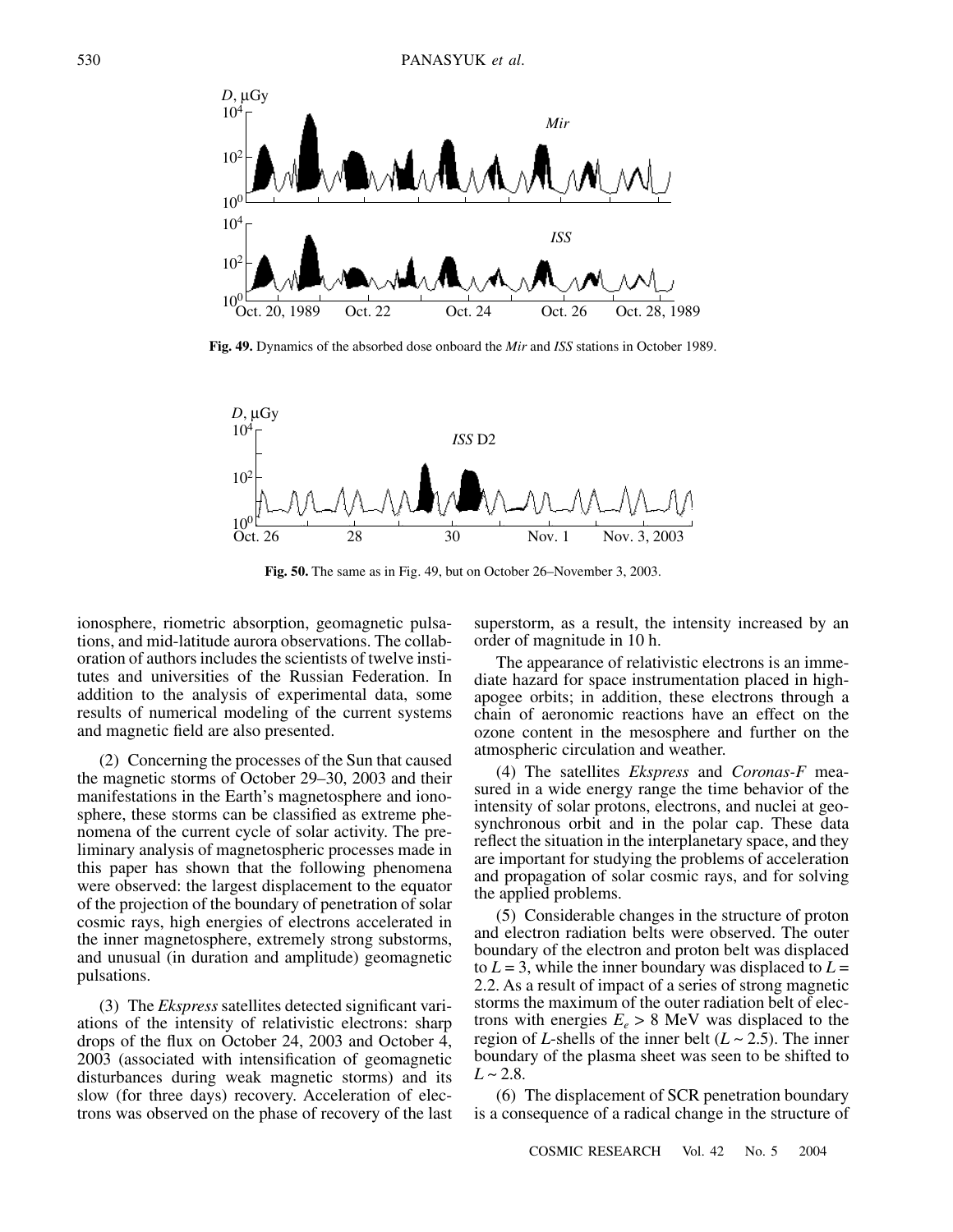![](_page_42_Figure_1.jpeg)

**Fig. 51.** Ionization rates by solar protons after the flare of October 28, 2003 in latitude 70° N (calculation based on the data of the *Coronas-F* satellite).

![](_page_42_Figure_3.jpeg)

**Fig. 52.** Variations (%) of ozone content after the flare on October 28, 2003 at 70° N (results of a photochemical modeling).

the magnetospheric magnetic field, which manifested itself both in a strong compression of the magnetosphere and in the approach of the frontal edge of the current sheet to the Earth. During magnetic storms the penetration boundary usually moves smoothly following the dynamics of  $D_{st}$  variation. However, in the events under consideration we observed a rapid impulsive shift of the boundary to the Earth three times, in all cases it coincided with a large southward component of the interplanetary magnetic field in the disturbed solar wind and with extremely strong magnetospheric substorms.

(7) It is demonstrated that the penetration boundary of solar cosmic rays is in permanent motion not only during magnetic storms, but during substorm activity as

COSMIC RESEARCH Vol. 42 No. 5 2004

well. It moves from 68° (quiet level) to 58° in disturbed periods.

(8) The beginning of recovery of  $D_{st}$  both on October 29, 2003 and on October 30 coincided with a turn of the IMF to the north, which is typical for weak storms too. It is known that such a turn frequently initiates the beginning of the active phase of a substorm, therefore, substorms should be frequently observed at statistical analysis near the beginning of the drop of  $D_{st}$ variation. We see no grounds to abandon earlier made conclusions about an important role played by substorms in development of the asymmetric part of the ring current on the main phase of storms. At the same time, for definite conclusions about the contributions of particular current systems to the development of the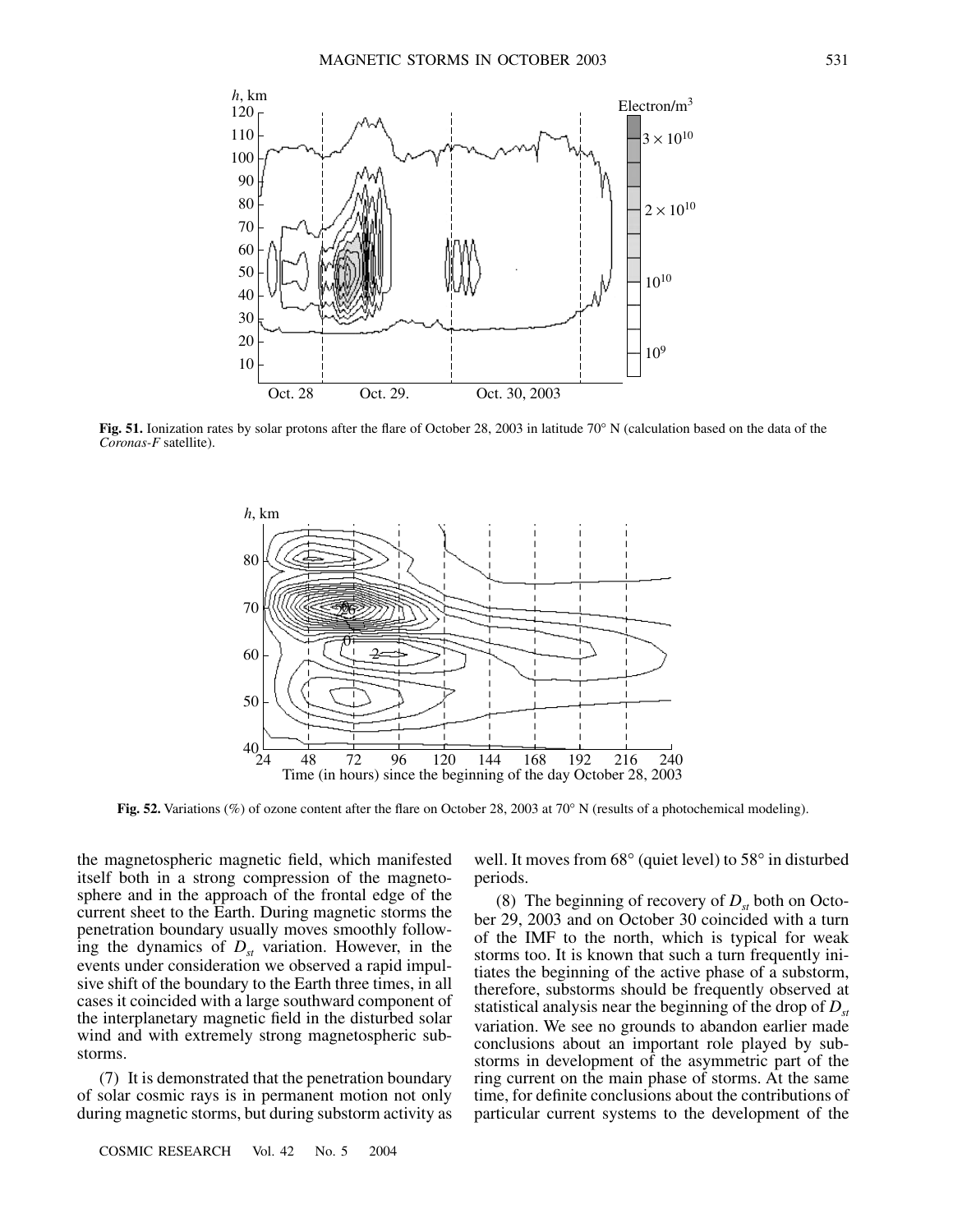main phase of magnetic storms one needs the complete information about the spatial distribution and dynamics of possible carriers of current and about the magnetic field structure. Since at the moment this information is not available, essentially different interpretations are allowable and even unavoidable.

(9) The ring of active auroras at the main phase of the storm becomes broader and is displaced to the equator. The southern boundary traces the motion of the SCR penetration boundary, while the northern boundary (the polar cap boundary) moves to the pole and to the equator in the rhythm of substorm activity, only for short period being displaced below 60° of corrected latitude.

(10) In the beginning of the active phase of the second magnetic storm on October 29, 2003 two optical observatories (at ICRA and Irkutsk) recorded a substorm in mid-latitude auroras in great detail. The maximum intensity of OI844.6 nm emission reached 12 kRa at Maymaga station on October 29. These unique observations have shown that all elements of classical auroral substorm were present in this substorm. Though there are many descriptions of mid-latitude auroras in popular literature, this is nearly the first case of a scientific description based on observatory observations.

(11) The excitation in the daytime of October 29 and 31 of Pc5 geomagnetic pulsations is one of bright manifestations of the strong magnetic storm in October 2003. These pulsations were characterized by unusually large (up to 600 nT) amplitude with a spectral maximum in the frequency band 2.5–5.0 mHz (periods of order of 3–6 min). The maps of distribution of the integral intensity of pulsations are constructed, and their longitude asymmetry is discovered, as well as structuring of the zones of pulsations in latitude. Geomagnetic pulsations Pi2 and Pi3 were detected in the night sector during the most intensive substorms at the main phase of the magnetic storm on October 30 (18–22 UT). These pulsations were analyzed, and the maps of isolines have been plotted for their amplitudes.

(12) The analysis of the data of an IZMIRAN ionosonde at Troitsk indicates to extremely high level of disturbance of the mid-latitude ionosphere during extremely strong magnetic storms, with specific features typical for high-latitude ionosphere. At middle latitudes such disturbances of the upper atmosphere and ionosphere were observed that are usually detected only in the auroral zone of Arctic and Antarctica.

(13) Investigations of ULF emissions based on the data of the Yakutsk station (ICRA) reveal their complex dynamical structure, more typical for auroral rather than for mid-latitude zone. It is found that there is a relation of ULF emission to geomagnetic pulsations in the dayside sector of the magnetosphere.

(14) An analysis of the radiation conditions onboard the *International Space Station* is performed. In the period under investigation a substantial increase of the absorbed dose was observed, caused by the

arrival of energetic solar protons from the flare of October 28, 2003. It is emphasized that in the period, when the flux of protons was maximum and  $D_{st}$  variation was positive, the station executed its flight along the orbits most protected by the Earth's magnetic field. Because of this, the contribution to the absorbed dose was much smaller than during the storm of October 20, 1989.

(15) The paraboloidal model of the magnetosphere applied for description of the processes during October magnetic storms has shown a good agreement of the results of modeling with observations.

This preliminary analysis of the state of near-Earth space in October–November 2003 and characteristic features of dynamic processes observed in the magnetosphere, ionosphere, and atmosphere after extraordinary solar activity at the end of October 2003 give evidence that the response of near-Earth space to extremely strong and long external disturbance was extremely complicated. Perhaps, we deal with the action of new regularities. Coordinated investigation of these processes requires joint efforts and collaboration because of their importance both for fundamental science and for solving the applied problems.

#### ACKNOWLEDGMENTS

The analysis of magnetospheric disturbances would be impossible without using reference data about the solar wind parameters and geomagnetic indices. These data are available for scientific community via publication of free-access databases on the following Internet websites: http://swdcbd.kugi.kyoto-u.ac.jp, http://www.sel.noaa.gov/, http://www-pi.physics.uiowa.edu/cpi-data/survey/sw/2003/, and others. We thank the experimental groups having presented these data. The magnetic field measurements on many satellites were made by the instruments designed by C. Singer.

The authors are grateful to those teams of Russian observatories who produced and processed the data of ground-based observations which made this publication possible.

The possibility of getting prompt information from the global network of ground observatories INTER-MAGNET, Scandinavian profile IMAGE, European network SAMNET, project CPMN, and Australian network of stations was very valuable for us.

The work was supported by a president grant for leading scientific schools NSh-2046.2003.2 and by the grant "Universities of Russia" no. UR.02.03.035.

The work on section 3 was carried out with support of Russian Foundation for Basic Research (grants 01- 05-65003, 00-15-96623, 01-07-90117, and 02-05- 74643) and a grant of Swedish Academy of sciences.

The works on sections 3.1.1 and 3.1.2 were partially supported by RFBR grant 03-05-39011. Irkutsk team was supported by RFBR grant 03-05-64744 and grant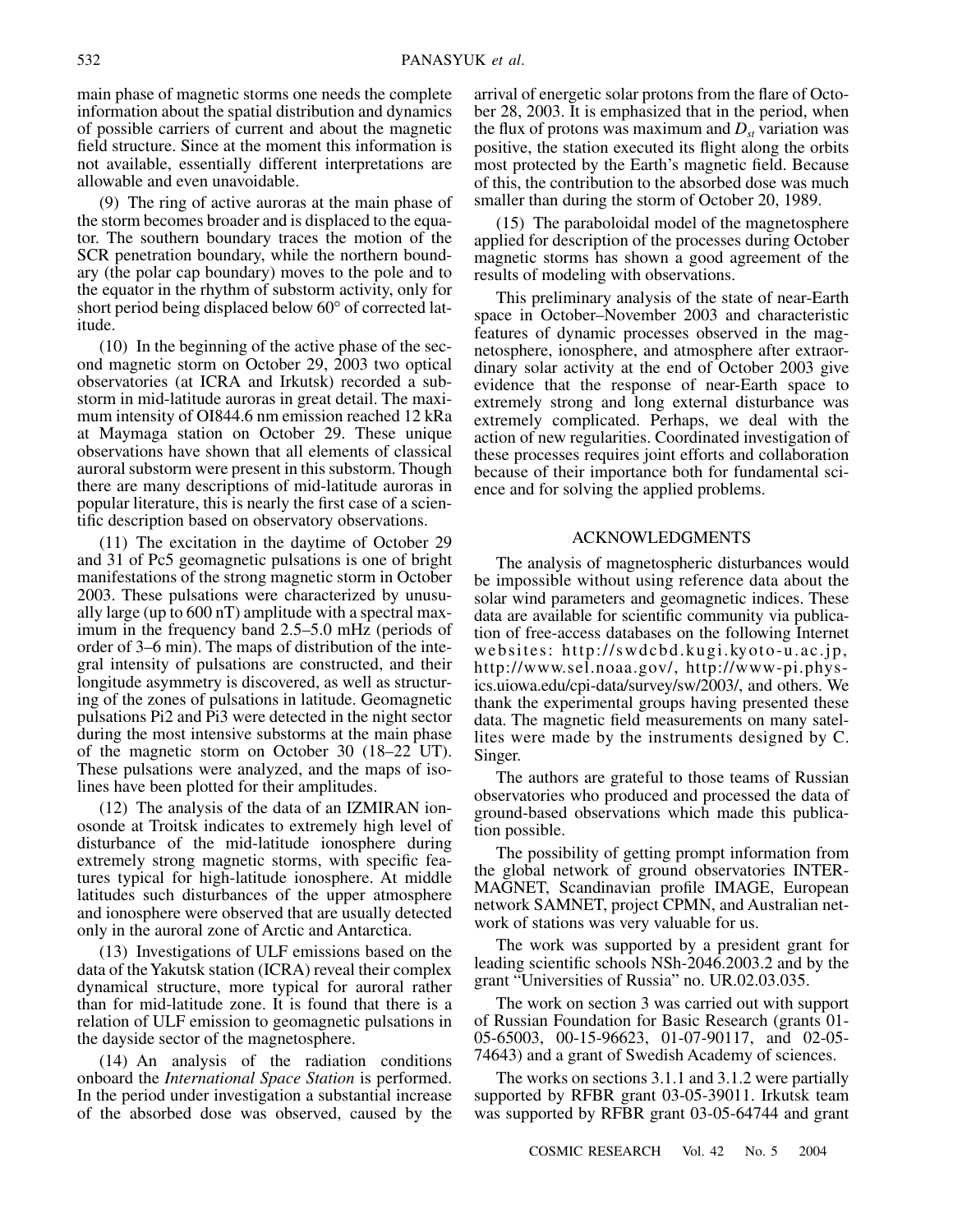NSh-272.2003.5 of State support for leading scientific schools of Russian Federation.

The work on section 3.1.3 was supported by the Program of fundamental research of Division of physical sciences of Russian Academy of sciences "Solar wind: generation and interaction with the Earth and other planets (OFN-18)" and by the RFBR grant 02-05- 64386.

The team from Central Aerological Observatory was supported by RFBR grant 03-05-64675.

#### REFERENCES

- 1. Veselovsky, I.S., Panasyuk, M.I., Avdyushin, S.I., *et al.*, Solar and Heliospheric Phenomena in October–November 2003: Causes and Effects, Present Issue.
- 2. Petrukovich, A.A. and Rusanov, A.A., AL Index Dependence on the Solar Wind Input Revisited, *Adv. Space Res.*, 2004 (in press).
- 3. Pudovkin, M.I., Zaitseva, S.A., and Sizova, L.Z., Growth Rate and Decay of Magnetospheric Ring Current, *Planet. Space Sci.*, 1985, vol. 33, pp. 1097–1102.
- 4. Kamide, Y., Is Substorm Occurrence a Necessary Condition for a Magnetic Storm?, *J. Geomagn. Geoelectr.*, 1992, vol. 44, p. 109.
- 5. Sharma, A.S., Valdivia, J.A., and Kamide, Y., Dynamic Relationship between Storms and Substorms, in *Substorms-4*, Kokubun, S. and Kamide, Y., Eds., Tokyo: Terra Sci., 1998, pp. 737–741.
- 6. Iyemori, T., Substorms as a Dissipation Process in Geomagnetic Storms, in *Substorms-4*, Kokubun, S. and Kamide, Y., Eds., Tokyo: Terra Sci., 1998, pp. 99–101.
- 7. Maltsev, Y.P., Non-substorm Mechanism for Magnetic Storms, *Proc. 6th Int. Conf. on Substorms, March 25–29, 2002*, Winglee, R.M., Ed., Seattle: University of Washington, 2002, pp. 484–489.
- 8. Ammosov, P.P. and Gavril'eva, G.A., An Infrared Digital Spectrograph to Measure Rotational Temperature of Hydroxyl, *Prib. Tekh. Eksp.*, 2000, no. 6, pp. 792–797.
- 9. Isaev, S.I., *Morfologiya polyarnykh siyanii* (Morphology of Auroras), Leningrad: Nauka, 1968.
- 10. Mikhalev, A.V., Some Features of Observing Mid-Latitude Auroras and Disturbances in Emissions of the upper Atmosphere during Magnetic Storms in Eastern Siberia Region, *Opt. Atmosph. Okeana*, 2001, vol. 14, no. 10, pp. 970–973.
- 11. Feldshtein, Ya.I. and Galperin, Yu.I., Structure of the Auroral Precipitations in the Nightside Sector of the Magnetosphere, *Kosm. Issled.*, 1996, vol. 34, no. 3, pp. 227–247.
- 12. *Rukovodstvo URSI po interpretatsii i obrabotke ionogramm* (URSI Manual for Interpreting and Processing Ionograms), Mednikova, N.V., Ed., Moscow: Nauka, 1977.
- 13. *Atlas of Ionograms*, Report UAG-10, Shapley, A.H., Ed., 1970.
- 14. Sugiura, M., Hourly Values of Equatorial  $D_{st}$  for IGY, *Annals IGY*, 1964, vol. 35, p. 1.
- 15. Afonin, V.V., Kolomiitsev, O.P., and Mizun, Yu.G., Satellite Measurements of the Electron Temperature and

COSMIC RESEARCH Vol. 42 No. 5 2004

Features of Its Behavior in the Region of Main Ionospheric Trough, *Geomagn. Aeron.*, 1978, vol. 18, no. 3, pp. 432–435.

- 16. Meng, C.-I., Dynamic Variation of the Auroral Oval during Intense Magnetic Storms, *J. Geophys. Res.*, 1984, vol. 89, pp. 227–235.
- 17. Tverskaya, L.V., Tel'tsov, M.V., and Shkol'nikova, S.I., Dynamics of the Night Sector of the Auroral Oval Related to Substorm Activity during Magnetic Storms, *Geomagn. Aeron.*, 1989, vol. 29, no. 2, pp. 321–323.
- 18. Samson, J.S., Harrold, B.G., Ruohoniemi, J.M., and Walker, A.D.M., Field Line Resonances Associated with MHD Waveguides in the Magnetosphere, *Geophys. Res. Lett.*, 1992, vol. 19, pp. 441–444.
- 19. Kleimenova, N.G., Kozyreva, O.V., Zaitsev, A.N., and Odintsov, V.I., Geomagnetic Pulsations Pc5 Observed by the Global Network of Observatories during Magnetic Storm on March 24, 1991, *Geomagn. Aeron.*, 1996, vol. 36, no. 1, pp. 52–62.
- 20. Kleimenova, N.G., Kozyreva, O.V., Bitterli, M., and Shott, Zh. -Zh, Long-Periodic (1–6 mHz) Geomagnetic Pulsations at the Initial Phase of a Strong Magnetic Storm on February 21, 1994, *Geomagn. Aeron.*, 2000, vol. 40, no. 4, pp. 16–25.
- 21. Kleimenova, N.G., Kozyreva, O.V., Bitterli, Zh., and Bitterli, M., Long-Period  $(T = 8-10 \text{ min})$  Geomagnetic Pulsations at High Latitudes), *Geomagn. Aeron.*, 1998, vol. 38, no. 4, pp. 38–48.
- 22. Pilipenko, V., Kleimenova, N., Kozyreva, O., *et al.*, Long-Period Magnetic Activity during the May 15, 1997 Storm, *J. Atmos. Solar-Terr. Phys.*, 2001, vol. 63, no. 5, pp. 489–501.
- 23. Alexeev, I.I., Belenkaya, E.S., Bobrovnikov, S.Yu., and Kalegaev, V.V., Modeling of the Electromagnetic Field in the Interplanetary Space and in the Earth's Magnetosphere, *Space Sci. Rev.*, 2003, vol. 107, nos. 1–2, pp. 7–26.
- 24. Shue, J.-H., Song, P., Russell, C.T., *et al.*, Magnetopause Location under Extreme Solar Wind Condition, *J. Geophys. Res.*, 1998, vol. 103, p. 17, 691.
- 25. Starkov, G.V., Global Morphology of Auroras, in *Fizika magnitosfery i ionosfery* (Physics of Magnetosphere and Ionosphere), St. Petersburg: Nauka, 1993, pp. 85–90.
- 26. Burton, R.K., McPherron, R.L., and Russell, C.T., An Empirical Relationship between Interplanetary Conditions and *D<sub>st</sub>*, *J. Geophys. Res.*, 1975, vol. 80, p. 4204.
- 27. Skoug, R.M., Thomsen, M.F., Henderson, M.G., *et al.*, Tail-Dominated Storm Main Phase: 31 March 2001, *J. Geophys. Res.*, 2003, vol. 108(A6).
- 28. Alexeev, I.I., Belenkaya, E.S., Kalegaev, V.V., *et al.*, Magnetic Storms and Magnetotail Currents, *J. Geophys. Res.*, 1996, vol. 101(4), pp. 7737–7747.
- 29. Arykov, A.A. and Maltsev, Yu.P., Direct-Driven Mechanism for Geomagnetic Storms, *Geophys. Res. Lett.*, 1996, vol. 23, p. 1689.
- 30. Darchieva, L.A., Ivanova, T.A., Sosnovets, E.N., and Tverskaya, L.V., Structural and Dynamic Peculiarities of Penetration of Solar Cosmic Rays into the Polar Caps, *Izv. Akad. Nauk SSSR, Ser. Fiz.*, 1973, vol. 37, no. 6, pp. 1313–1317.
- 31. Ivanova, T.A., Sosnovets, E.N., and Tverskaya, L.V., The Effect of North-South Asymmetry of Solar Cosmic Rays and Dynamics of the Plasma Sheet and Dayside Polar